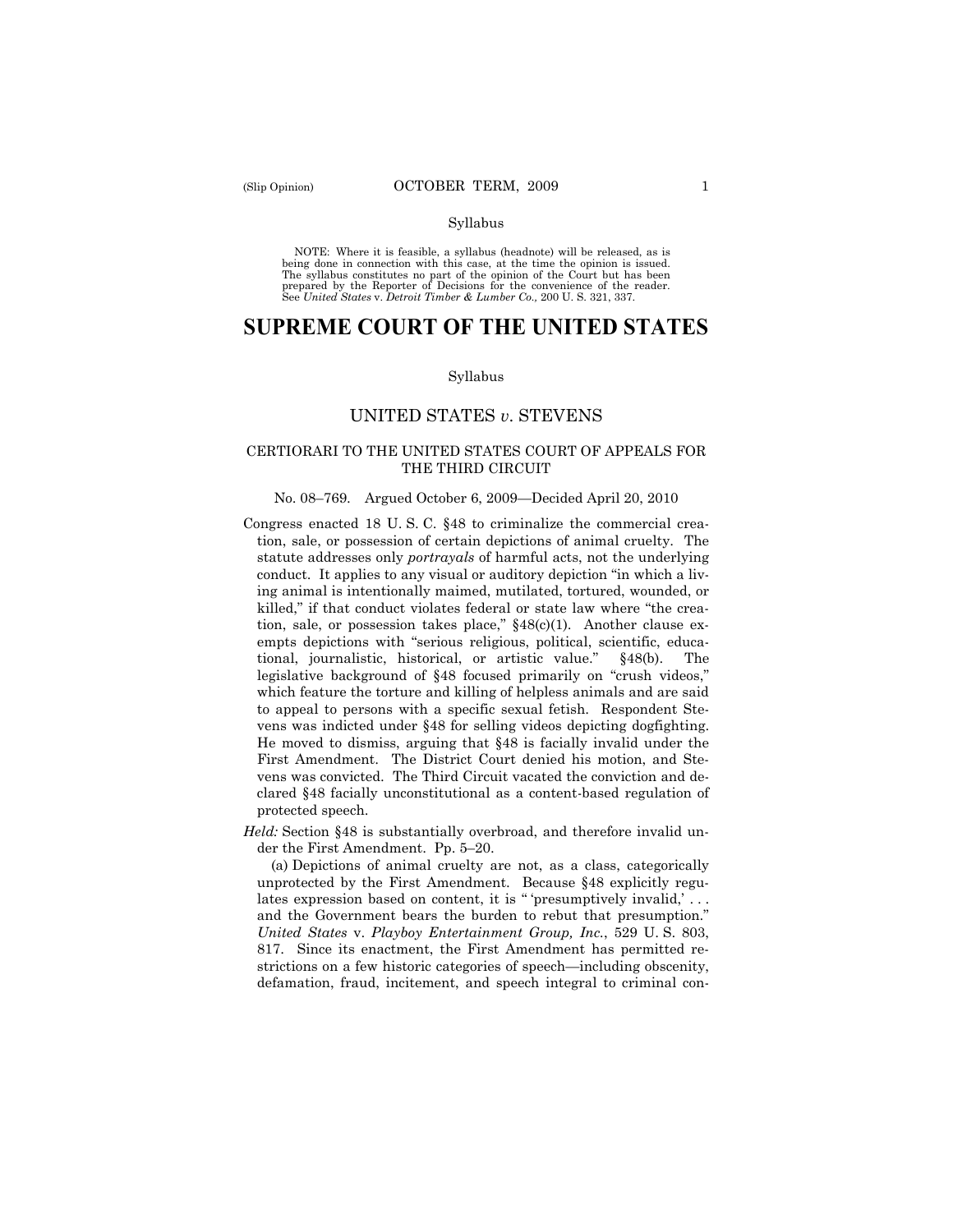duct—that "have never been thought to raise any Constitutional problem," *Chaplinsky* v. *New Hampshire*, 315 U. S. 568, 572. Depictions of animal cruelty should not be added to that list. While the prohibition of animal cruelty has a long history in American law, there is no evidence of a similar tradition prohibiting *depictions* of such cruelty. The Government's proposed test would broadly balance the value of the speech against its societal costs to determine whether the First Amendment even applies. But the First Amendment's free speech guarantee does not extend only to categories of speech that survive an ad hoc balancing of relative social costs and benefits. The Amendment itself reflects a judgment by the American people that the benefits of its restrictions on the Government outweigh the costs. *New York* v. *Ferber*, 458 U. S. 747, distinguished. Pp. 5–9.

(b) Stevens's facial challenge succeeds under existing doctrine. Pp. 9–20.

(1) In the First Amendment context, a law may be invalidated as overbroad if "a 'substantial number' of its applications are unconstitutional, "judged in relation to the statute's plainly legitimate sweep." ' " *Washington State Grange* v. *Washington State Republican Party*, 552 U. S. 442, 449, n. 6. Stevens claims that common depictions of ordinary and lawful activities constitute the vast majority of materials subject to §48. The Government does not defend such applications, but contends that the statute is narrowly limited to specific types of extreme material. Section 48's constitutionality thus turns on how broadly it is construed. Pp. 9–10.

(2) Section 48 creates a criminal prohibition of alarming breadth. The statute's definition of a "depiction of animal cruelty" does not even require that the depicted conduct be cruel. While the words "maimed, mutilated, [and] tortured" convey cruelty, "wounded" and "killed" do not. Those words have little ambiguity and should be read according to their ordinary meaning. Section 48 does require that the depicted conduct be "illegal," but many federal and state laws concerning the proper treatment of animals are not designed to guard against animal cruelty. For example, endangered species protections restrict even the humane wounding or killing of animals. The statute draws no distinction based on the reason the conduct is made illegal.

Moreover, §48 applies to any depiction of conduct that is illegal in the State in which the depiction is created, sold, or possessed, "regardless of whether the . . . wounding . . . or killing took place" there, §48(c)(1). Depictions of entirely lawful conduct may run afoul of the ban if those depictions later find their way into States where the same conduct is unlawful. This greatly expands §48's scope, because views about animal cruelty and regulations having no connection to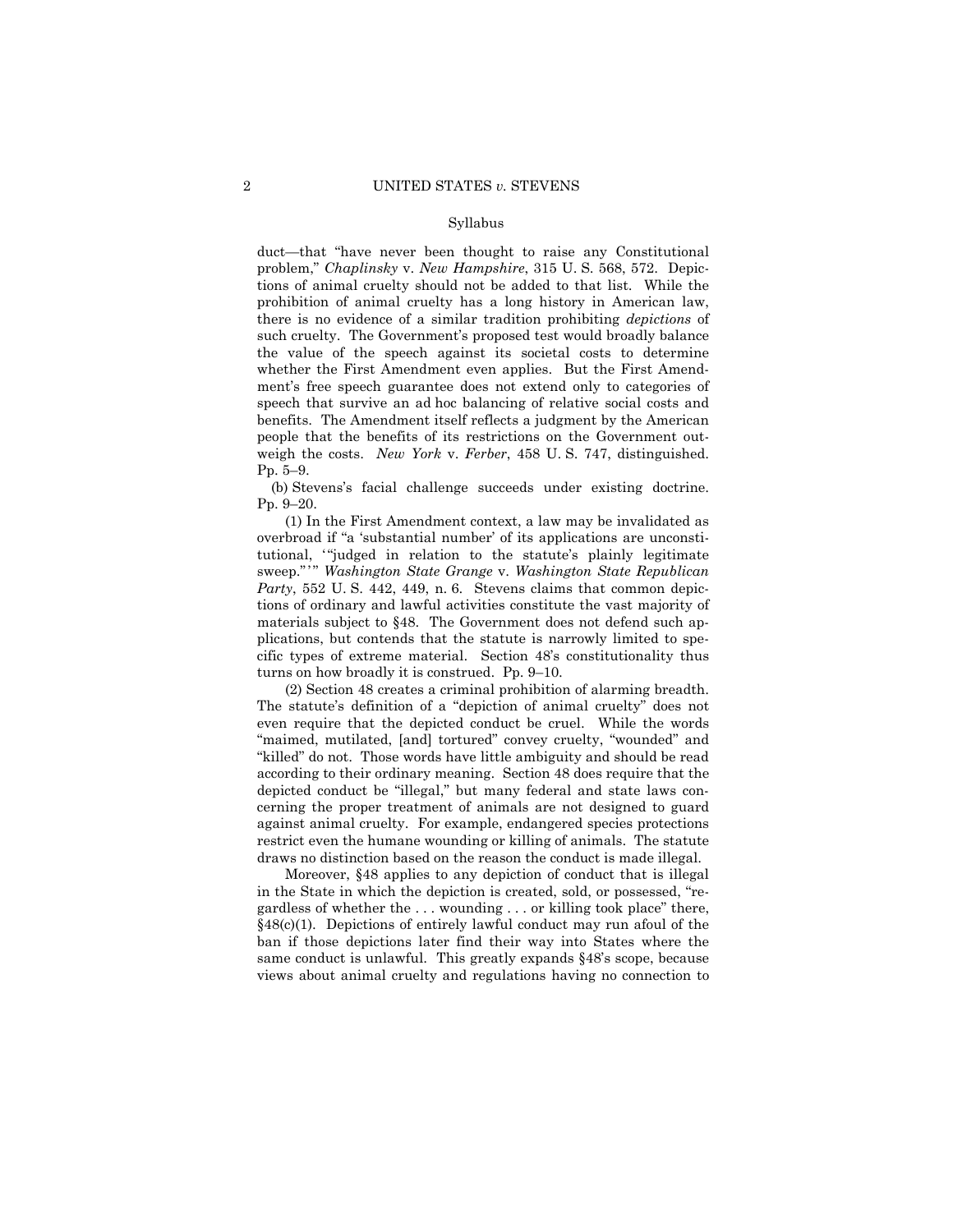cruelty vary widely from place to place. Hunting is unlawful in the District of Columbia, for example, but there is an enormous national market for hunting-related depictions, greatly exceeding the demand for crush videos or animal fighting depictions. Because the statute allows each jurisdiction to export its laws to the rest of the country, §48(a) applies to any magazine or video depicting lawful hunting that is sold in the Nation's Capital. Those seeking to comply with the law face a bewildering maze of regulations from at least 56 separate jurisdictions. Pp. 11–15.

(3) Limiting §48's reach to crush videos and depictions of animal fighting or other extreme cruelty, as the Government suggests, requires an unrealistically broad reading of the statute's exceptions clause. The statute only exempts material with "serious" value, and "serious" must be taken seriously. The excepted speech must also fall within one of §48(b)'s enumerated categories. Much speech does not. For example, most hunting depictions are not obviously instructional in nature. The exceptions clause simply has no adequate reading that results in the statute's banning only the depictions the Government would like to ban.

Although the language of §48(b) is drawn from the Court's decision in *Miller* v. *California*, 413 U. S. 15, the exceptions clause does not answer every First Amendment objection. Under *Miller*, "serious" value shields depictions of sex from regulation as obscenity. But *Miller* did not determine that serious value could be used as a general precondition to protecting *other* types of speech in the first place. Even "wholly neutral futilities . . . come under the protection of free speech.'" *Cohen* v. *California*, 403 U.S. 15, 25. The First Amendment presumptively extends to many forms of speech that do not qualify for §48(b)'s serious-value exception, but nonetheless fall within §48(c)'s broad reach. Pp. 15–17.

(4) Despite the Government's assurance that it will apply §48 to reach only "extreme" cruelty, this Court will not uphold an unconstitutional statute merely because the Government promises to use it responsibly. Nor can the Court construe this statutory language to avoid constitutional doubt. A limiting construction can be imposed only if the statute "is 'readily susceptible' to such a construction," *Reno* v. *American Civil Liberties Union*, 521 U. S. 844, 884. To read §48 as the Government desires requires rewriting, not just reinterpretation. Pp. 18–19.

(5) This construction of §48 decides the constitutional question. The Government makes no effort to defend §48 as applied beyond crush videos and depictions of animal fighting. It argues that those particular depictions are intrinsically related to criminal conduct or are analogous to obscenity (if not themselves obscene), and that the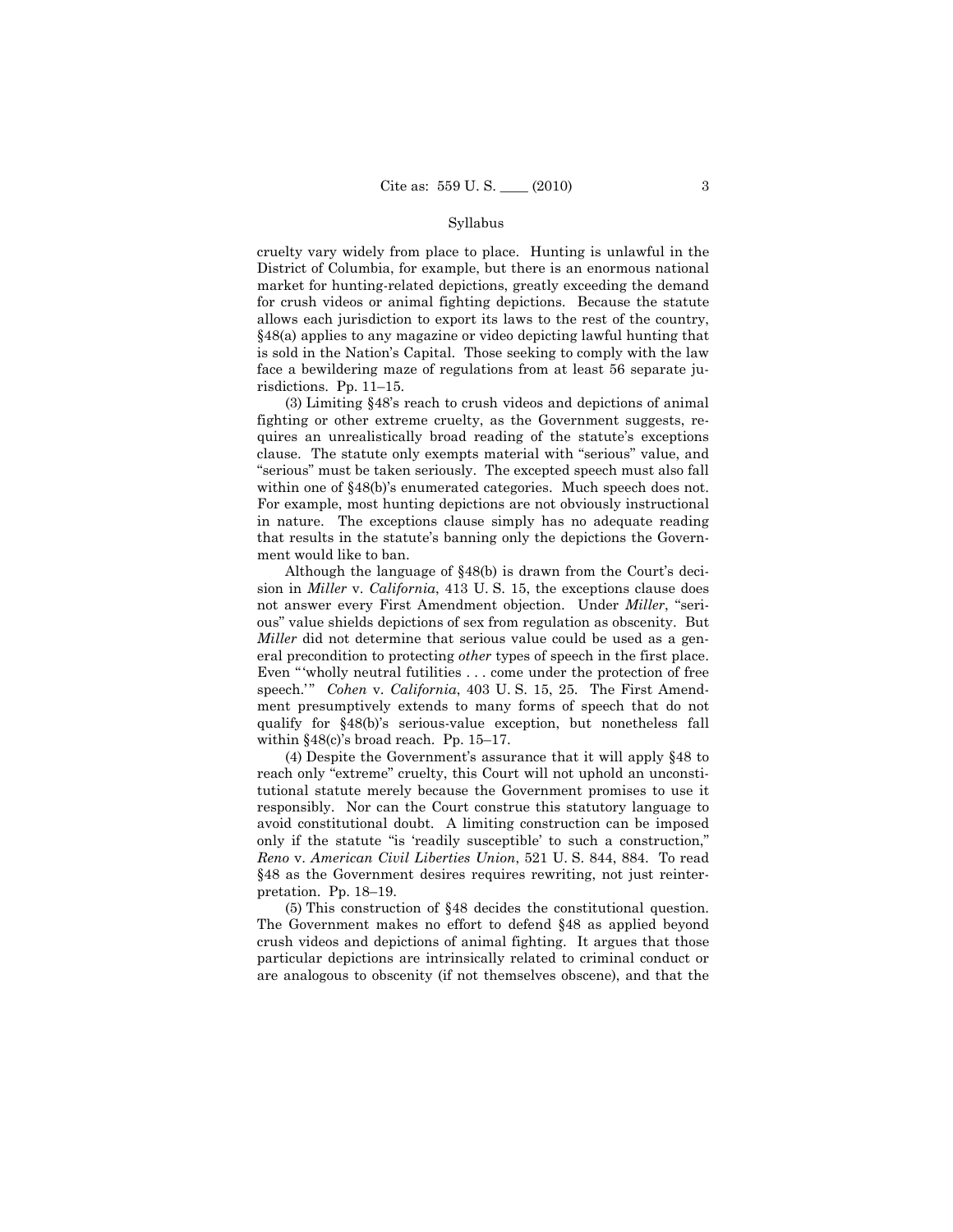ban on such speech would satisfy the proper level of scrutiny. But the Government nowhere extends these arguments to other depictions, such as hunting magazines and videos, that are presumptively protected by the First Amendment but that remain subject to §48. Nor does the Government seriously contest that these presumptively impermissible applications of §48 far outnumber any permissible ones. The Court therefore does not decide whether a statute limited to crush videos or other depictions of extreme animal cruelty would be constitutional. Section 48 is not so limited but is instead substantially overbroad, and therefore invalid under the First Amendment. Pp. 19–20.

533 F. 3d 218, affirmed.

ROBERTS, C. J., delivered the opinion of the Court, in which STEVENS, SCALIA, KENNEDY, THOMAS, GINSBURG, BREYER, and SOTOMAYOR, JJ., joined. ALITO, J., filed a dissenting opinion.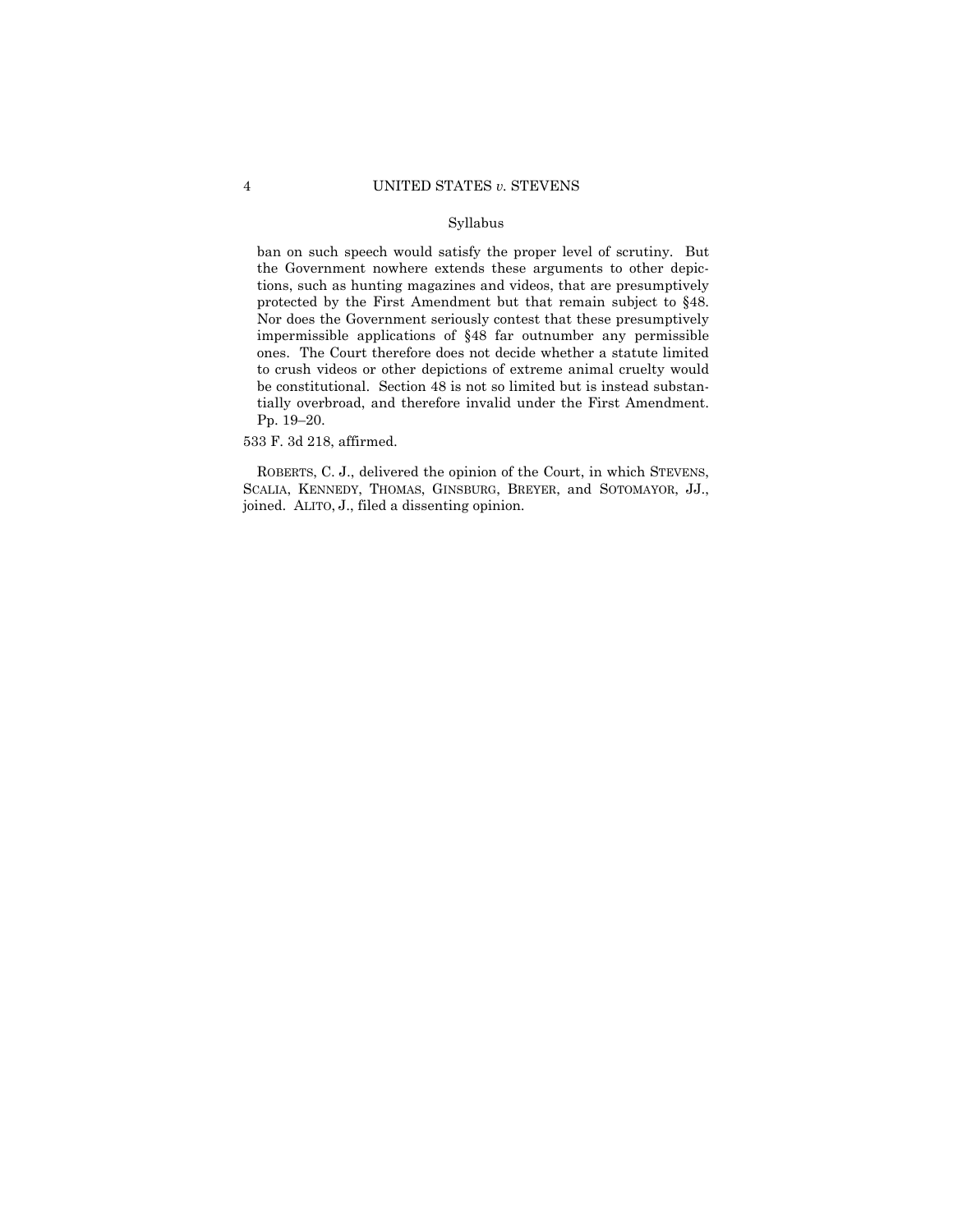NOTICE: This opinion is subject to formal revision before publication in the preliminary print of the United States Reports. Readers are requested to notify the Reporter of Decisions, Supreme Court of the United States, Washington, D. C. 20543, of any typographical or other formal errors, in order that corrections may be made before the preliminary print goes to press.

## $\frac{1}{2}$  ,  $\frac{1}{2}$  ,  $\frac{1}{2}$  ,  $\frac{1}{2}$  ,  $\frac{1}{2}$  ,  $\frac{1}{2}$  ,  $\frac{1}{2}$ **SUPREME COURT OF THE UNITED STATES**

### $\frac{1}{2}$  ,  $\frac{1}{2}$  ,  $\frac{1}{2}$  ,  $\frac{1}{2}$  ,  $\frac{1}{2}$  ,  $\frac{1}{2}$ No. 08–769

## UNITED STATES, PETITIONER *v.* ROBERT J. **STEVENS**

## ON WRIT OF CERTIORARI TO THE UNITED STATES COURT OF APPEALS FOR THE THIRD CIRCUIT

### [April 20, 2010]

CHIEF JUSTICE ROBERTS delivered the opinion of the Court.

Congress enacted 18 U. S. C. §48 to criminalize the commercial creation, sale, or possession of certain depictions of animal cruelty. The statute does not address underlying acts harmful to animals, but only portrayals of such conduct. The question presented is whether the prohibition in the statute is consistent with the freedom of speech guaranteed by the First Amendment.

I

Section 48 establishes a criminal penalty of up to five years in prison for anyone who knowingly "creates, sells, or possesses a depiction of animal cruelty," if done "for commercial gain" in interstate or foreign commerce.  $§48(a).<sup>1</sup>$  A depiction of "animal cruelty" is defined as one

<sup>&</sup>lt;sup>1</sup>The statute reads in full:

<sup>&</sup>quot;§48. Depiction of animal cruelty

 <sup>&</sup>quot;(a) CREATION, SALE, OR POSSESSION.—Whoever knowingly creates, sells, or possesses a depiction of animal cruelty with the intention of placing that depiction in interstate or foreign commerce for commercial gain, shall be fined under this title or imprisoned not more than 5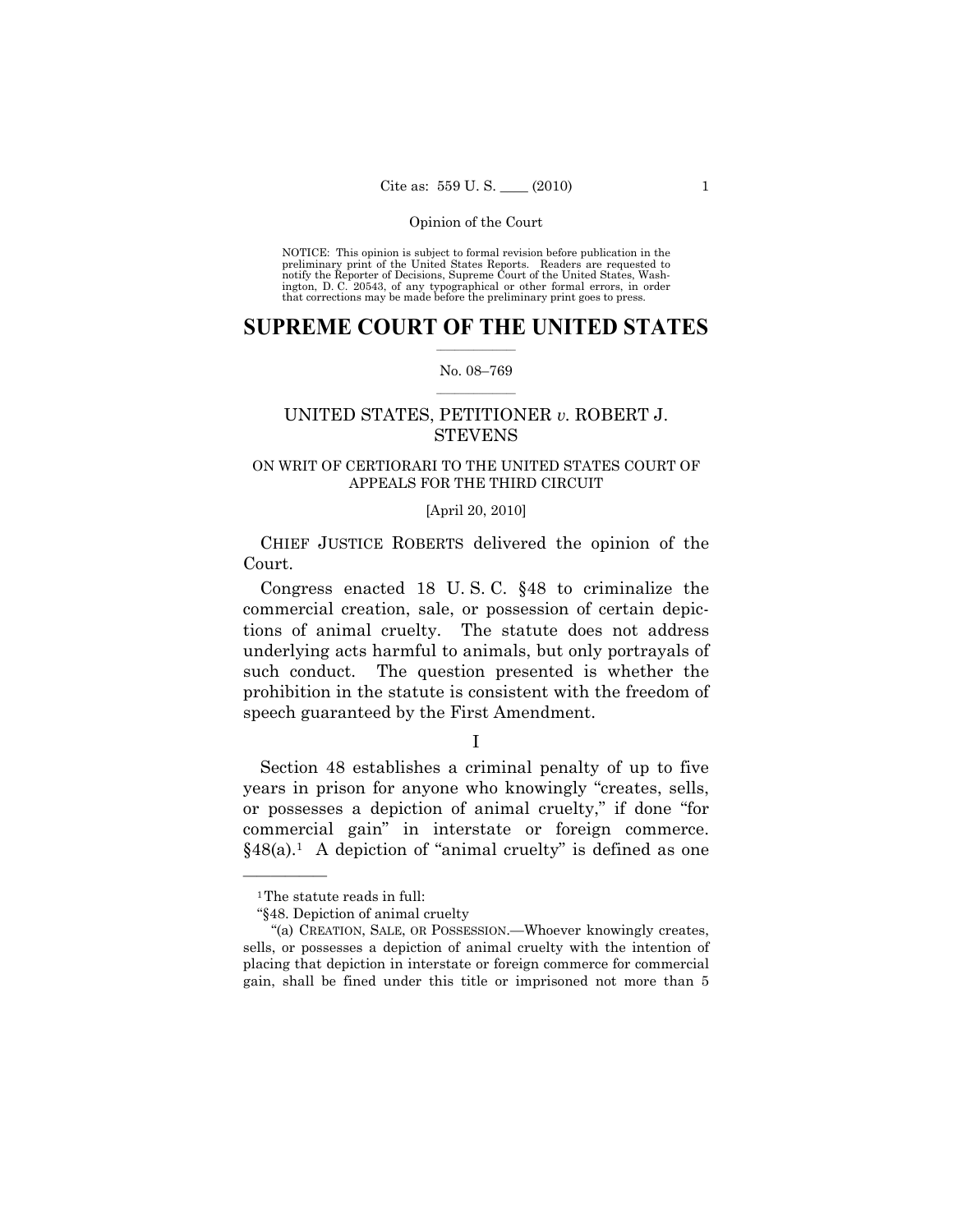"in which a living animal is intentionally maimed, mutilated, tortured, wounded, or killed," if that conduct violates federal or state law where "the creation, sale, or possession takes place."  $§48(c)(1)$ . In what is referred to as the "exceptions clause," the law exempts from prohibition any depiction "that has serious religious, political, scientific, educational, journalistic, historical, or artistic value." §48(b).

The legislative background of §48 focused primarily on the interstate market for "crush videos." According to the House Committee Report on the bill, such videos feature the intentional torture and killing of helpless animals, including cats, dogs, monkeys, mice, and hamsters. H. R. Rep. No. 106–397, p. 2 (1999) (hereinafter H. R. Rep.). Crush videos often depict women slowly crushing animals to death "with their bare feet or while wearing high heeled shoes," sometimes while "talking to the animals in a kind of dominatrix patter" over "[t]he cries and squeals of the animals, obviously in great pain." *Ibid.* Apparently these depictions "appeal to persons with a very specific sexual

<sup>—————</sup>  years, or both.

 <sup>&</sup>quot;(b) EXCEPTION.—Subsection (a) does not apply to any depiction that has serious religious, political, scientific, educational, journalistic, historical, or artistic value.

 <sup>&</sup>quot;(c) DEFINITIONS.—In this section—

 <sup>&</sup>quot;(1) the term 'depiction of animal cruelty' means any visual or auditory depiction, including any photograph, motion-picture film, video recording, electronic image, or sound recording of conduct in which a living animal is intentionally maimed, mutilated, tortured, wounded, or killed, if such conduct is illegal under Federal law or the law of the State in which the creation, sale, or possession takes place, regardless of whether the maiming, mutilation, torture, wounding, or killing took place in the State; and

<sup>&</sup>quot;(2) the term 'State' means each of the several States, the District of Columbia, the Commonwealth of Puerto Rico, the Virgin Islands, Guam, American Samoa, the Commonwealth of the Northern Mariana Islands, and any other commonwealth, territory, or possession of the United States."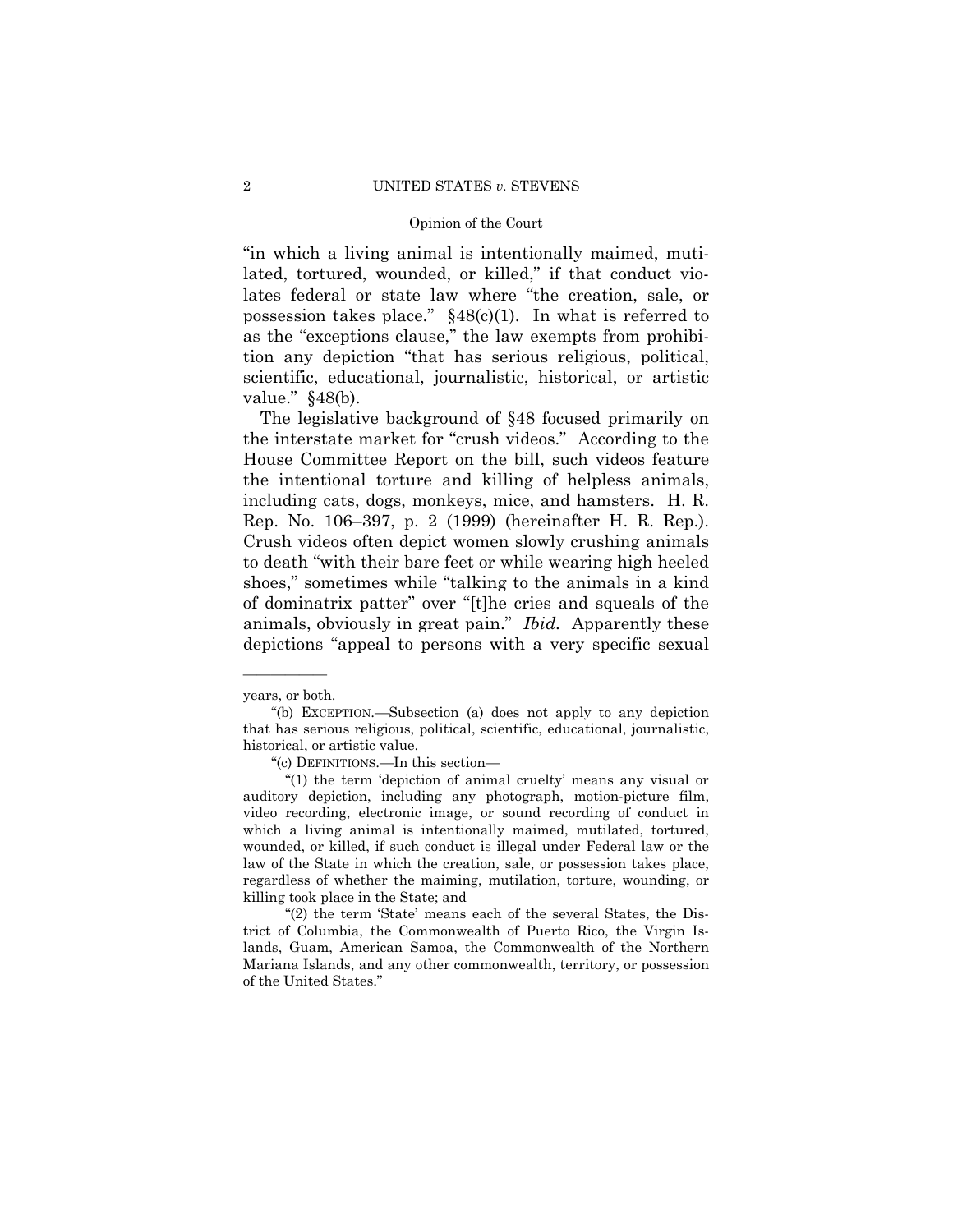fetish who find them sexually arousing or otherwise exciting." *Id.,* at 2–3. The acts depicted in crush videos are typically prohibited by the animal cruelty laws enacted by all 50 States and the District of Columbia. See Brief for United States 25, n. 7 (listing statutes). But crush videos rarely disclose the participants' identities, inhibiting prosecution of the underlying conduct. See H. R. Rep., at 3; accord, Brief for State of Florida et al. as *Amici Curiae*  11.

This case, however, involves an application of §48 to depictions of animal fighting. Dogfighting, for example, is unlawful in all 50 States and the District of Columbia, see Brief for United States 26, n. 8 (listing statutes), and has been restricted by federal law since 1976. Animal Welfare Act Amendments of 1976, §17, 90 Stat. 421, 7 U. S. C. §2156. Respondent Robert J. Stevens ran a business, "Dogs of Velvet and Steel," and an associated Web site, through which he sold videos of pit bulls engaging in dogfights and attacking other animals. Among these videos were Japan Pit Fights and Pick-A-Winna: A Pit Bull Documentary, which include contemporary footage of dogfights in Japan (where such conduct is allegedly legal) as well as footage of American dogfights from the 1960's and 1970's.<sup>2</sup> A third video, Catch Dogs and Country Living, depicts the use of pit bulls to hunt wild boar, as well as a "gruesome" scene of a pit bull attacking a domestic farm pig. 533 F. 3d 218, 221 (CA3 2008) (en banc). On the basis of these videos, Stevens was indicted on three counts of violating §48.

Stevens moved to dismiss the indictment, arguing that §48 is facially invalid under the First Amendment. The

<sup>2</sup>The Government contends that these dogfights were unlawful at the time they occurred, while Stevens disputes the assertion. Reply Brief for United States 25, n. 14 (hereinafter Reply Brief); Brief for Respondent 44, n. 18.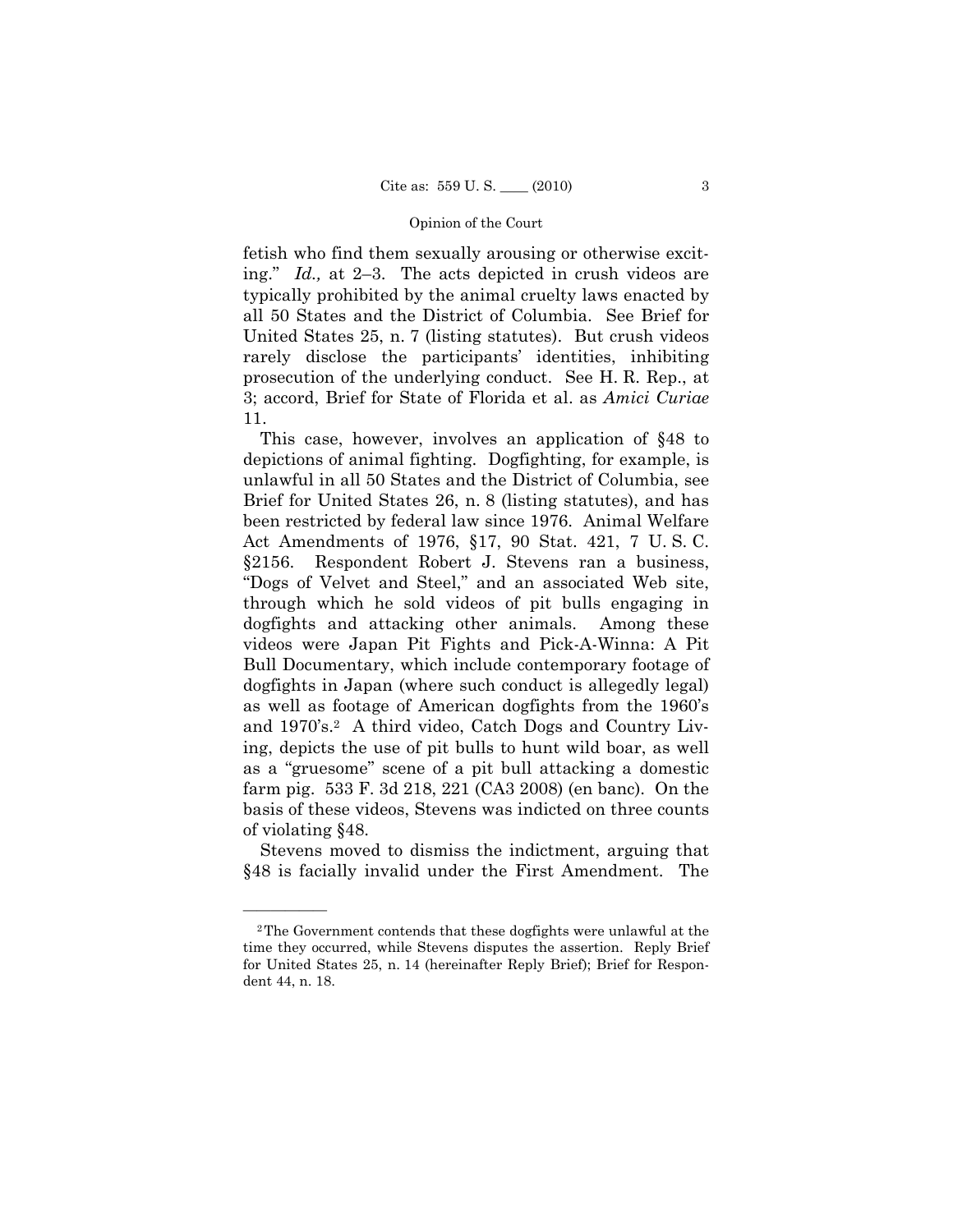District Court denied the motion. It held that the depictions subject to §48, like obscenity or child pornography, are categorically unprotected by the First Amendment. 2:04–cr–00051–ANB (WD Pa., Nov. 10, 2004), App. to Pet. for Cert. 65a–71a. It went on to hold that §48 is not substantially overbroad, because the exceptions clause sufficiently narrows the statute to constitutional applications. *Id.,* at 71a–75a. The jury convicted Stevens on all counts, and the District Court sentenced him to three concurrent sentences of 37 months' imprisonment, followed by three years of supervised release. App. 37.

The en banc Third Circuit, over a three-judge dissent, declared §48 facially unconstitutional and vacated Stevens's conviction. 533 F. 3d 218. The Court of Appeals first held that §48 regulates speech that is protected by the First Amendment. The Court declined to recognize a new category of unprotected speech for depictions of animal cruelty, *id.,* at 224, and n. 6, and rejected the Government's analogy between animal cruelty depictions and child pornography, *id.,* at 224–232.

The Court of Appeals then held that §48 could not survive strict scrutiny as a content-based regulation of protected speech. *Id.,* at 232. It found that the statute lacked a compelling government interest and was neither narrowly tailored to preventing animal cruelty nor the least restrictive means of doing so. *Id.,* at 232–235. It therefore held §48 facially invalid.

In an extended footnote, the Third Circuit noted that §48 "might also be unconstitutionally overbroad," because it "potentially covers a great deal of constitutionally protected speech" and "sweeps [too] widely" to be limited only by prosecutorial discretion. *Id.,* at 235, n. 16. But the Court of Appeals declined to rest its analysis on this ground.

We granted certiorari.  $556$  U.S.  $\_\_$  (2009).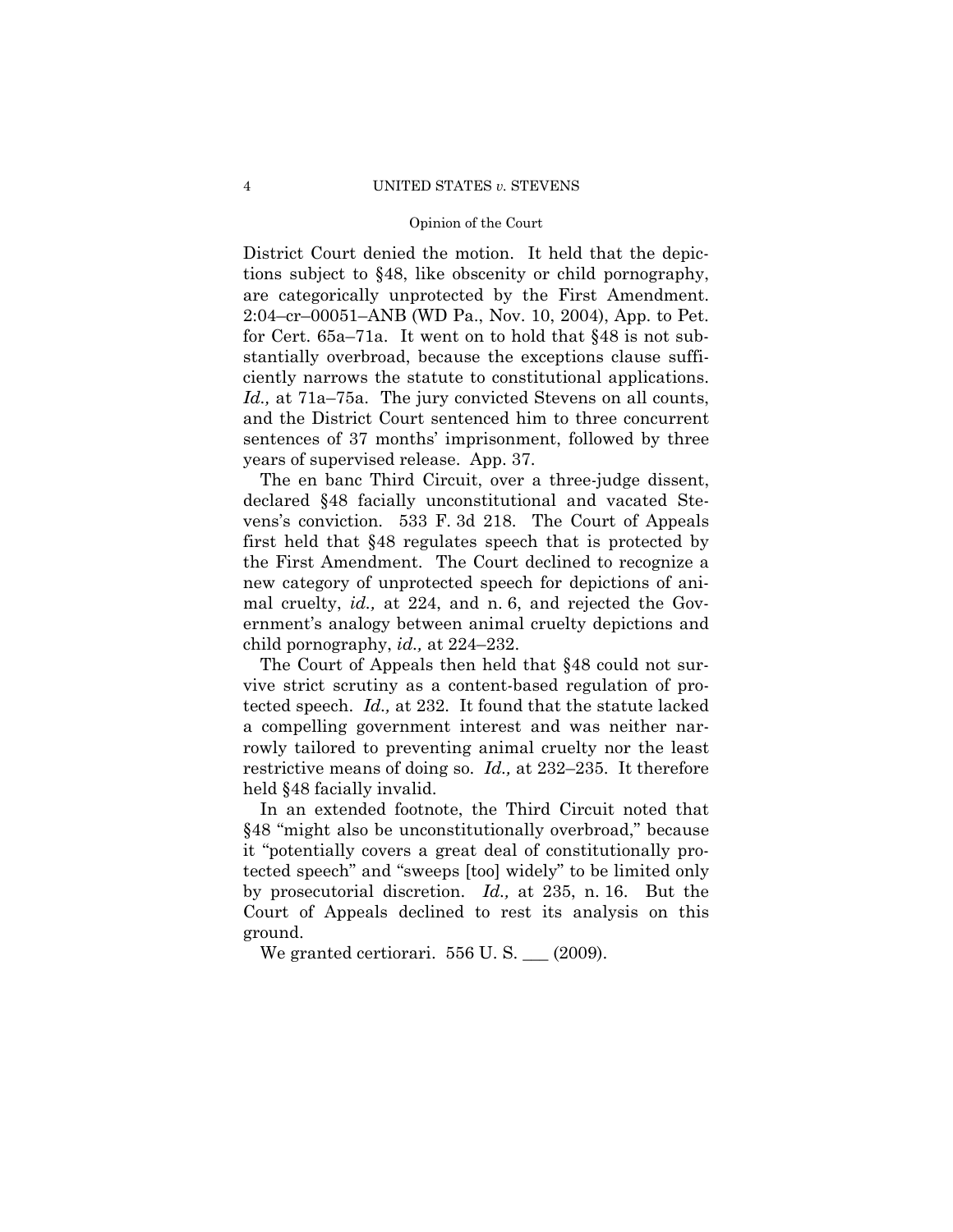### II

The Government's primary submission is that §48 necessarily complies with the Constitution because the banned depictions of animal cruelty, as a class, are categorically unprotected by the First Amendment. We disagree.

The First Amendment provides that "Congress shall make no law . . . abridging the freedom of speech." "[A]s a general matter, the First Amendment means that government has no power to restrict expression because of its message, its ideas, its subject matter, or its content." *Ashcroft* v. *American Civil Liberties Union*, 535 U. S. 564, 573 (2002) (internal quotation marks omitted). Section 48 explicitly regulates expression based on content: The statute restricts "visual [and] auditory depiction[s]," such as photographs, videos, or sound recordings, depending on whether they depict conduct in which a living animal is intentionally harmed. As such, §48 is "'presumptively invalid,' and the Government bears the burden to rebut that presumption." *United States* v. *Playboy Entertainment Group, Inc.*, 529 U. S. 803, 817 (2000) (quoting *R. A. V.* v. *St. Paul*, 505 U. S. 377, 382 (1992); citation omitted).

"From 1791 to the present," however, the First Amendment has "permitted restrictions upon the content of speech in a few limited areas," and has never "include[d] a freedom to disregard these traditional limitations." *Id.,* at 382–383. These "historic and traditional categories long familiar to the bar," *Simon & Schuster, Inc.* v. *Members of N. Y. State Crime Victims Bd.*, 502 U. S. 105, 127 (1991) (KENNEDY, J., concurring in judgment)—including obscenity, *Roth* v. *United States*, 354 U. S. 476, 483 (1957), defamation, *Beauharnais* v. *Illinois*, 343 U. S. 250, 254–255 (1952), fraud, *Virginia Bd. of Pharmacy* v. *Virginia Citizens Consumer Council, Inc.*, 425 U. S. 748, 771 (1976), incitement, *Brandenburg* v. *Ohio*, 395 U. S. 444, 447–449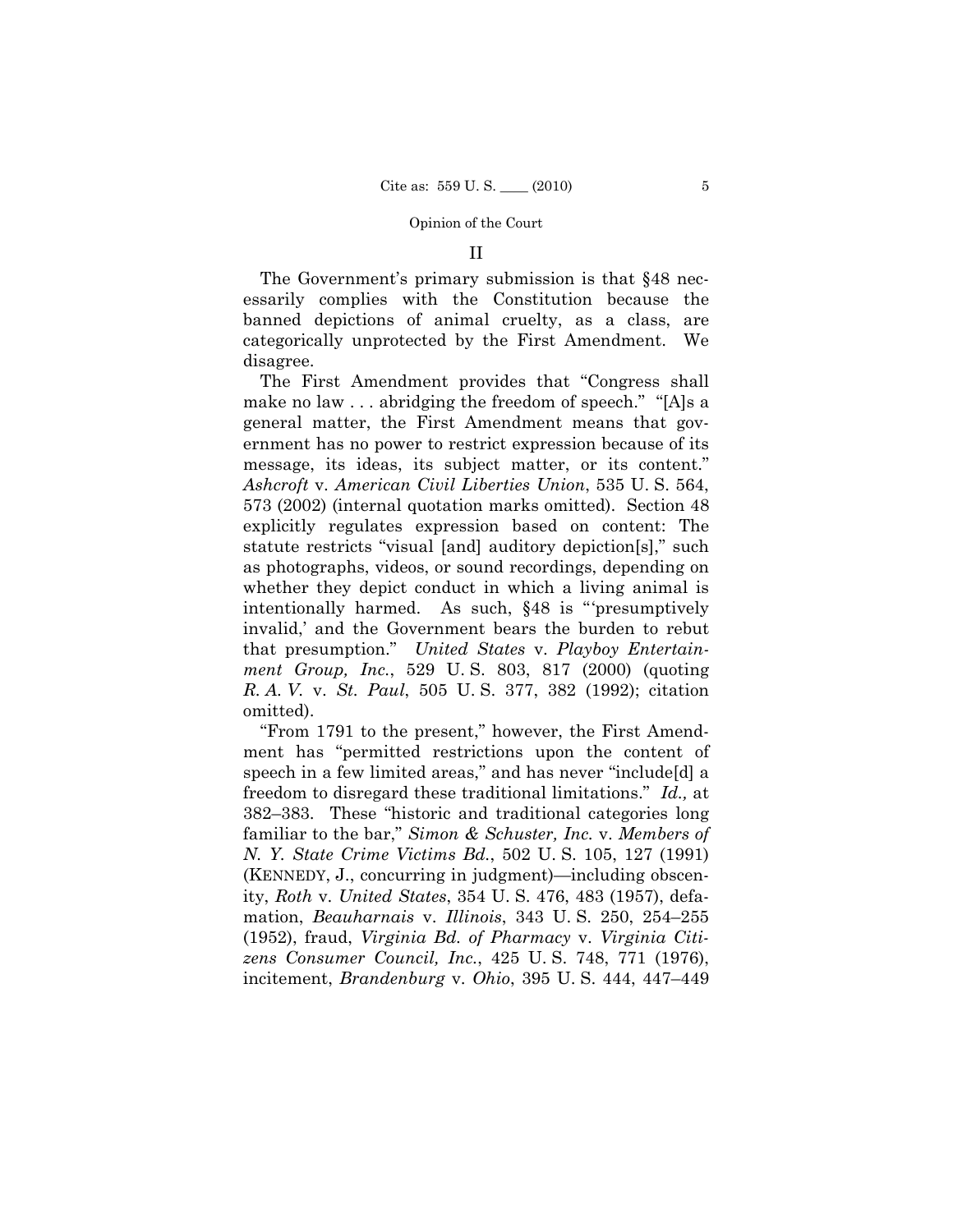(1969) (*per curiam*), and speech integral to criminal conduct, *Giboney* v. *Empire Storage & Ice Co.*, 336 U. S. 490, 498 (1949)—are "well-defined and narrowly limited classes of speech, the prevention and punishment of which have never been thought to raise any Constitutional problem." *Chaplinsky* v. *New Hampshire*, 315 U. S. 568, 571–572 (1942).

The Government argues that "depictions of animal cruelty" should be added to the list. It contends that depictions of "illegal acts of animal cruelty" that are "made, sold, or possessed for commercial gain" necessarily "lack expressive value," and may accordingly "be regulated as *unprotected* speech." Brief for United States 10 (emphasis added). The claim is not just that Congress may regulate depictions of animal cruelty subject to the First Amendment, but that these depictions are outside the reach of that Amendment altogether—that they fall into a "'First Amendment Free Zone.'" *Board of Airport Comm'rs of Los Angeles* v. *Jews for Jesus, Inc.*, 482 U. S. 569, 574 (1987).

As the Government notes, the prohibition of animal cruelty itself has a long history in American law, starting with the early settlement of the Colonies. Reply Brief 12, n. 8; see, *e.g.,* The Body of Liberties §92 (Mass. Bay Colony 1641), reprinted in American Historical Documents 1000– 1904, 43 Harvard Classics 66, 79 (C. Eliot ed. 1910) ("No man shall exercise any Tirranny or Crueltie towards any bruite Creature which are usuallie kept for man's use"). But we are unaware of any similar tradition excluding *depictions* of animal cruelty from "the freedom of speech" codified in the First Amendment, and the Government points us to none.

The Government contends that "historical evidence" about the reach of the First Amendment is not "a necessary prerequisite for regulation today," Reply Brief 12, n. 8, and that categories of speech may be exempted from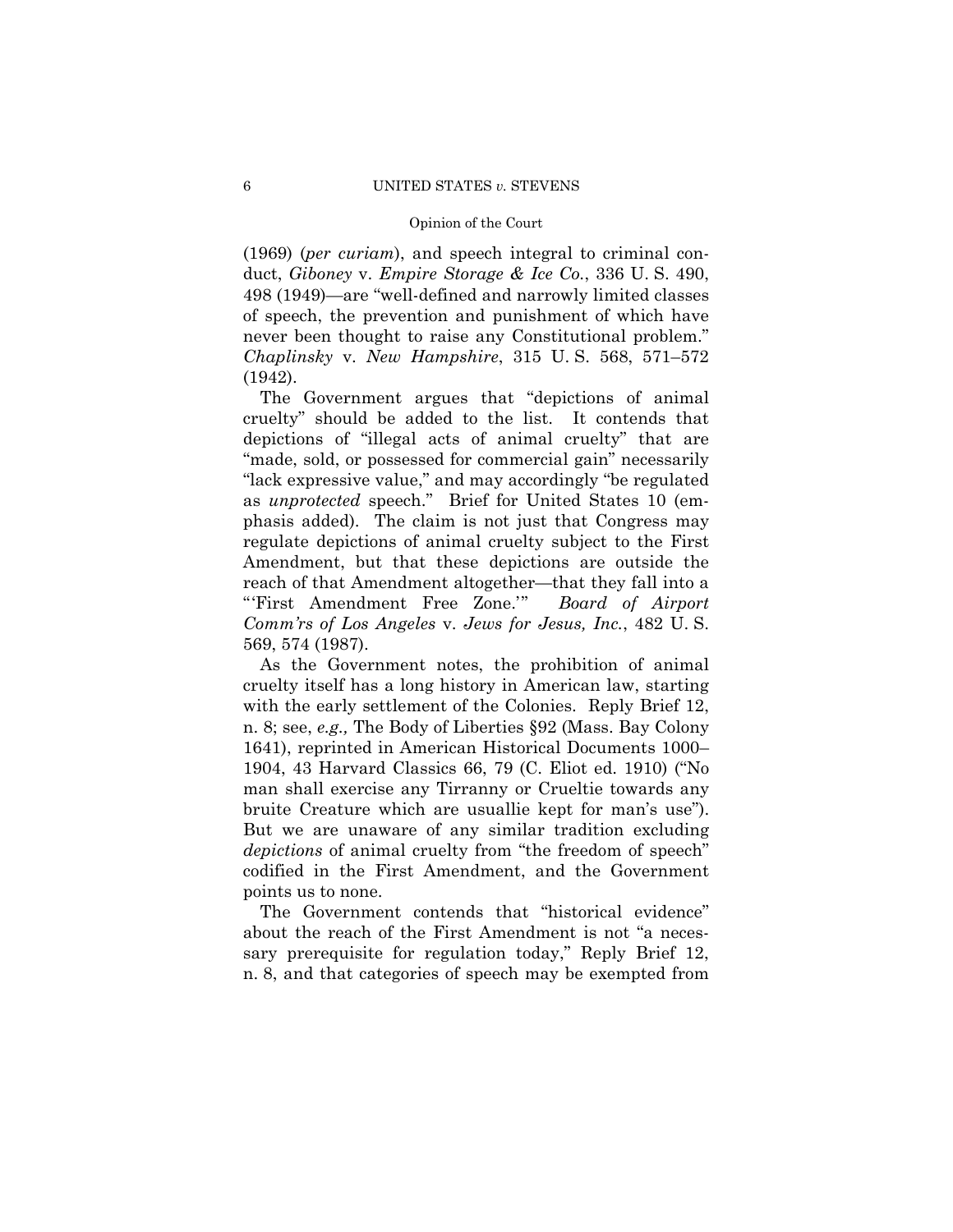the First Amendment's protection without any long-settled tradition of subjecting that speech to regulation. Instead, the Government points to Congress's "'legislative judgment that ... depictions of animals being intentionally tortured and killed [are] of such minimal redeeming value as to render [them] unworthy of First Amendment protection,'" Brief for United States 23 (quoting 533 F. 3d, at 243 (Cowen, J., dissenting)), and asks the Court to uphold the ban on the same basis. The Government thus proposes that a claim of categorical exclusion should be considered under a simple balancing test: "Whether a given category of speech enjoys First Amendment protection depends upon a categorical balancing of the value of the speech against its societal costs." Brief for United States 8; see also *id.,* at 12.

As a free-floating test for First Amendment coverage, that sentence is startling and dangerous. The First Amendment's guarantee of free speech does not extend only to categories of speech that survive an ad hoc balancing of relative social costs and benefits. The First Amendment itself reflects a judgment by the American people that the benefits of its restrictions on the Government outweigh the costs. Our Constitution forecloses any attempt to revise that judgment simply on the basis that some speech is not worth it. The Constitution is not a document "prescribing limits, and declaring that those limits may be passed at pleasure." *Marbury* v. *Madison*, 1 Cranch 137, 178 (1803).

To be fair to the Government, its view did not emerge from a vacuum. As the Government correctly notes, this Court has often *described* historically unprotected categories of speech as being "'of such slight social value as a step to truth that any benefit that may be derived from them is clearly outweighed by the social interest in order and morality.'" *R. A. V.*, *supra*, at 383 (quoting *Chaplinsky*, *supra*, at 572). In *New York* v. *Ferber*, 458 U. S.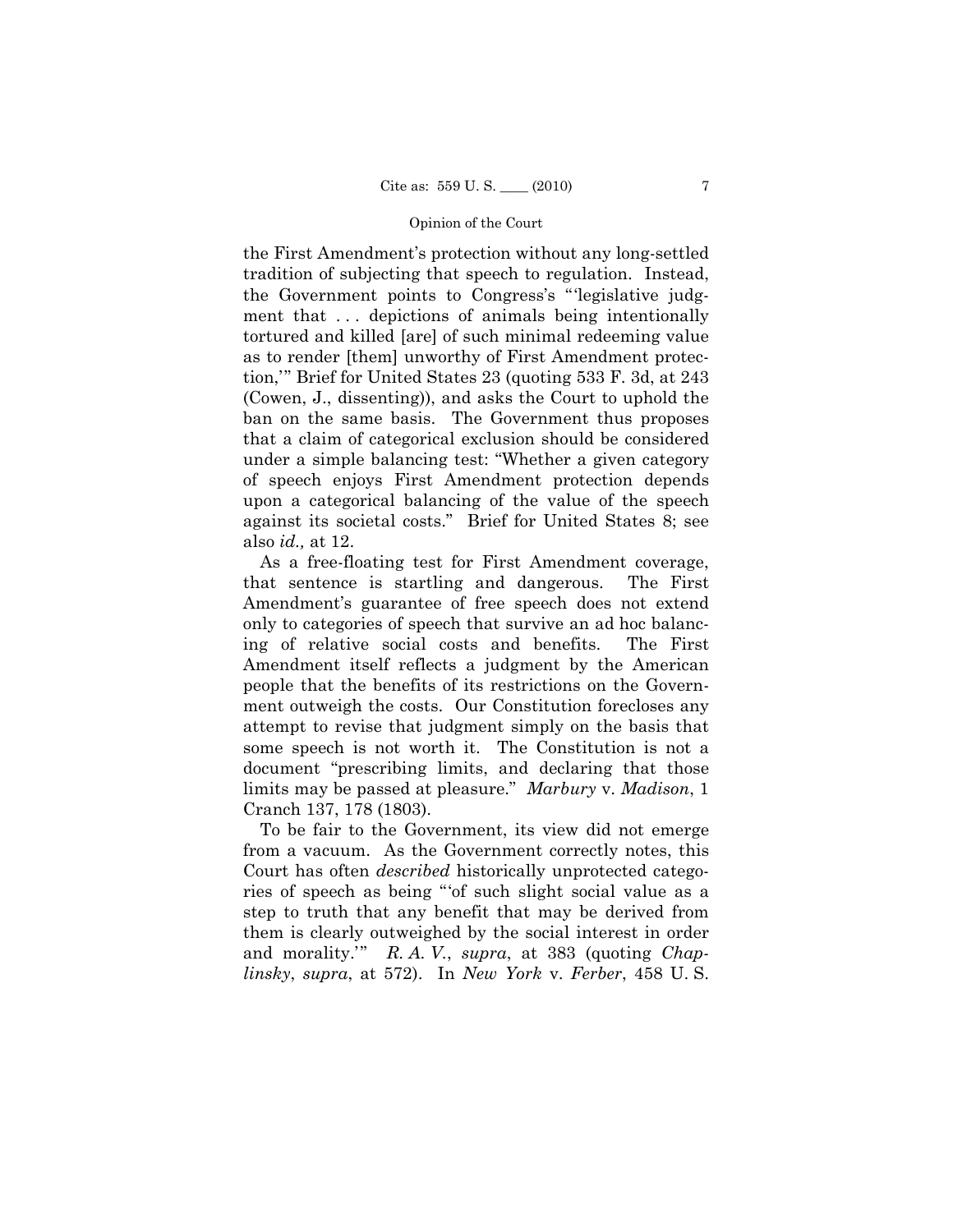747 (1982), we noted that within these categories of unprotected speech, "the evil to be restricted so overwhelmingly outweighs the expressive interests, if any, at stake, that no process of case-by-case adjudication is required," because "the balance of competing interests is clearly struck," *id.,* at 763–764. The Government derives its proposed test from these descriptions in our precedents. See Brief for United States 12–13.

But such descriptions are just that—descriptive. They do not set forth a test that may be applied as a general matter to permit the Government to imprison any speaker so long as his speech is deemed valueless or unnecessary, or so long as an ad hoc calculus of costs and benefits tilts in a statute's favor.

When we have identified categories of speech as fully outside the protection of the First Amendment, it has not been on the basis of a simple cost-benefit analysis. In *Ferber*, for example, we classified child pornography as such a category, 458 U. S., at 763. We noted that the State of New York had a compelling interest in protecting children from abuse, and that the value of using children in these works (as opposed to simulated conduct or adult actors) was *de minimis*. *Id.,* at 756–757, 762. But our decision did not rest on this "balance of competing interests" alone. *Id.*, at 764. We made clear that *Ferber* presented a special case: The market for child pornography was "intrinsically related" to the underlying abuse, and was therefore "an integral part of the production of such materials, an activity illegal throughout the Nation." *Id.,*  at 759, 761. As we noted, "'[i]t rarely has been suggested that the constitutional freedom for speech and press extends its immunity to speech or writing used as an integral part of conduct in violation of a valid criminal statute.'" *Id.,* at 761–762 (quoting *Giboney*, *supra*, at 498). *Ferber* thus grounded its analysis in a previously recognized, long-established category of unprotected speech,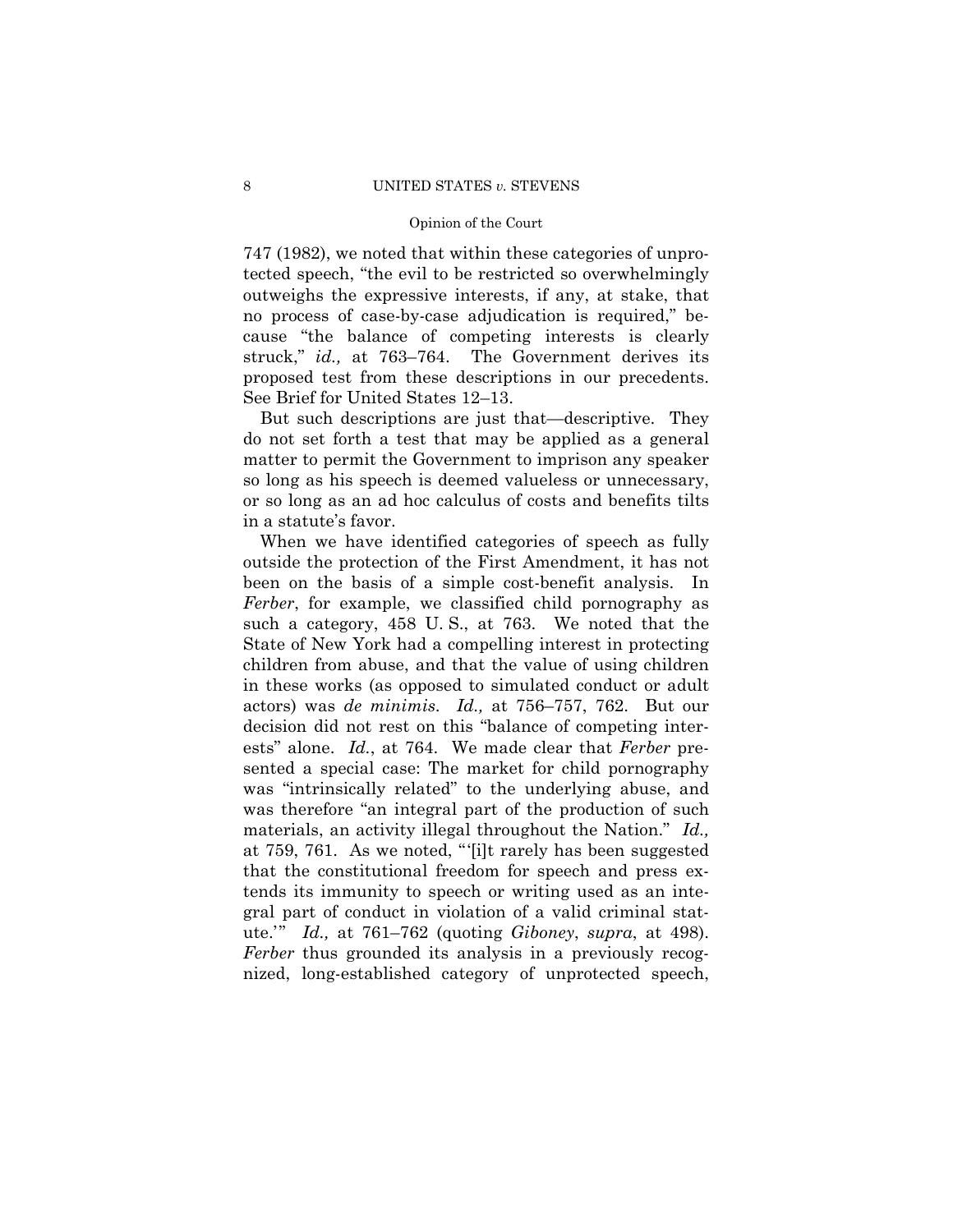and our subsequent decisions have shared this understanding. See *Osborne* v. *Ohio*, 495 U. S. 103, 110 (1990) (describing *Ferber* as finding "persuasive" the argument that the advertising and sale of child pornography was "an integral part" of its unlawful production (internal quotation marks omitted)); *Ashcroft* v. *Free Speech Coalition*, 535 U. S. 234, 249–250 (2002) (noting that distribution and sale "were intrinsically related to the sexual abuse of children," giving the speech at issue "a proximate link to the crime from which it came" (internal quotation marks omitted)).

Our decisions in *Ferber* and other cases cannot be taken as establishing a freewheeling authority to declare new categories of speech outside the scope of the First Amendment. Maybe there are some categories of speech that have been historically unprotected, but have not yet been specifically identified or discussed as such in our case law. But if so, there is no evidence that "depictions of animal cruelty" is among them. We need not foreclose the future recognition of such additional categories to reject the Government's highly manipulable balancing test as a means of identifying them.

### III

Because we decline to carve out from the First Amendment any novel exception for §48, we review Stevens's First Amendment challenge under our existing doctrine.

A

Stevens challenged §48 on its face, arguing that any conviction secured under the statute would be unconstitutional. The court below decided the case on that basis, 533 F. 3d, at 231, n. 13, and we granted the Solicitor General's petition for certiorari to determine "whether 18 U. S. C. 48 is facially invalid under the Free Speech Clause of the First Amendment," Pet. for Cert. i.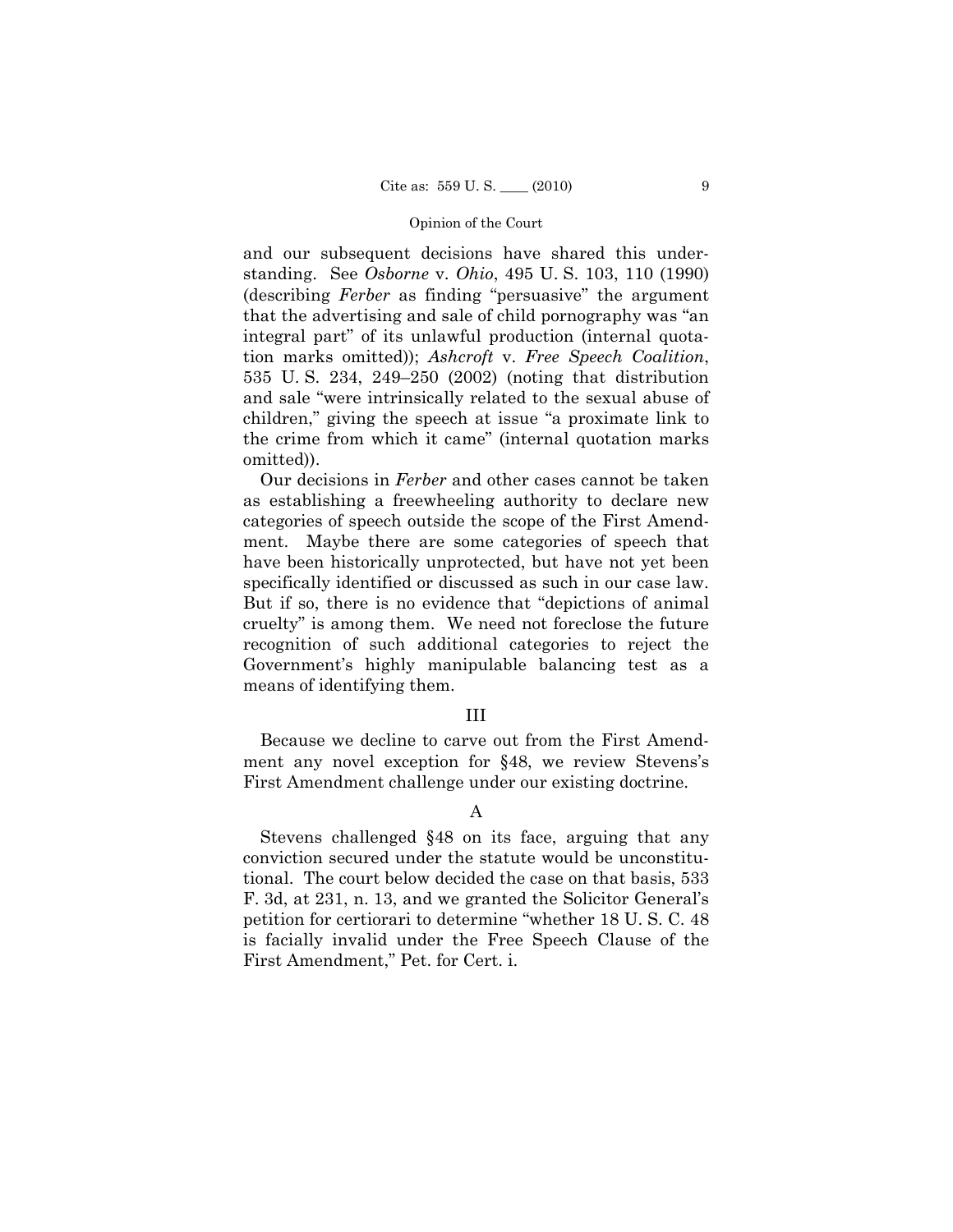To succeed in a typical facial attack, Stevens would have to establish "that no set of circumstances exists under which [§48] would be valid," *United States* v. *Salerno*, 481 U. S. 739, 745 (1987), or that the statute lacks any "plainly legitimate sweep," *Washington* v. *Glucksberg*, 521 U. S. 702, 740, n. 7 (1997) (STEVENS, J., concurring in judgments) (internal quotation marks omitted). Which standard applies in a typical case is a matter of dispute that we need not and do not address, and neither *Salerno* nor *Glucksberg* is a speech case. Here the Government asserts that Stevens cannot prevail because §48 is plainly legitimate as applied to crush videos and animal fighting depictions. Deciding this case through a traditional facial analysis would require us to resolve whether these applications of §48 are in fact consistent with the Constitution.

In the First Amendment context, however, this Court recognizes "a second type of facial challenge," whereby a law may be invalidated as overbroad if "a substantial number of its applications are unconstitutional, judged in relation to the statute's plainly legitimate sweep." *Washington State Grange* v. *Washington State Republican Party*, 552 U. S. 442, 449, n. 6 (2008) (internal quotation marks omitted). Stevens argues that §48 applies to common depictions of ordinary and lawful activities, and that these depictions constitute the vast majority of materials subject to the statute. Brief for Respondent 22–25. The Government makes no effort to defend such a broad ban as constitutional. Instead, the Government's entire defense of §48 rests on interpreting the statute as narrowly limited to specific types of "extreme" material. Brief for United States 8. As the parties have presented the issue, therefore, the constitutionality of §48 hinges on how broadly it is construed. It is to that question that we now turn.3

<sup>3</sup>The dissent contends that because there has not been a ruling on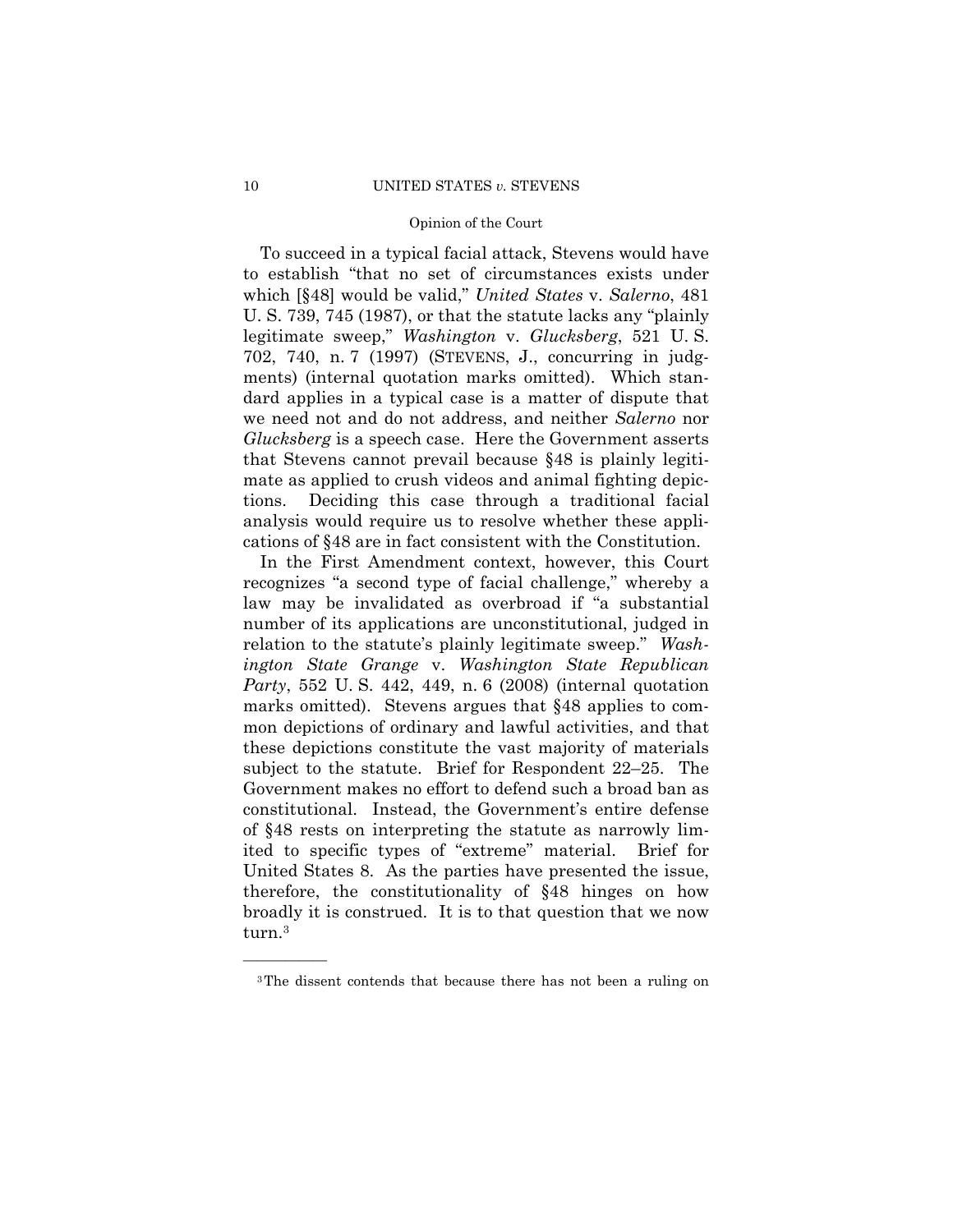B

As we explained two Terms ago, "[t]he first step in overbreadth analysis is to construe the challenged statute; it is impossible to determine whether a statute reaches too far without first knowing what the statute covers." *United States* v. *Williams*, 553 U. S. 285, 293 (2008). Because §48 is a federal statute, there is no need to defer to a state court's authority to interpret its own law.

We read §48 to create a criminal prohibition of alarming breadth. To begin with, the text of the statute's ban on a "depiction of animal cruelty" nowhere requires that the depicted conduct be cruel. That text applies to "any . . . depiction" in which "a living animal is intentionally maimed, mutilated, tortured, wounded, or killed." §48(c)(1). "[M]aimed, mutilated, [and] tortured" convey cruelty, but "wounded" or "killed" do not suggest any such limitation.

The Government contends that the terms in the definition should be read to require the additional element of "accompanying acts of cruelty." Reply Brief 6; see also Tr. of Oral Arg. 17–19. (The dissent hinges on the same

the validity of the statute as applied to Stevens, our consideration of his facial overbreadth claim is premature. *Post,* at 1, and n. 1, 2–3 (opinion of ALITO, J.). Whether or not that conclusion follows, here no as-applied claim has been preserved. Neither court below construed Stevens's briefs as adequately developing a separate attack on a defined subset of the statute's applications (say, dogfighting videos). See 533 F. 3d 218, 231, n. 13 (CA3 2008) (en banc) ("Stevens brings a facial challenge to the statute"); App. to Pet. for Cert. 65a, 74a. Neither did the Government, see Brief for United States in No. 05–2497 (CA3), p. 28 (opposing "the appellant's facial challenge"); accord, Brief for United States 4. The sentence in Stevens's appellate brief mentioning his unrelated sufficiency-of-the-evidence challenge hardly developed a First Amendment as-applied claim. See *post,* at 1, n. 1. Stevens's constitutional argument is a general one. And unlike the challengers in *Washington State Grange*, Stevens does not "rest on factual assumptions . . . that can be evaluated only in the context of an as-applied challenge." 552 U. S., at 444.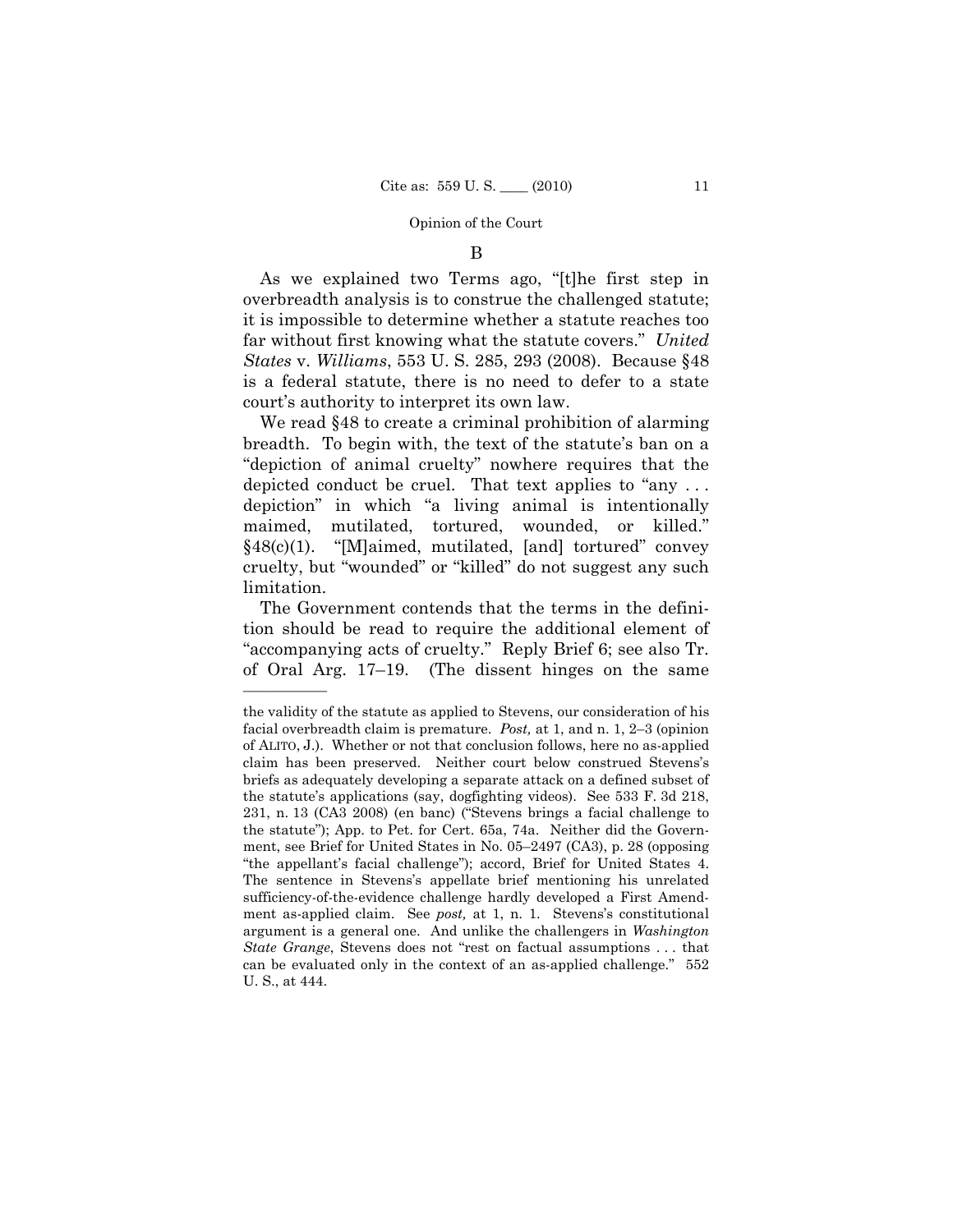assumption. See *post,* at 6, 9.) The Government bases this argument on the definiendum, "depiction of animal cruelty," cf. *Leocal* v. *Ashcroft*, 543 U. S. 1, 11 (2004), and on "'the commonsense canon of *noscitur a sociis*.'" Reply Brief 7 (quoting *Williams*, 553 U. S., at 294). As that canon recognizes, an ambiguous term may be "given more precise content by the neighboring words with which it is associated." *Ibid*. Likewise, an unclear definitional phrase may take meaning from the term to be defined, see *Leocal*, *supra,* at 11 (interpreting a "'substantial risk'" of the "us[e]" of "physical force" as part of the definition of "'crime of violence'").

But the phrase "wounded . . . or killed" at issue here contains little ambiguity. The Government's opening brief properly applies the ordinary meaning of these words, stating for example that to "'kill' is 'to deprive of life.'" Brief for United States 14 (quoting Webster's Third New International Dictionary 1242 (1993)). We agree that "wounded" and "killed" should be read according to their ordinary meaning. Cf. *Engine Mfrs. Assn.* v. *South Coast Air Quality Management Dist.*, 541 U. S. 246, 252 (2004). Nothing about that meaning requires cruelty.

While not requiring cruelty, §48 does require that the depicted conduct be "illegal." But this requirement does not limit §48 along the lines the Government suggests. There are myriad federal and state laws concerning the proper treatment of animals, but many of them are not designed to guard against animal cruelty. Protections of endangered species, for example, restrict even the humane "wound[ing] or kill[ing]" of "living animal[s]." §48(c)(1). Livestock regulations are often designed to protect the health of human beings, and hunting and fishing rules (seasons, licensure, bag limits, weight requirements) can be designed to raise revenue, preserve animal populations, or prevent accidents. The text of §48(c) draws no distinction based on the reason the intentional killing of an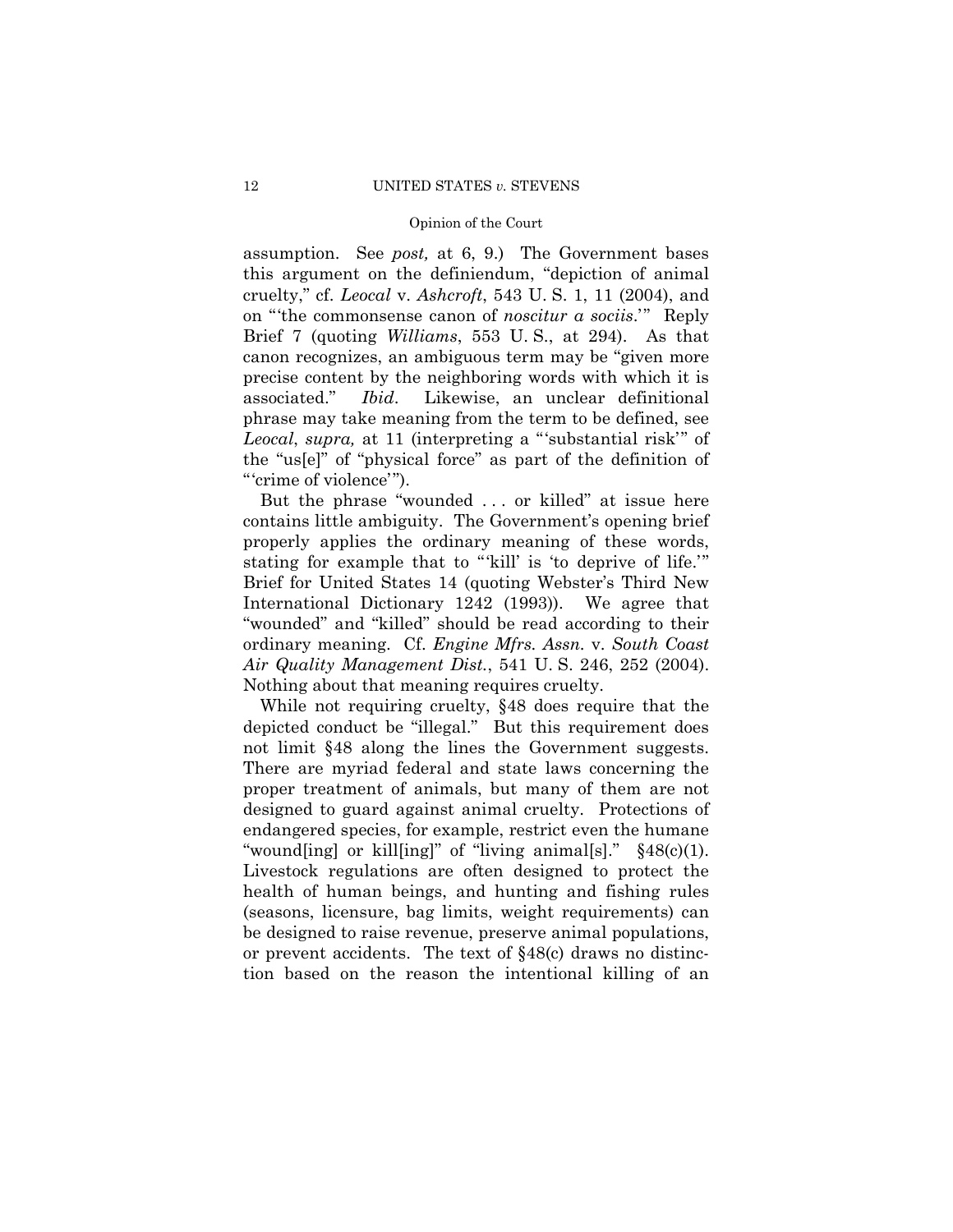animal is made illegal, and includes, for example, the humane slaughter of a stolen cow.4

What is more, the application of §48 to depictions of illegal conduct extends to conduct that is illegal in only a single jurisdiction. Under subsection  $(c)(1)$ , the depicted conduct need only be illegal in "the State in which the creation, sale, or possession takes place, regardless of whether the ... wounding ... or killing took place in [that] State." A depiction of entirely lawful conduct runs afoul of the ban if that depiction later finds its way into another State where the same conduct is unlawful. This provision greatly expands the scope of §48, because although there may be "a broad societal consensus" against cruelty to animals, Brief for United States 2, there is substantial disagreement on what types of conduct are properly regarded as cruel. Both views about cruelty to animals and regulations having no connection to cruelty vary widely from place to place.

In the District of Columbia, for example, all hunting is unlawful. D. C. Munic. Regs., tit. 19, §1560 (2009). Other jurisdictions permit or encourage hunting, and there is an enormous national market for hunting-related depictions in which a living animal is intentionally killed. Hunting periodicals have circulations in the hundreds of thousands or millions, see Mediaweek, Sept. 29, 2008, p. 28, and hunting television programs, videos, and Web sites are equally popular, see Brief for Professional Outdoor Media

<sup>4</sup>The citations in the dissent's appendix are beside the point. The cited statutes stand for the proposition that hunting is not covered by animal cruelty laws. But the reach of §48 is, as we have explained, not restricted to depictions of conduct that violates a law specifically directed at animal cruelty. It simply requires that the depicted conduct be "illegal." §48(c)(1). The Government implicitly admits as much, arguing that "instructional videos for hunting" are saved by the statute's exceptions clause, not that they fall outside the prohibition in the first place. Reply Brief 6.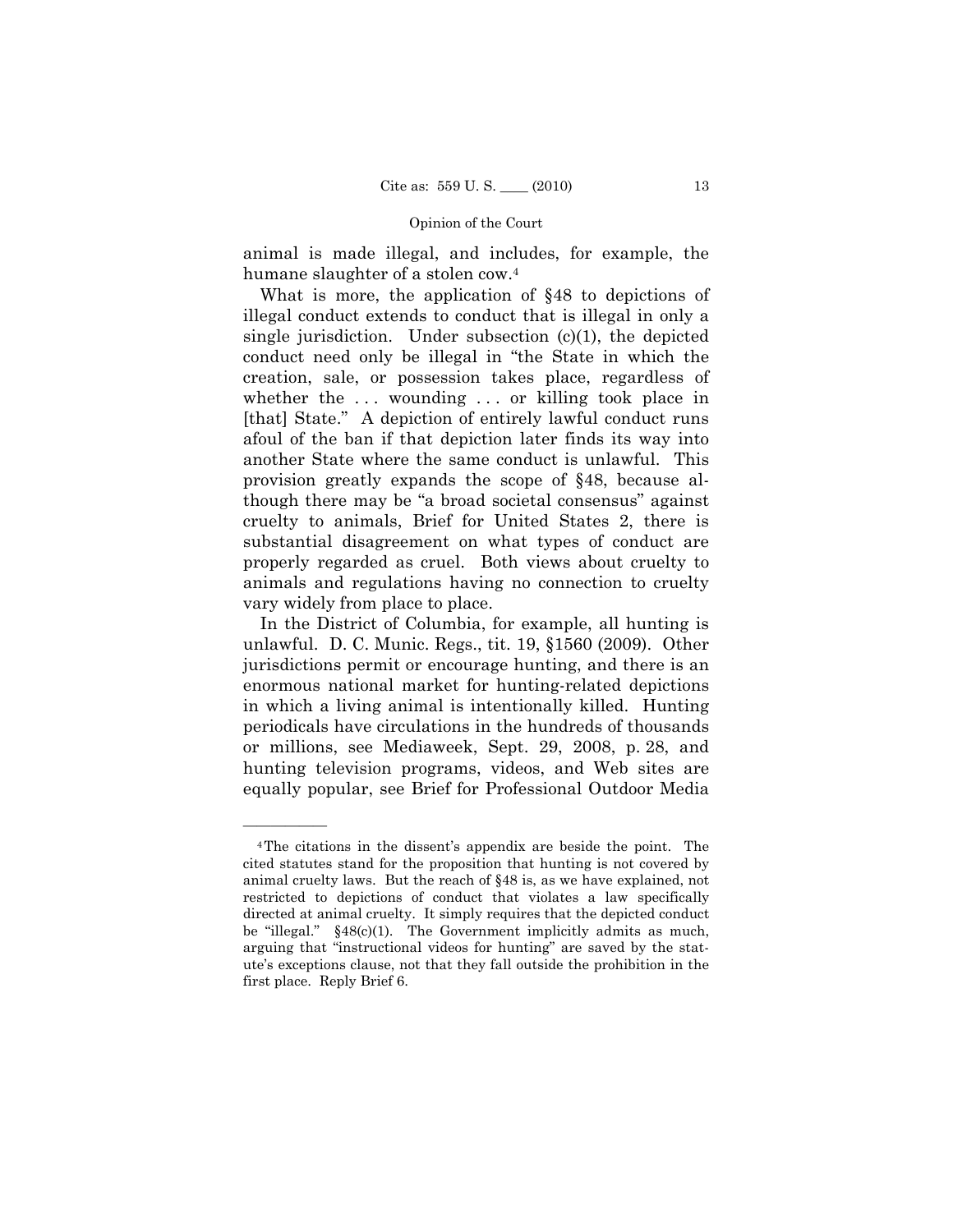Association et al. as *Amici Curiae* 9–10. The demand for hunting depictions exceeds the estimated demand for crush videos or animal fighting depictions by several orders of magnitude. Compare *ibid.* and Brief for National Rifle Association of America, Inc., as *Amicus Curiae* 12 (hereinafter NRA Brief) (estimating that hunting magazines alone account for \$135 million in annual retail sales) with Brief for United States 43–44, 46 (suggesting \$1) million in crush video sales per year, and noting that Stevens earned \$57,000 from his videos). Nonetheless, because the statute allows each jurisdiction to export its laws to the rest of the country, §48(a) extends to *any* magazine or video depicting lawful hunting, so long as that depiction is sold within the Nation's Capital.

Those seeking to comply with the law thus face a bewildering maze of regulations from at least 56 separate jurisdictions. Some States permit hunting with crossbows, Ga. Code Ann. §27–3–4(1) (2007); Va. Code Ann. §29.1– 519(A)(6) (Lexis 2008 Cum. Supp.), while others forbid it, Ore. Admin. Reg. 635–065–0725 (2009), or restrict it only to the disabled, N. Y. Envir. Conserv. Law Ann. §11– 0901(16) (West 2005). Missouri allows the "canned" hunting of ungulates held in captivity, Mo. Code Regs. Ann., tit. 3, 10–9.560(1), but Montana restricts such hunting to certain bird species, Mont. Admin. Rule 12.6.1202(1) (2007). The sharp-tailed grouse may be hunted in Idaho, but not in Washington. Compare Idaho Admin. Code §13.01.09.606 (2009) with Wash. Admin. Code §232–28– 342 (2009).

The disagreements among the States—and the "commonwealth[s], territor[ies], or possession[s] of the United States," 18 U. S. C. §48(c)(2)—extend well beyond hunting. State agricultural regulations permit different methods of livestock slaughter in different places or as applied to different animals. Compare, *e.g.,* Fla. Stat. §828.23(5) (2007) (excluding poultry from humane slaughter requirements)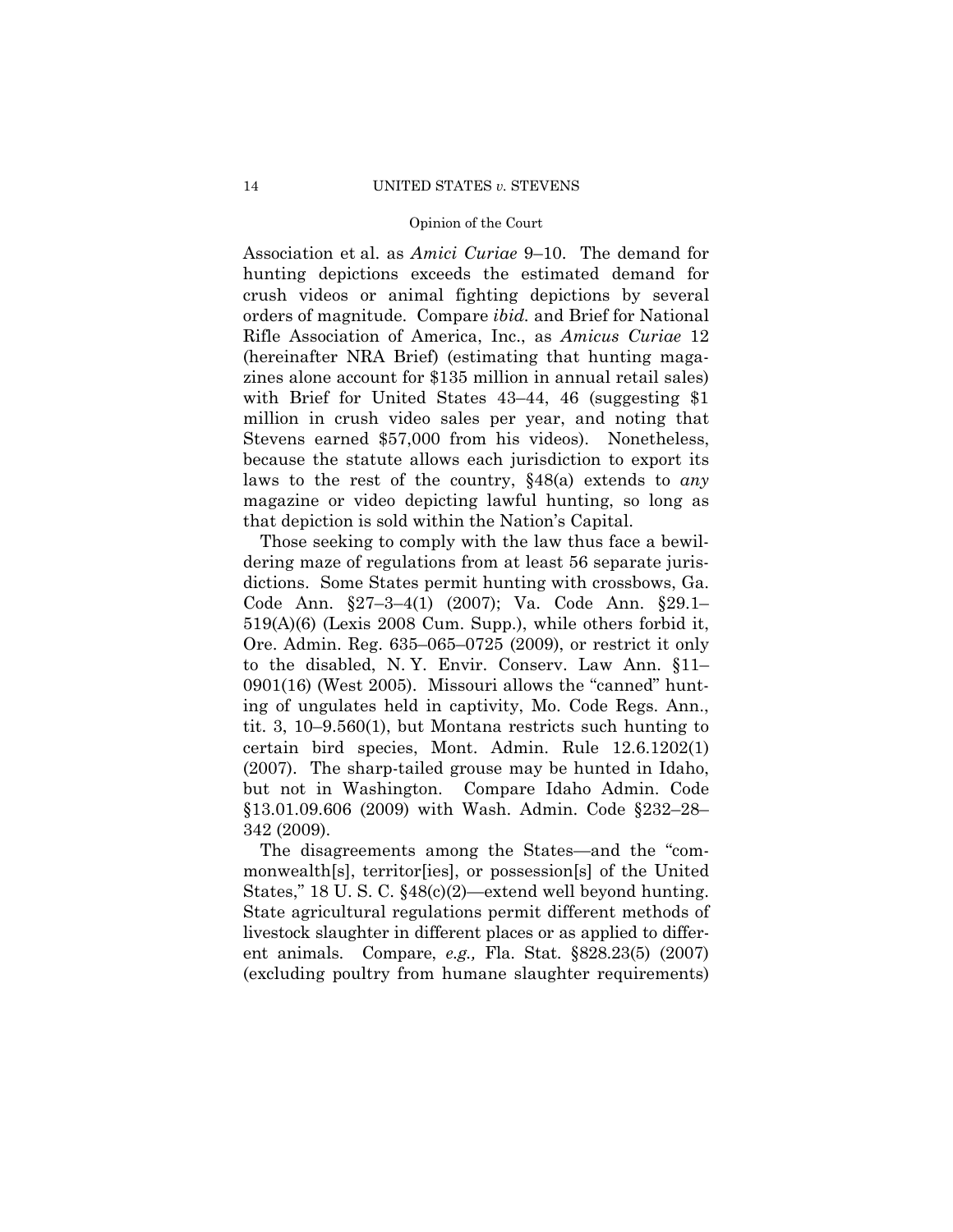with Cal. Food & Agric. Code Ann. §19501(b) (West 2001) (including some poultry). California has recently banned cutting or "docking" the tails of dairy cattle, which other States permit. 2009 Cal. Legis. Serv. Ch. 344 (S. B. 135) (West). Even cockfighting, long considered immoral in much of America, see *Barnes* v. *Glen Theatre, Inc.*, 501 U. S. 560, 575 (1991) (SCALIA, J., concurring in judgment), is legal in Puerto Rico, see 15 Laws P. R. Ann. §301 (Supp. 2008); *Posadas de Puerto Rico Associates* v. *Tourism Co. of P. R.*, 478 U. S. 328, 342 (1986), and was legal in Louisiana until 2008, see La. Stat. Ann. §14:102.23 (West) (effective Aug. 15, 2008). An otherwise-lawful image of any of these practices, if sold or possessed for commercial gain within a State that happens to forbid the practice, falls within the prohibition of  $\S 48(a)$ .

 $\mathcal{C}$ 

The only thing standing between defendants who sell such depictions and five years in federal prison—other than the mercy of a prosecutor—is the statute's exceptions clause. Subsection (b) exempts from prohibition "any depiction that has serious religious, political, scientific, educational, journalistic, historical, or artistic value." The Government argues that this clause substantially narrows the statute's reach: News reports about animal cruelty have "journalistic" value; pictures of bullfights in Spain have "historical" value; and instructional hunting videos have "educational" value. Reply Brief 6. Thus, the Government argues, §48 reaches only crush videos, depictions of animal fighting (other than Spanish bullfighting, see Brief for United States 47–48), and perhaps other depictions of "extreme acts of animal cruelty." *Id.,* at 41.

The Government's attempt to narrow the statutory ban, however, requires an unrealistically broad reading of the exceptions clause. As the Government reads the clause, any material with "redeeming societal value," *id.*, at 9, 16,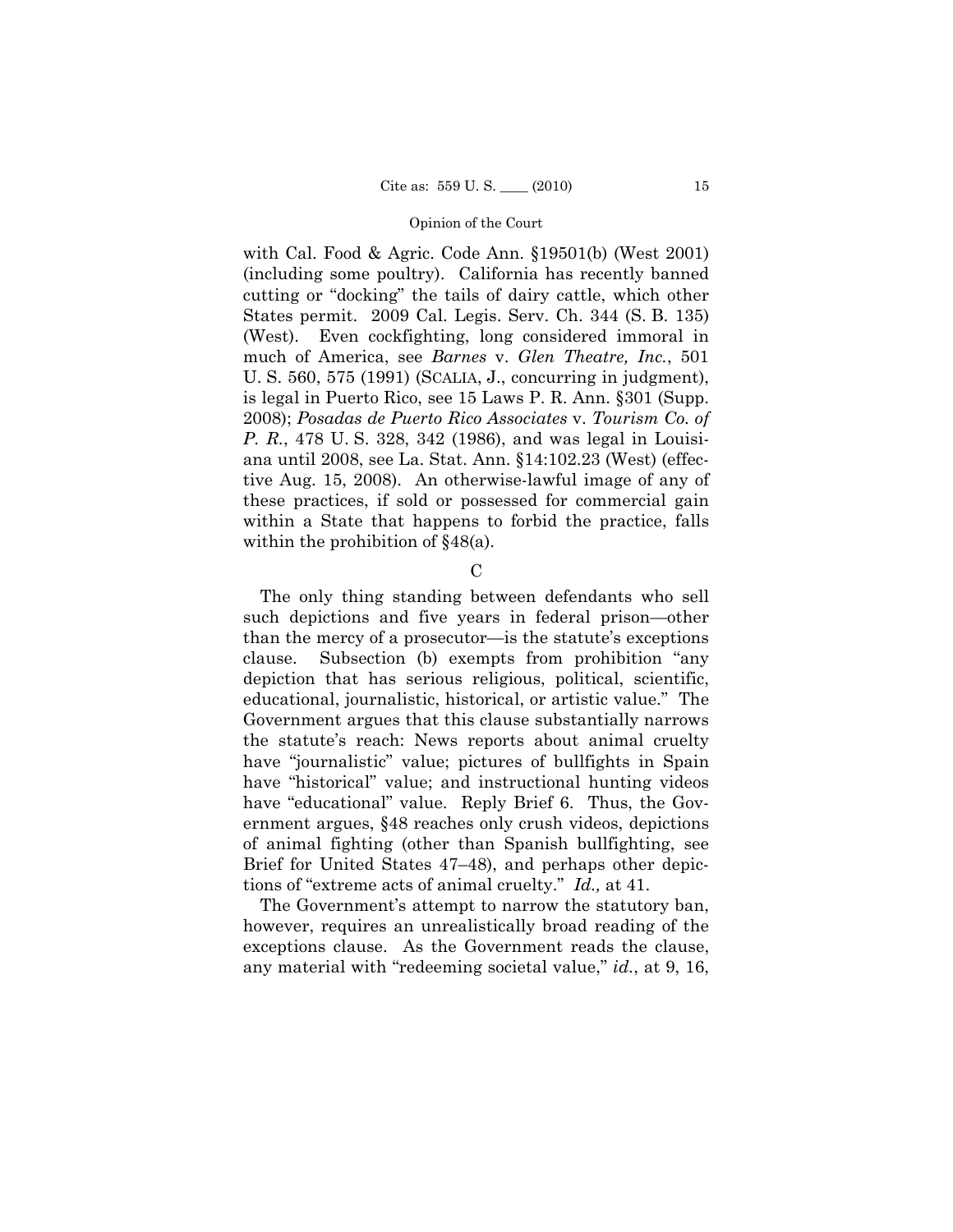23, "'at least some minimal value,'" Reply Brief 6 (quoting H. R. Rep., at 4), or anything more than "scant social value," Reply Brief 11, is excluded under §48(b). But the text says "serious" value, and "serious" should be taken seriously. We decline the Government's invitation advanced for the first time in this Court—to regard as "serious" anything that is not "scant." (Or, as the dissent puts it, "'trifling.'" *Post*, at 6.) As the Government recognized below, "serious" ordinarily means a good bit more. The District Court's jury instructions required value that is "significant and of great import," App. 132, and the Government defended these instructions as properly relying on "a commonly accepted meaning of the word 'serious,'" Brief for United States in No. 05–2497 (CA3), p. 50.

Quite apart from the requirement of "serious" value in §48(b), the excepted speech must also fall within one of the enumerated categories. Much speech does not. Most hunting videos, for example, are not obviously instructional in nature, except in the sense that all life is a lesson. According to Safari Club International and the Congressional Sportsmen's Foundation, many popular videos "have primarily entertainment value" and are designed to "entertai[n] the viewer, marke[t] hunting equipment, or increas[e] the hunting community." Brief for Safari Club International et al. as *Amici Curiae* 12. The National Rifle Association agrees that "much of the content of hunting media . . . is merely *recreational* in nature." NRA Brief 28. The Government offers no principled explanation why these depictions of hunting or depictions of Spanish bullfights would be *inherently* valuable while those of Japanese dogfights are not. The dissent contends that hunting depictions must have serious value because hunting has serious value, in a way that dogfights presumably do not. *Post,* at 6–8. But §48(b) addresses the value of the *depictions*, not of the underlying activity. There is simply no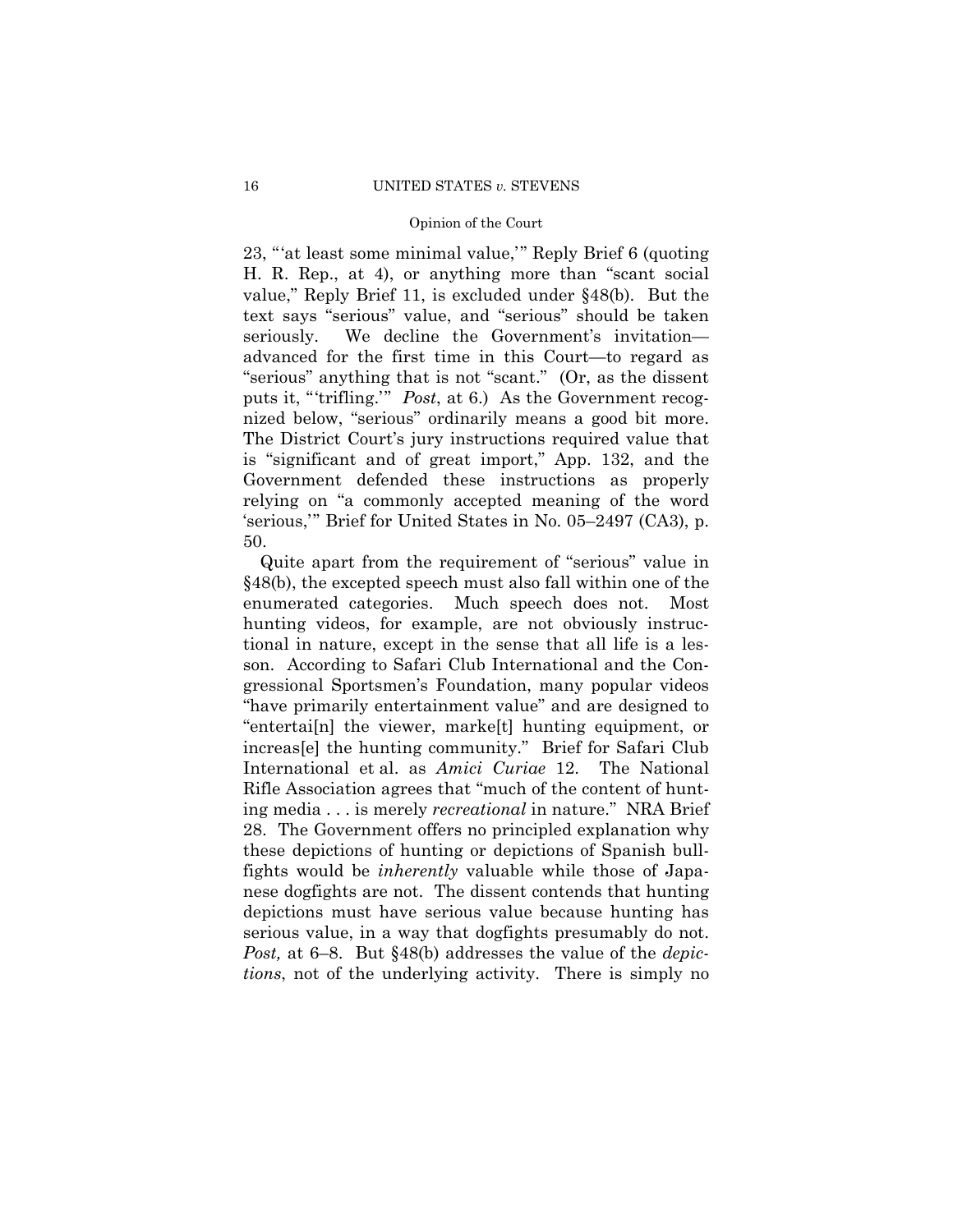adequate reading of the exceptions clause that results in the statute's banning only the depictions the Government would like to ban.

The Government explains that the language of §48(b) was largely drawn from our opinion in *Miller* v. *California*, 413 U. S. 15 (1973), which excepted from its definition of obscenity any material with "serious literary, artistic, political, or scientific value," *id.,* at 24. See Reply Brief 8, 9, and n. 5. According to the Government, this incorporation of the *Miller* standard into §48 is therefore surely enough to answer any First Amendment objection. Reply Brief 8–9.

In *Miller* we held that "serious" value shields depictions of sex from regulation as obscenity. 413 U. S., at 24–25. Limiting *Miller*'s exception to "serious" value ensured that "'[a] quotation from Voltaire in the flyleaf of a book [would] not constitutionally redeem an otherwise obscene publication.'" *Id.,* at 25, n. 7 (quoting *Kois* v. *Wisconsin*, 408 U. S. 229, 231 (1972) (*per curiam*)). We did not, however, determine that serious value could be used as a general precondition to protecting *other* types of speech in the first place. *Most* of what we say to one another lacks "religious, political, scientific, educational, journalistic, historical, or artistic value" (let alone serious value), but it is still sheltered from government regulation. Even "'[w]holly neutral futilities . . . come under the protection of free speech as fully as do Keats' poems or Donne's sermons.'" *Cohen* v. *California*, 403 U. S. 15, 25 (1971) (quoting *Winters* v. *New York*, 333 U. S. 507, 528 (1948) (Frankfurter, J., dissenting); alteration in original).

Thus, the protection of the First Amendment presumptively extends to many forms of speech that do not qualify for the serious-value exception of §48(b), but nonetheless fall within the broad reach of §48(c).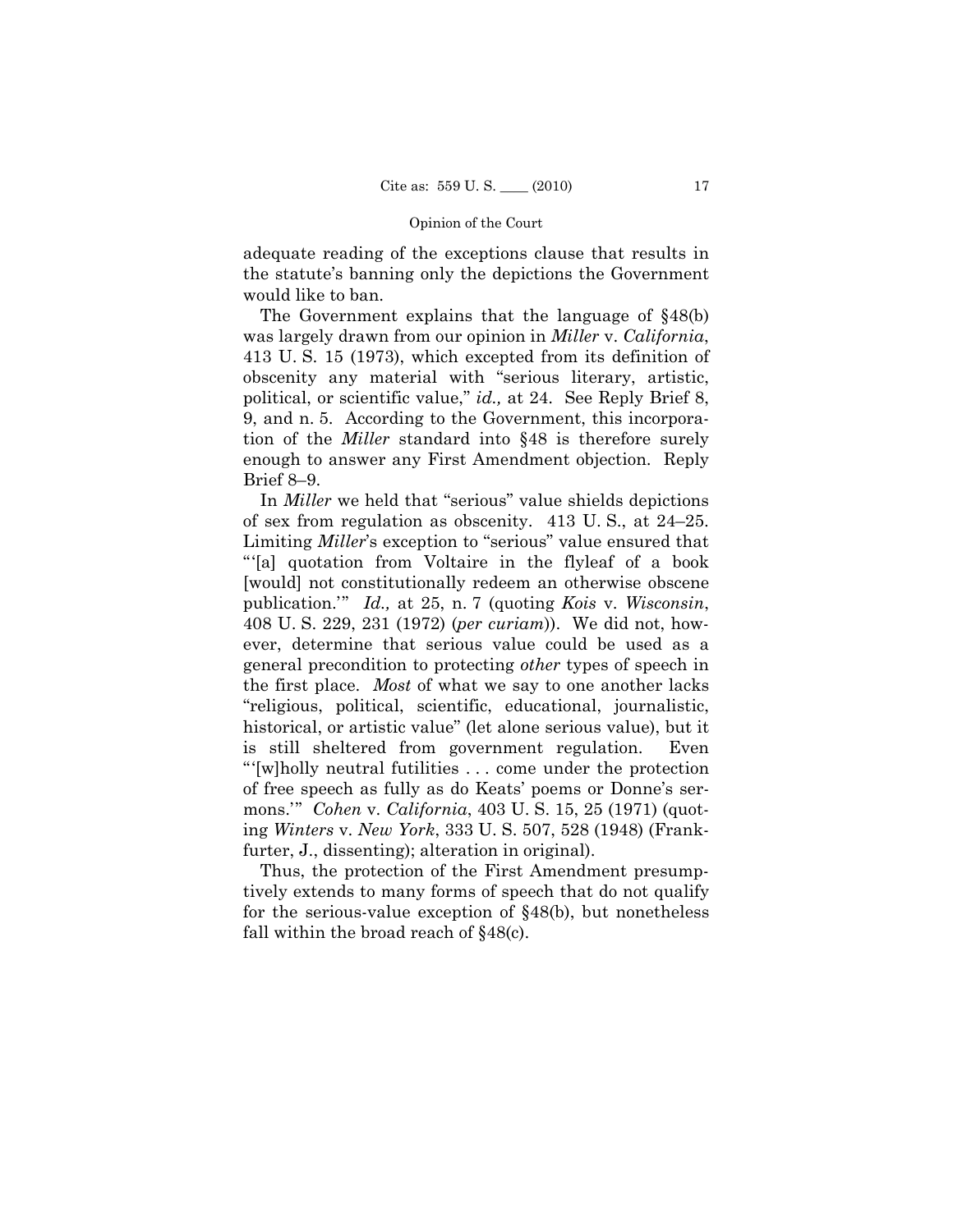D

Not to worry, the Government says: The Executive Branch construes §48 to reach only "extreme" cruelty, Brief for United States 8, and it "neither has brought nor will bring a prosecution for anything less," Reply Brief 6– 7. The Government hits this theme hard, invoking its prosecutorial discretion several times. See *id.,* at 6–7, 10, and n. 6, 19, 22. But the First Amendment protects against the Government; it does not leave us at the mercy of *noblesse oblige*. We would not uphold an unconstitutional statute merely because the Government promised to use it responsibly. Cf. *Whitman* v. *American Trucking Assns., Inc.*, 531 U. S. 457, 473 (2001).

This prosecution is itself evidence of the danger in putting faith in government representations of prosecutorial restraint. When this legislation was enacted, the Executive Branch announced that it would interpret §48 as covering only depictions "of wanton cruelty to animals designed to appeal to a prurient interest in sex." See Statement by President William J. Clinton upon Signing H. R. 1887, 34 Weekly Comp. Pres. Doc. 2557 (Dec. 9, 1999). No one suggests that the videos in this case fit that description. The Government's assurance that it will apply §48 far more restrictively than its language provides is pertinent only as an implicit acknowledgment of the potential constitutional problems with a more natural reading.

Nor can we rely upon the canon of construction that "ambiguous statutory language [should] be construed to avoid serious constitutional doubts." *FCC* v. *Fox Television Stations, Inc.*, 556 U. S. \_\_\_, \_\_\_ (2009) (slip op., at 12). "[T]his Court may impose a limiting construction on a statute only if it is 'readily susceptible' to such a construction." *Reno* v. *American Civil Liberties Union*, 521 U. S. 844, 884 (1997). We "'will not rewrite a . . . law to conform it to constitutional requirements,'" *id.,* at 884–885 (quot-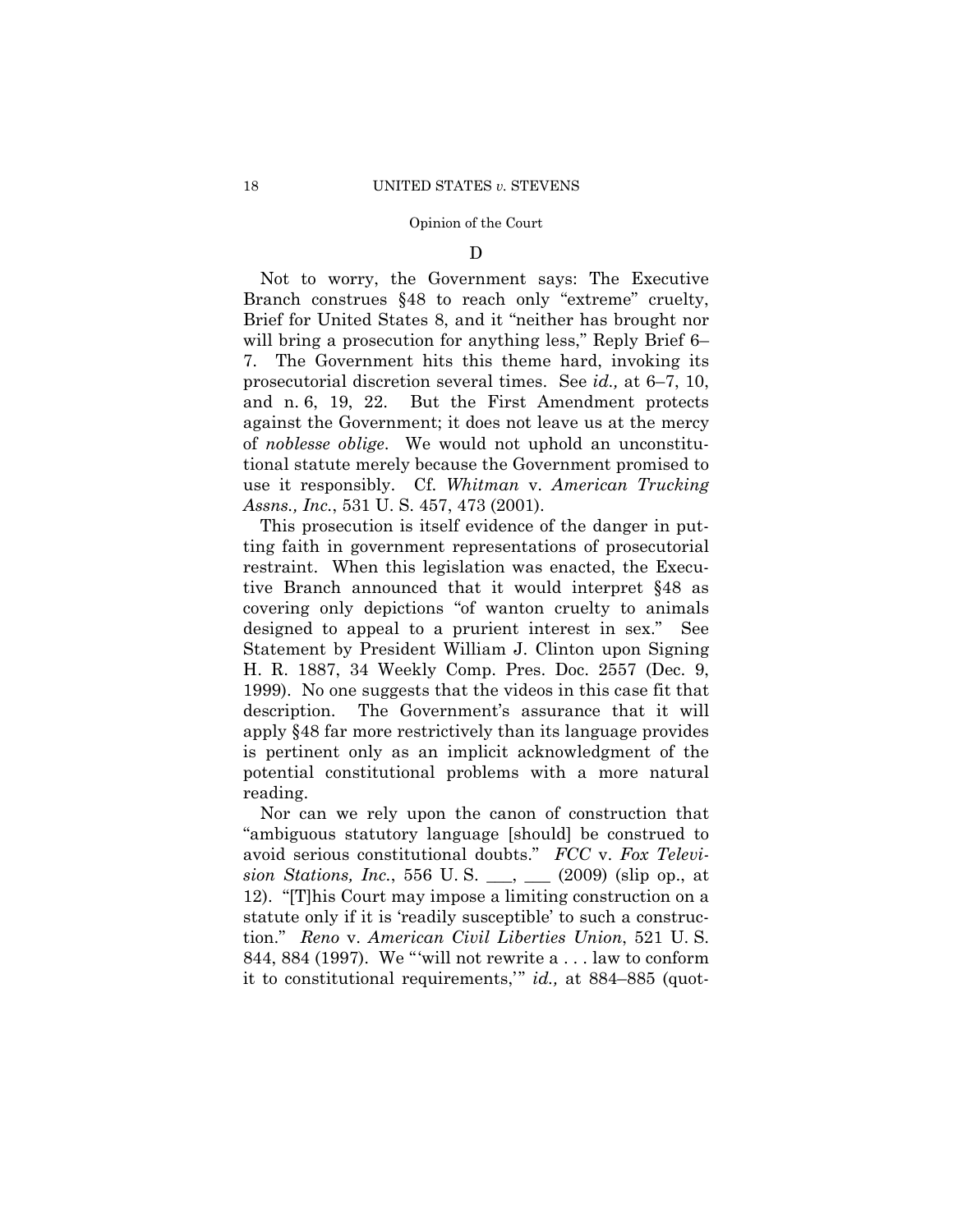ing *Virginia* v. *American Booksellers Assn., Inc.*, 484 U. S. 383, 397 (1988); omission in original), for doing so would constitute a "serious invasion of the legislative domain," *United States* v. *Treasury Employees*, 513 U. S. 454, 479, n. 26 (1995), and sharply diminish Congress's "incentive to draft a narrowly tailored law in the first place," *Osborne,*  495 U. S., at 121. To read §48 as the Government desires requires rewriting, not just reinterpretation.

\* \* \*

Our construction of §48 decides the constitutional question; the Government makes no effort to defend the constitutionality of §48 as applied beyond crush videos and depictions of animal fighting. It argues that those particular depictions are intrinsically related to criminal conduct or are analogous to obscenity (if not themselves obscene), and that the ban on such speech is narrowly tailored to reinforce restrictions on the underlying conduct, prevent additional crime arising from the depictions, or safeguard public mores. But the Government nowhere attempts to extend these arguments to depictions of any other activities—depictions that are presumptively protected by the First Amendment but that remain subject to the criminal sanctions of §48.

Nor does the Government seriously contest that the presumptively impermissible applications of §48 (properly construed) far outnumber any permissible ones. However "growing" and "lucrative" the markets for crush videos and dogfighting depictions might be, see Brief for United States 43, 46 (internal quotation marks omitted), they are dwarfed by the market for other depictions, such as hunting magazines and videos, that we have determined to be within the scope of §48. See *supra*, at 13–14. We therefore need not and do not decide whether a statute limited to crush videos or other depictions of extreme animal cruelty would be constitutional. We hold only that §48 is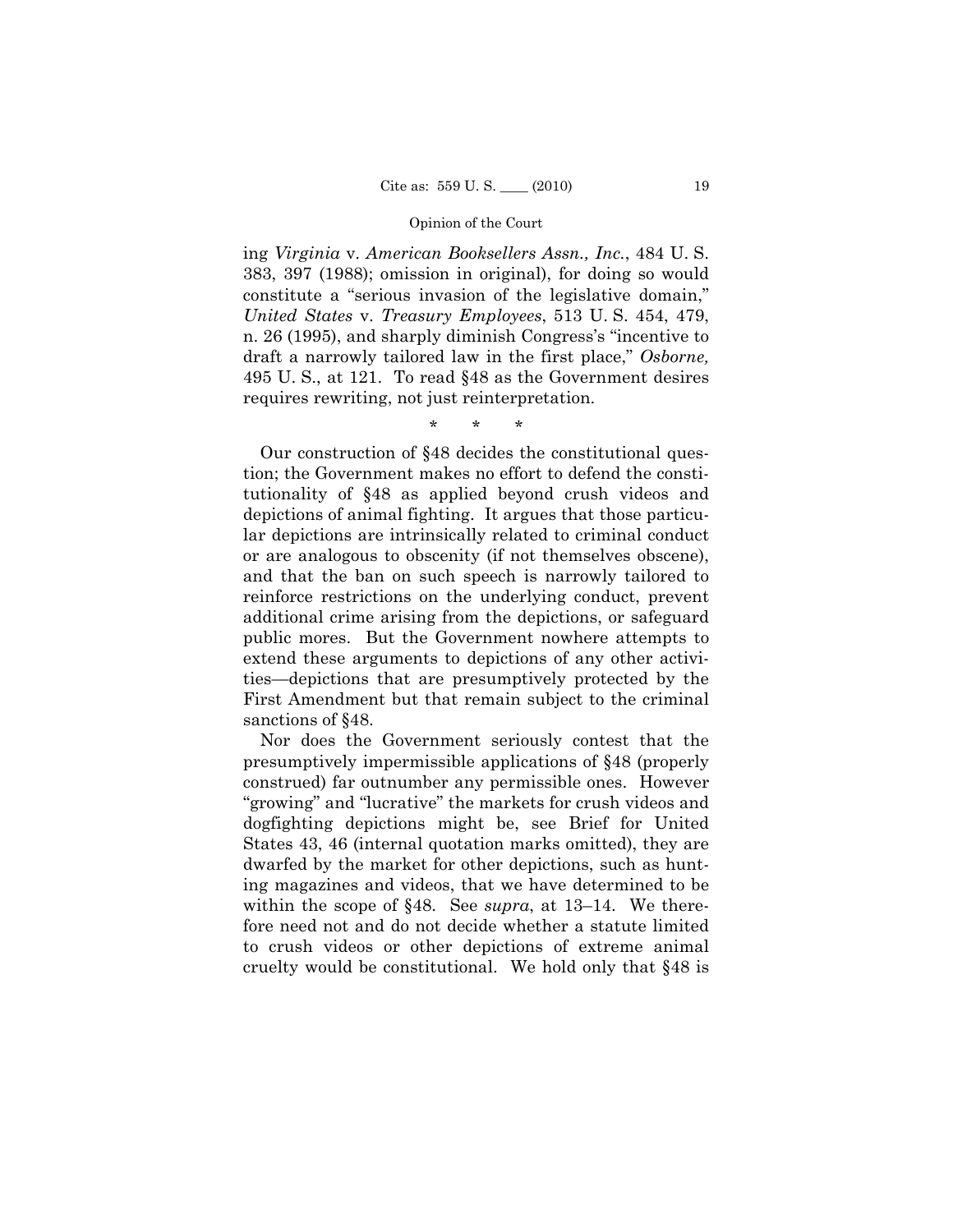## 20 UNITED STATES *v.* STEVENS

## Opinion of the Court

not so limited but is instead substantially overbroad, and therefore invalid under the First Amendment.

The judgment of the United States Court of Appeals for the Third Circuit is affirmed.

*It is so ordered.*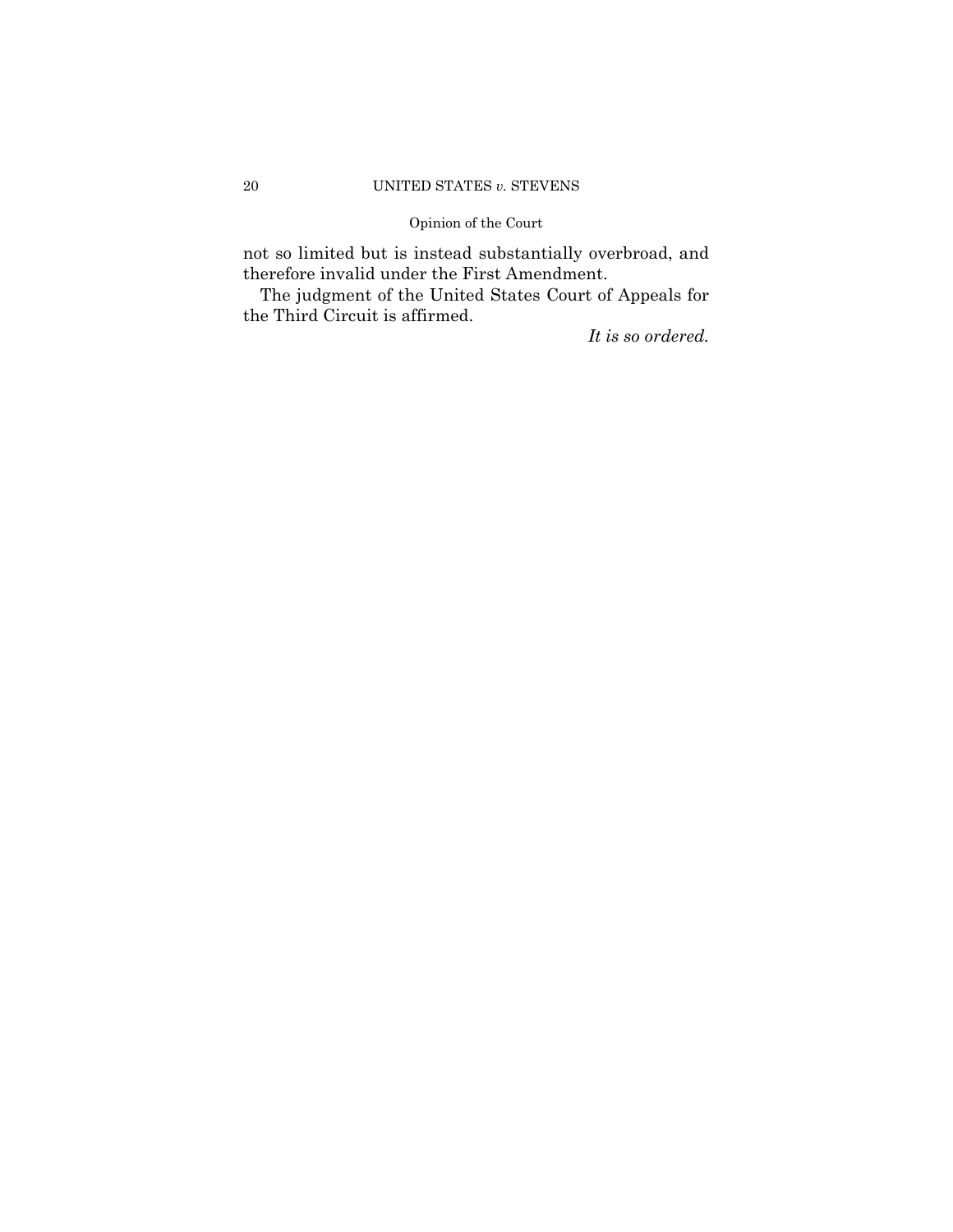## $\frac{1}{2}$  ,  $\frac{1}{2}$  ,  $\frac{1}{2}$  ,  $\frac{1}{2}$  ,  $\frac{1}{2}$  ,  $\frac{1}{2}$  ,  $\frac{1}{2}$ **SUPREME COURT OF THE UNITED STATES**

### $\frac{1}{2}$  ,  $\frac{1}{2}$  ,  $\frac{1}{2}$  ,  $\frac{1}{2}$  ,  $\frac{1}{2}$  ,  $\frac{1}{2}$ No. 08–769

## UNITED STATES, PETITIONER *v.* ROBERT J. **STEVENS**

## ON WRIT OF CERTIORARI TO THE UNITED STATES COURT OF APPEALS FOR THE THIRD CIRCUIT

[April 20, 2010]

## JUSTICE ALITO, dissenting.

——————

The Court strikes down in its entirety a valuable statute, 18 U. S. C. §48, that was enacted not to suppress speech, but to prevent horrific acts of animal cruelty—in particular, the creation and commercial exploitation of "crush videos," a form of depraved entertainment that has no social value. The Court's approach, which has the practical effect of legalizing the sale of such videos and is thus likely to spur a resumption of their production, is unwarranted. Respondent was convicted under §48 for selling videos depicting dogfights. On appeal, he argued, among other things, that §48 is unconstitutional as applied to the facts of this case, and he highlighted features of those videos that might distinguish them from other dogfight videos brought to our attention.<sup>1</sup> The Court of

<sup>1</sup>Respondent argued at length that the evidence was insufficient to prove that the particular videos he sold lacked any serious scientific, educational, or historical value and thus fell outside the exception in §48(b). See Brief for Appellant in No. 05–2497 (CA3), pp. 72–79. He added that, if the evidence in this case was held to be sufficient to take his videos outside the scope of the exception, then "this case presents . . . a situation" in which "a constitutional violation occurs." *Id.*, at 71. See also *id.*, at 47 ("The applicability of 18 U. S. C. §48 to speech which is not a crush video or an appeal to some prurient sexual interest constitutes a restriction of protected speech, and an unwarranted violation of the First Amendment's free speech guarantee"); Brief for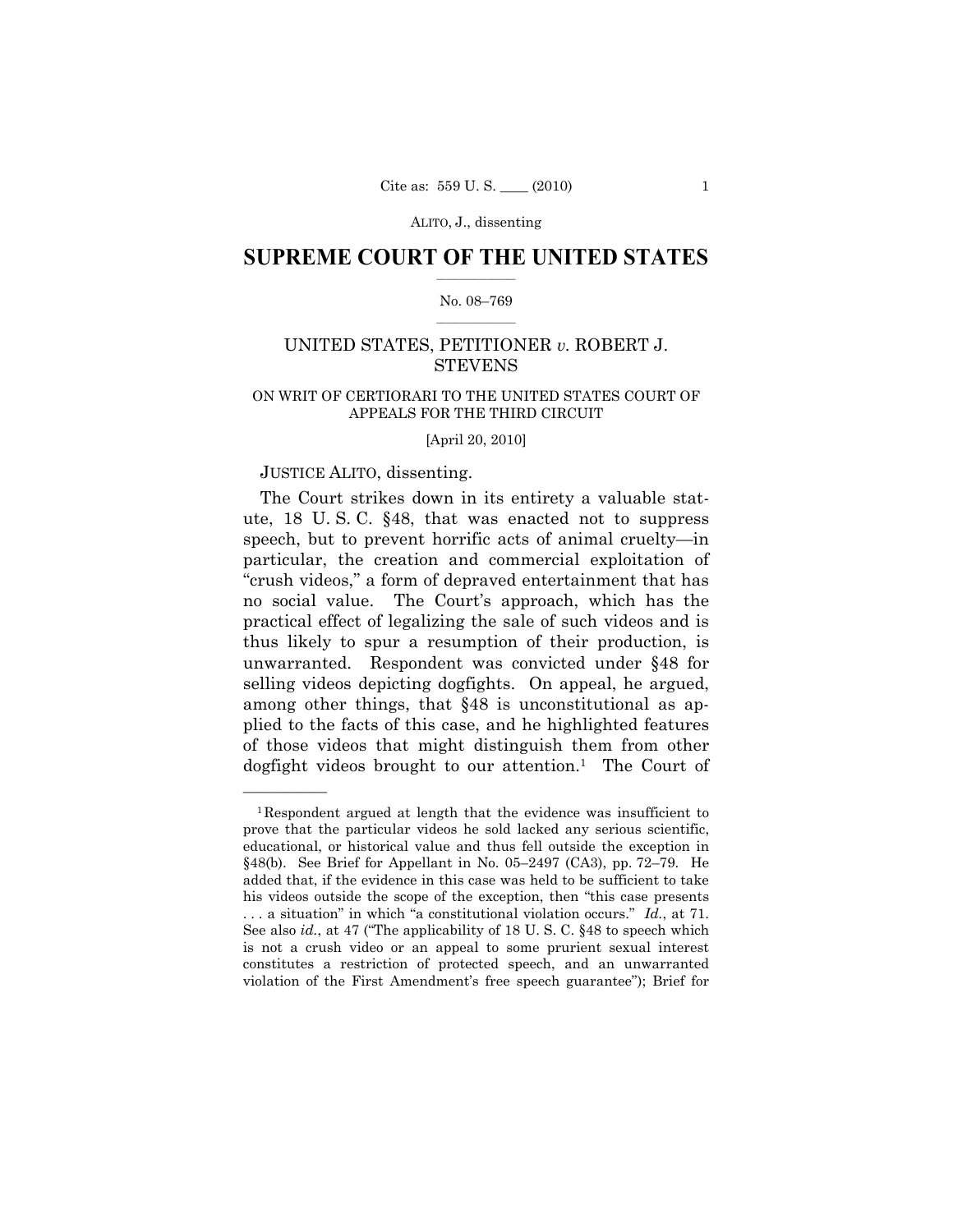Appeals—incorrectly, in my view—declined to decide whether §48 is unconstitutional as applied to respondent's videos and instead reached out to hold that the statute is facially invalid. Today's decision does not endorse the Court of Appeals' reasoning, but it nevertheless strikes down §48 using what has been aptly termed the "strong medicine" of the overbreadth doctrine, *United States* v. *Williams*, 553 U. S. 285, 293 (2008) (internal quotation marks omitted), a potion that generally should be administered only as "a last resort." *Los Angeles Police Dept.* v. *United Reporting Publishing Corp.*, 528 U. S. 32, 39 (1999) (internal quotation marks omitted).

Instead of applying the doctrine of overbreadth, I would vacate the decision below and instruct the Court of Appeals on remand to decide whether the videos that respondent sold are constitutionally protected. If the question of overbreadth is to be decided, however, I do not think the present record supports the Court's conclusion that §48 bans a substantial quantity of protected speech.

I

A party seeking to challenge the constitutionality of a statute generally must show that the statute violates the party's own rights. *New York* v. *Ferber*, 458 U. S. 747, 767 (1982). The First Amendment overbreadth doctrine carves out a narrow exception to that general rule. See *id.*, at 768; *Broadrick* v. *Oklahoma*, 413 U. S. 601, 611–612 (1973). Because an overly broad law may deter constitutionally protected speech, the overbreadth doctrine allows

Respondent 55 ("Stevens' speech does not fit within any existing category of unprotected, prosecutable speech"); *id.*, at 57 ("[T]he record as a whole demonstrates that Stevens' speech cannot constitutionally be punished"). Contrary to the Court, *ante,* at 10–11, n. 3 (citing 533 F. 3d 218, 231, n. 13 (CA3 2008) (en banc)), I see no suggestion in the opinion of the Court of Appeals that respondent did not preserve an asapplied challenge.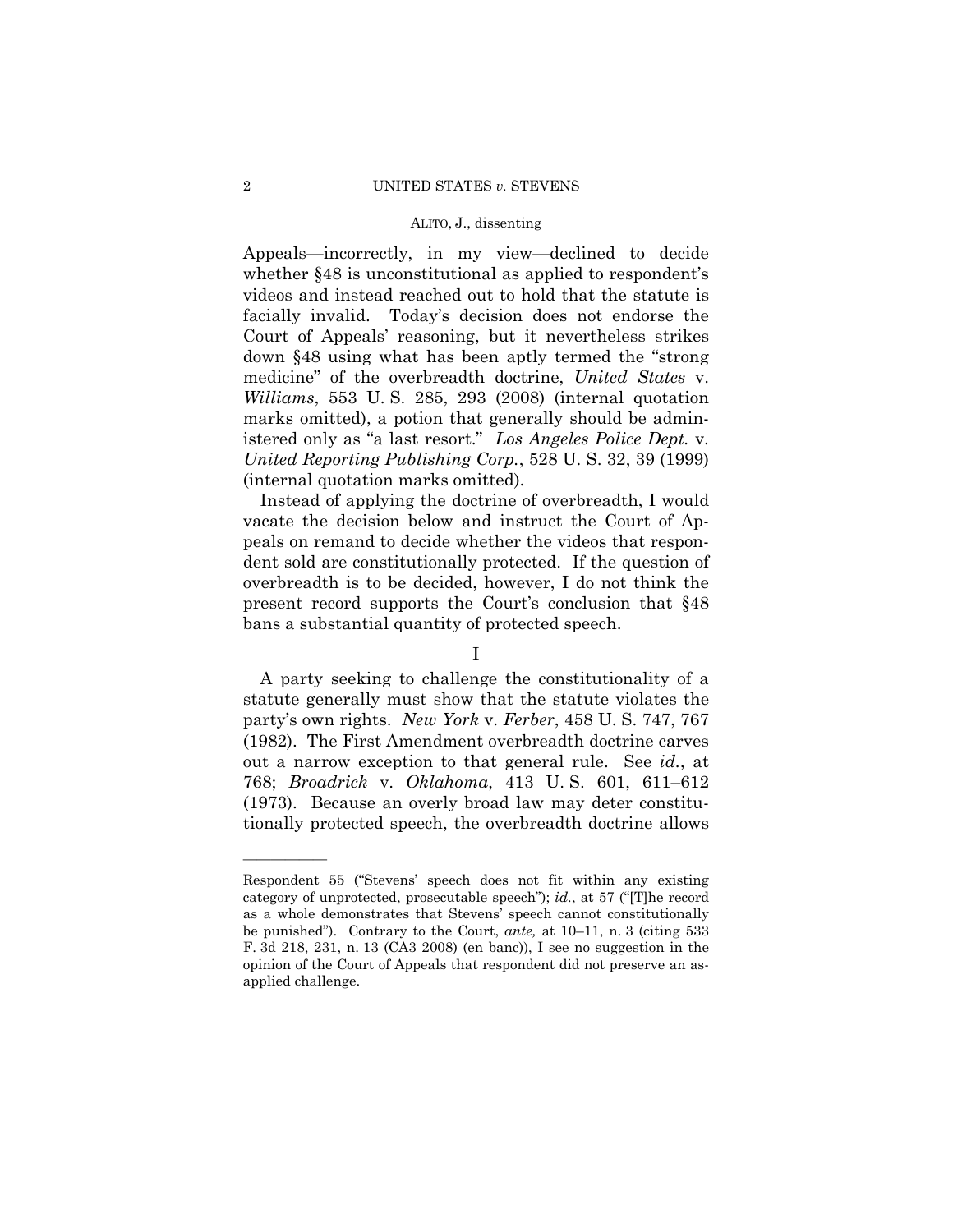a party to whom the law may constitutionally be applied to challenge the statute on the ground that it violates the First Amendment rights of others. See, *e.g.*, *Board of Trustees of State Univ. of N. Y.* v. *Fox*, 492 U. S. 469, 483 (1989) ("Ordinarily, the principal advantage of the overbreadth doctrine for a litigant is that it enables him to benefit from the statute's unlawful application *to someone else*"); see also *Ohralik* v. *Ohio State Bar Assn.*, 436 U. S. 447, 462, n. 20 (1978) (describing the doctrine as one "under which a person may challenge a statute that infringes protected speech even if the statute constitutionally might be applied to him").

The "strong medicine" of overbreadth invalidation need not and generally should not be administered when the statute under attack is unconstitutional as applied to the challenger before the court. As we said in *Fox*, *supra,* at 484–485, "[i]t is not the usual judicial practice, . . . nor do we consider it generally desirable, to proceed to an overbreadth issue unnecessarily—that is, before it is determined that the statute would be valid as applied." Accord, *New York State Club Assn., Inc.* v. *City of New York*, 487 U. S. 1, 11 (1988); see also *Broadrick*, *supra,* at 613; *United Reporting Publishing Corp.*, *supra*, at 45 (STEVENS, J., dissenting).

I see no reason to depart here from the generally preferred procedure of considering the question of overbreadth only as a last resort.<sup>2</sup> Because the Court has addressed the overbreadth question, however, I will explain why I do not think that the record supports the conclusion that §48, when properly interpreted, is overly broad.

<sup>2</sup> For the reasons set forth below, this is not a case in which the challenged statute is unconstitutional in all or almost all of its applications.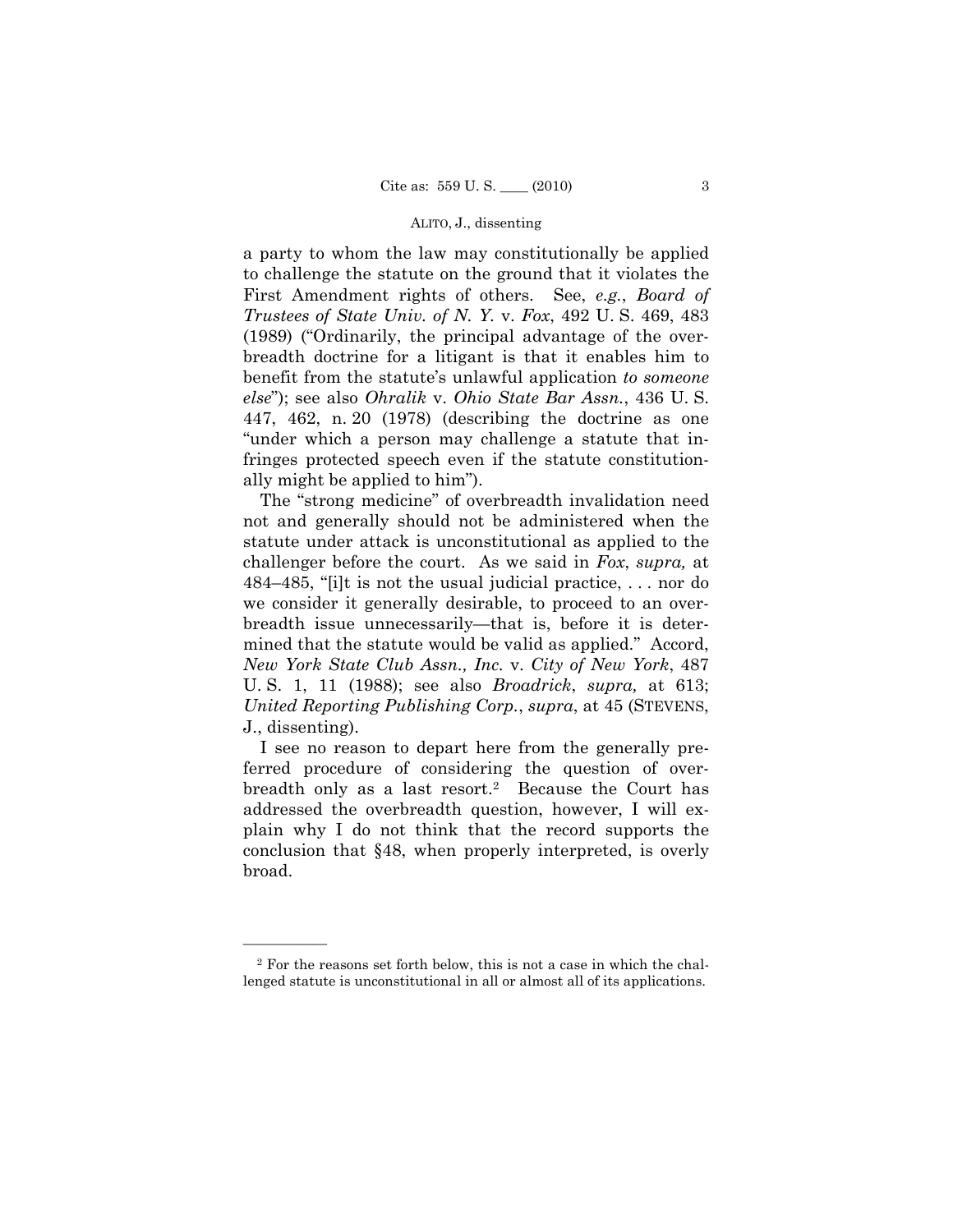### II

The overbreadth doctrine "strike[s] a balance between competing social costs." *Williams*, 553 U. S., at 292. Specifically, the doctrine seeks to balance the "harmful effects" of "invalidating a law that in some of its applications is perfectly constitutional" against the possibility that "the threat of enforcement of an overbroad law [will] dete[r] people from engaging in constitutionally protected speech." *Ibid.* "In order to maintain an appropriate balance, we have vigorously enforced the requirement that a statute's overbreadth be *substantial*, not only in an absolute sense, but also relative to the statute's plainly legitimate sweep." *Ibid.* 

In determining whether a statute's overbreadth is substantial, we consider a statute's application to real-world conduct, not fanciful hypotheticals. See, *e.g.*, *id*., at 301– 302; see also *Ferber*, *supra,* at 773; *Houston* v. *Hill*, 482 U. S. 451, 466–467 (1987). Accordingly, we have repeatedly emphasized that an overbreadth claimant bears the burden of demonstrating, "from the text of [the law] *and from actual fact*," that substantial overbreadth exists. *Virginia* v. *Hicks*, 539 U. S. 113, 122 (2003) (quoting *New York State Club Assn.*, *supra,* at 14; emphasis added; internal quotation marks omitted; alteration in original). Similarly, "there must be a *realistic danger* that the statute itself will significantly compromise recognized First Amendment protections of parties not before the Court for it to be facially challenged on overbreadth grounds." *Members of City Council of Los Angeles* v. *Taxpayers for Vincent*, 466 U. S. 789, 801 (1984) (emphasis added).

## III

In holding that §48 violates the overbreadth rule, the Court declines to decide whether, as the Government maintains, §48 is constitutional as applied to two broad categories of depictions that exist in the real world: crush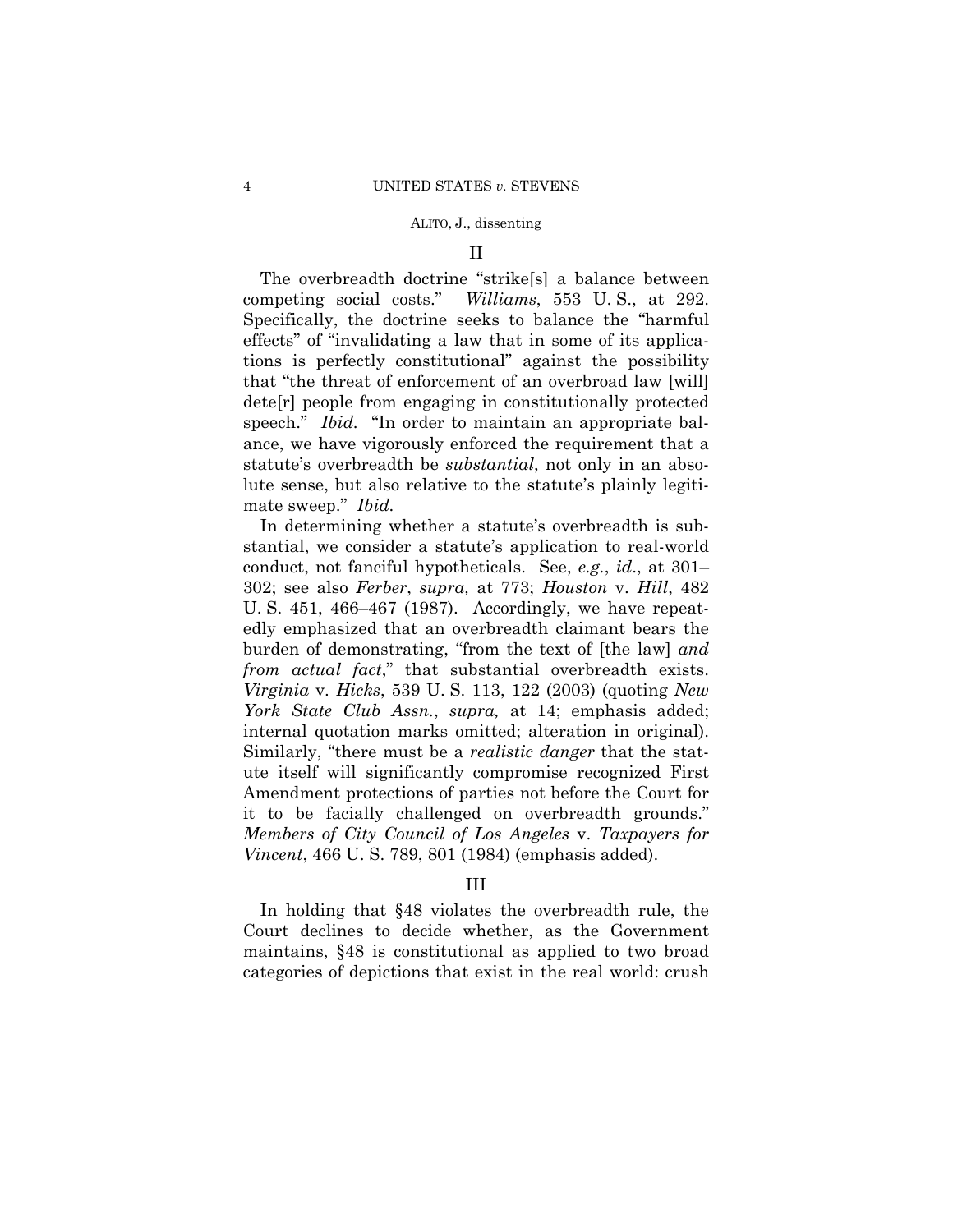videos and depictions of deadly animal fights. See *ante*, at 10, 19. Instead, the Court tacitly assumes for the sake of argument that §48 is valid as applied to these depictions, but the Court concludes that §48 reaches too much protected speech to survive. The Court relies primarily on depictions of hunters killing or wounding game and depictions of animals being slaughtered for food. I address the Court's examples below.

A

I turn first to depictions of hunting. As the Court notes, photographs and videos of hunters shooting game are common. See *ante,* at 13–14. But hunting is legal in all 50 States, and §48 applies only to a depiction of conduct that is illegal in the jurisdiction in which the depiction is created, sold, or possessed. §§48(a), (c). Therefore, in all 50 States, the creation, sale, or possession for sale of the vast majority of hunting depictions indisputably falls outside §48's reach.

Straining to find overbreadth, the Court suggests that §48 prohibits the sale or possession in the District of Columbia of any depiction of hunting because the District undoubtedly because of its urban character—does not permit hunting within its boundaries. *Ante*, at 13. The Court also suggests that, because some States prohibit a particular type of hunting (*e.g.,* hunting with a crossbow or "canned" hunting) or the hunting of a particular animal (*e.g.*, the "sharp-tailed grouse"), §48 makes it illegal for persons in such States to sell or possess for sale a depiction of hunting that was perfectly legal in the State in which the hunting took place. See *ante,* at 12–14.

The Court's interpretation is seriously flawed. "When a federal court is dealing with a federal statute challenged as overbroad, it should, of course, construe the statute to avoid constitutional problems, if the statute is subject to such a limiting construction." *Ferber*, 458 U. S., at 769,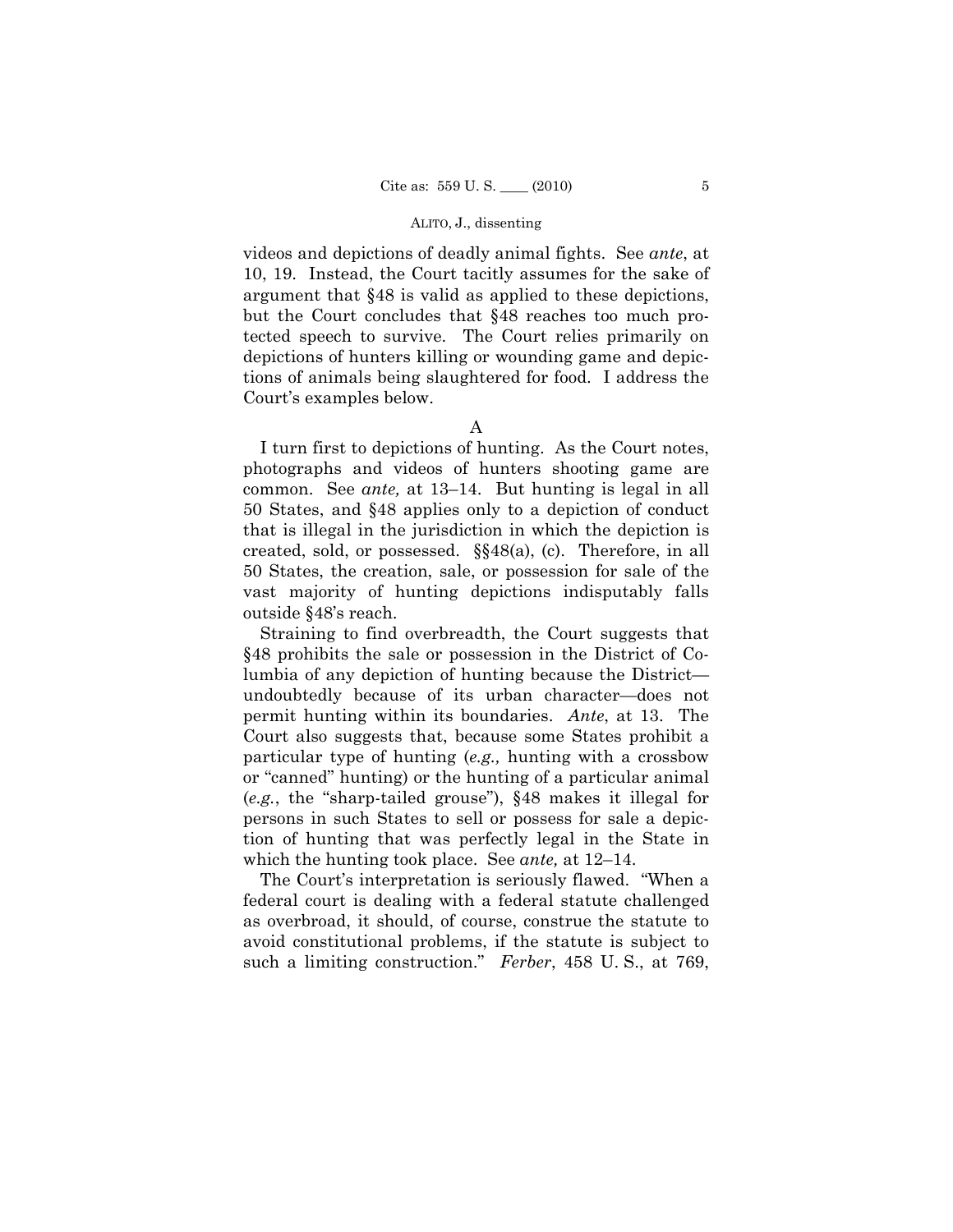n. 24. See also *Williams*, *supra,* at 307 (STEVENS, J., concurring) ("[T]o the extent the statutory text alone is unclear, our duty to avoid constitutional objections makes it especially appropriate to look beyond the text in order to ascertain the intent of its drafters").

Applying this canon, I would hold that §48 does not apply to depictions of hunting. First, because §48 targets depictions of "animal cruelty," I would interpret that term to apply only to depictions involving acts of animal cruelty as defined by applicable state or federal law, not to depictions of acts that happen to be illegal for reasons having nothing to do with the prevention of animal cruelty. See *ante*, at 12–13 (interpreting "[t]he text of §48(c)" to ban a depiction of "the humane slaughter of a stolen cow"). Virtually all state laws prohibiting animal cruelty either expressly define the term "animal" to exclude wildlife or else specifically exempt lawful hunting activities,3 so the statutory prohibition set forth in §48(a) may reasonably be interpreted not to reach most if not all hunting depictions.

Second, even if the hunting of wild animals were otherwise covered by  $§48(a)$ , I would hold that hunting depictions fall within the exception in §48(b) for depictions that have "serious" (*i.e.*, not "trifling"<sup>4</sup>) "scientific," "educa-

<sup>3</sup>See Appendix, *infra* (citing statutes); B. Wagman, S. Waisman, & P. Frasch, Animal Law: Cases and Materials 92 (4th ed. 2010) ("Most anticruelty laws also include one or more exemptions," which often "exclud[e] from coverage (1) whole classes of animals, such as wildlife or farm animals, or (2) specific activities, such as hunting"); Note, Economics and Ethics in the Genetic Engineering of Animals, 19 Harv. J. L. & Tech. 413, 432 (2006) ("Not surprisingly, state laws relating to the humane treatment of wildlife, including deer, elk, and waterfowl,

are virtually non-existent"). 4Webster's Third New International Dictionary 2073 (1976); Random House Dictionary of the English Language 1303 (1966). While the term "serious" may also mean "weighty" or "important," *ibid.*, we should adopt the former definition if necessary to avoid unconstitutionality.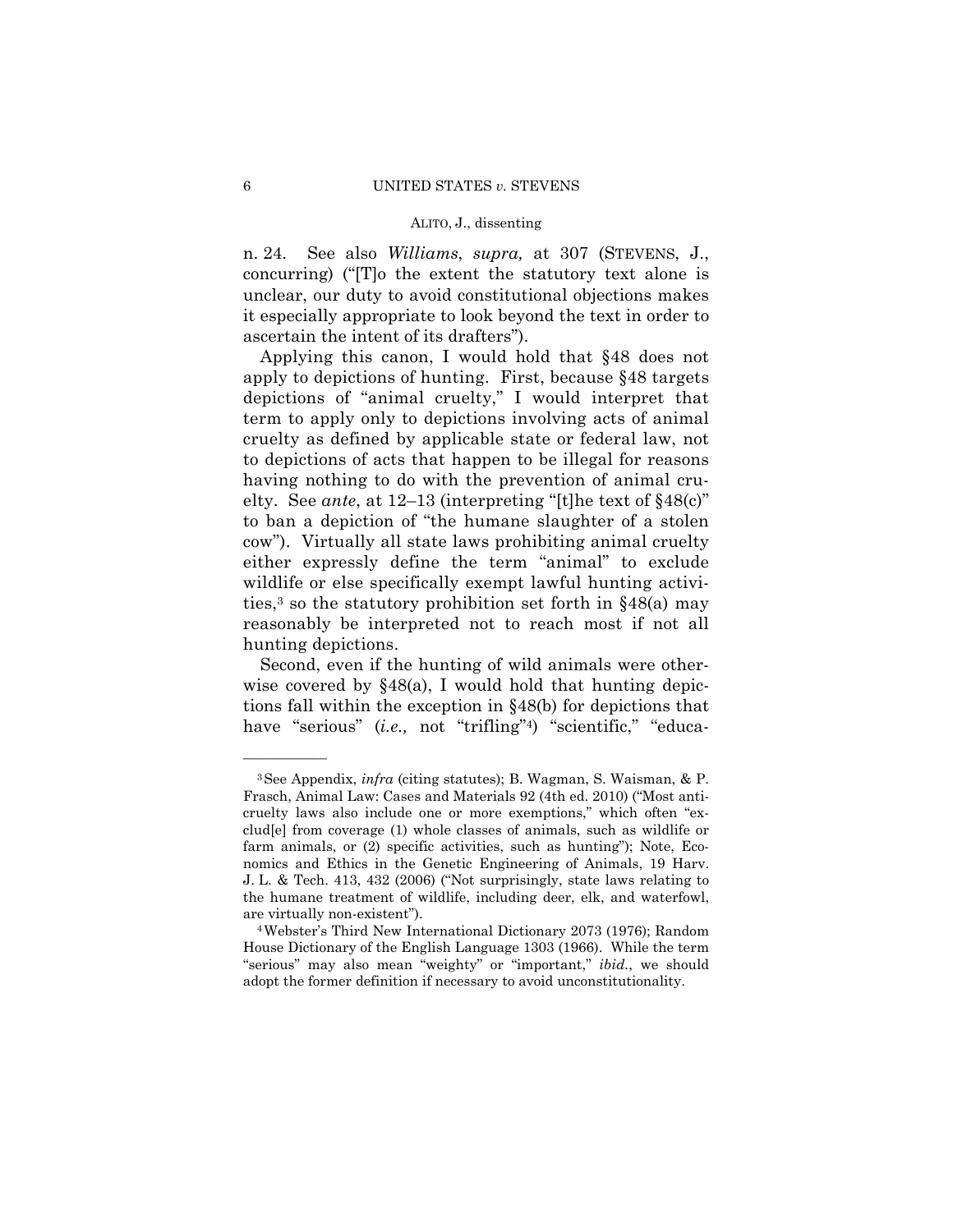tional," or "historical" value. While there are certainly those who find hunting objectionable, the predominant view in this country has long been that hunting serves many important values, and it is clear that Congress shares that view. Since 1972, when Congress called upon the President to designate a National Hunting and Fishing Day, see S. J. Res. 117, 92d Cong., 2d Sess. (1972), 86 Stat. 133, Presidents have regularly issued proclamations extolling the values served by hunting. See Presidential Proclamation No. 8421, 74 Fed. Reg. 49305 (Pres. Obama 2009) (hunting and fishing are "ageless pursuits" that promote "the conservation and restoration of numerous species and their natural habitats"); Presidential Proclamation No. 8295, 73 Fed. Reg. 57233 (Pres. Bush 2008) (hunters and anglers "add to our heritage and keep our wildlife populations healthy and strong," and "are among our foremost conservationists"); Presidential Proclamation No. 7822, 69 Fed. Reg. 59539 (Pres. Bush 2004) (hunting and fishing are "an important part of our Nation's heritage," and "America's hunters and anglers represent the great spirit of our country"); Presidential Proclamation No. 4682, 44 Fed. Reg. 53149 (Pres. Carter 1979) (hunting promotes conservation and an appreciation of "healthy recreation, peaceful solitude and closeness to nature"); Presidential Proclamation No. 4318, 39 Fed. Reg. 35315 (Pres. Ford 1974) (hunting furthers "appreciation and respect for nature" and preservation of the environment). Thus, it is widely thought that hunting has "scientific" value in that it promotes conservation, "historical" value in that it provides a link to past times when hunting played a critical role in daily life, and "educational" value in that it furthers the understanding and appreciation of nature and our country's past and instills valuable character traits. And if hunting itself is widely thought to serve these values, then it takes but a small additional step to conclude that depictions of hunting make a non-trivial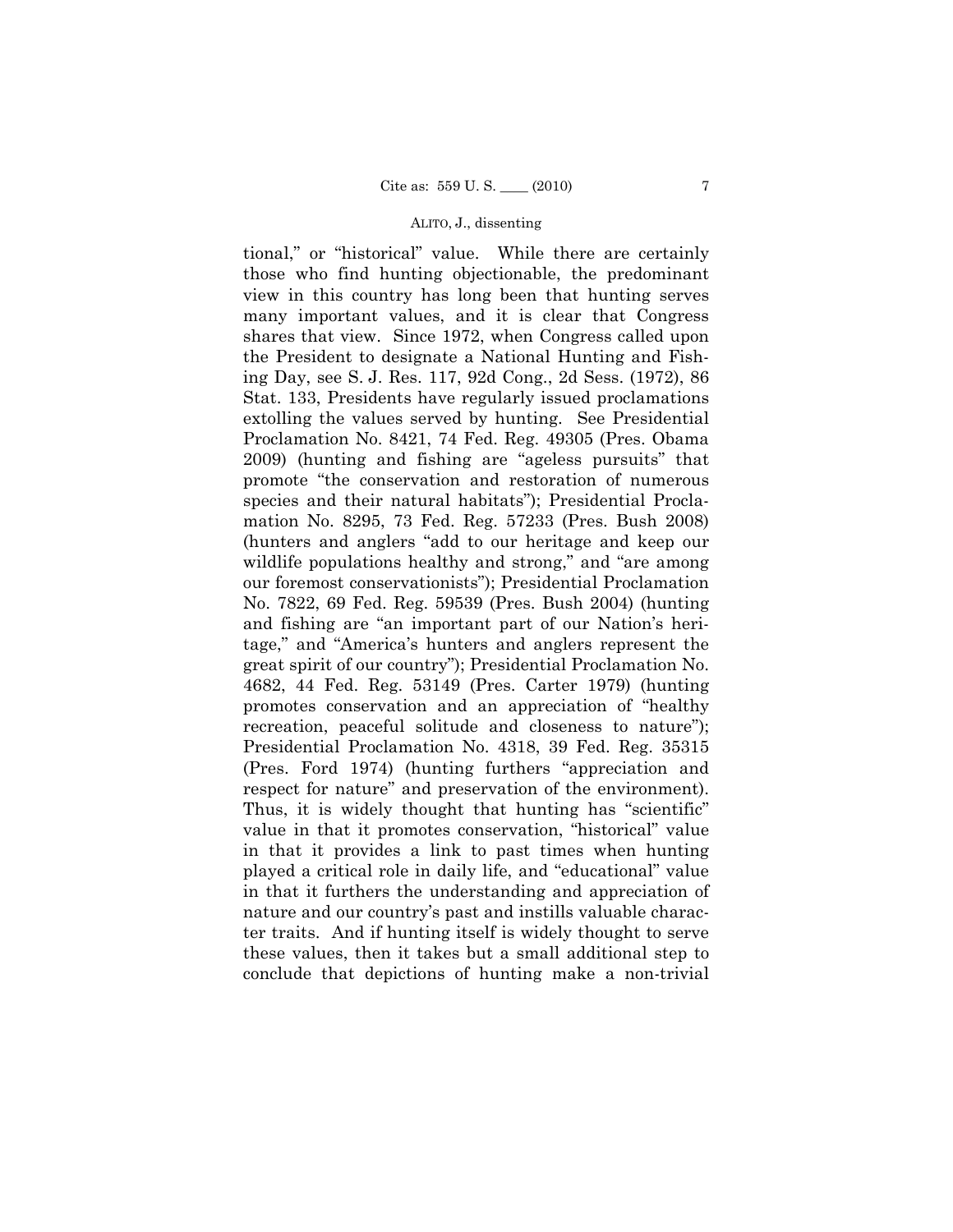contribution to the exchange of ideas. Accordingly, I would hold that hunting depictions fall comfortably within the exception set out in §48(b).

I do not have the slightest doubt that Congress, in enacting §48, had no intention of restricting the creation, sale, or possession of depictions of hunting. Proponents of the law made this point clearly. See H. R. Rep. No. 106– 397, p. 8 (1999) (hereinafter H. R. Rep.) ("[D]epictions of ordinary hunting and fishing activities do not fall within the scope of the statute"); 145 Cong. Rec. 25894 (Oct. 19, 1999) (Rep. McCollum) ("[T]he sale of depictions of legal activities, such as hunting and fishing, would not be illegal under this bill"); *id.*, at 25895 (Rep. Smith) ("[L]et us be clear as to what this legislation will not do. It will in no way prohibit hunting, fishing, or wildlife videos"). Indeed, even *opponents* acknowledged that §48 was not intended to reach ordinary hunting depictions. See *ibid.* (Rep. Scott); *id.*, at 25897 (Rep. Paul).

For these reasons, I am convinced that §48 has no application to depictions of hunting. But even if §48 did impermissibly reach the sale or possession of depictions of hunting in a few unusual situations (for example, the sale in Oregon of a depiction of hunting with a crossbow in Virginia or the sale in Washington State of the hunting of a sharp-tailed grouse in Idaho, see *ante*, at 14), those isolated applications would hardly show that §48 bans a substantial amount of protected speech.

## B

Although the Court's overbreadth analysis rests primarily on the proposition that §48 substantially restricts the sale and possession of hunting depictions, the Court cites a few additional examples, including depictions of methods of slaughter and the docking of the tails of dairy cows. See *ante*, at 14–15.

Such examples do not show that the statute is substan-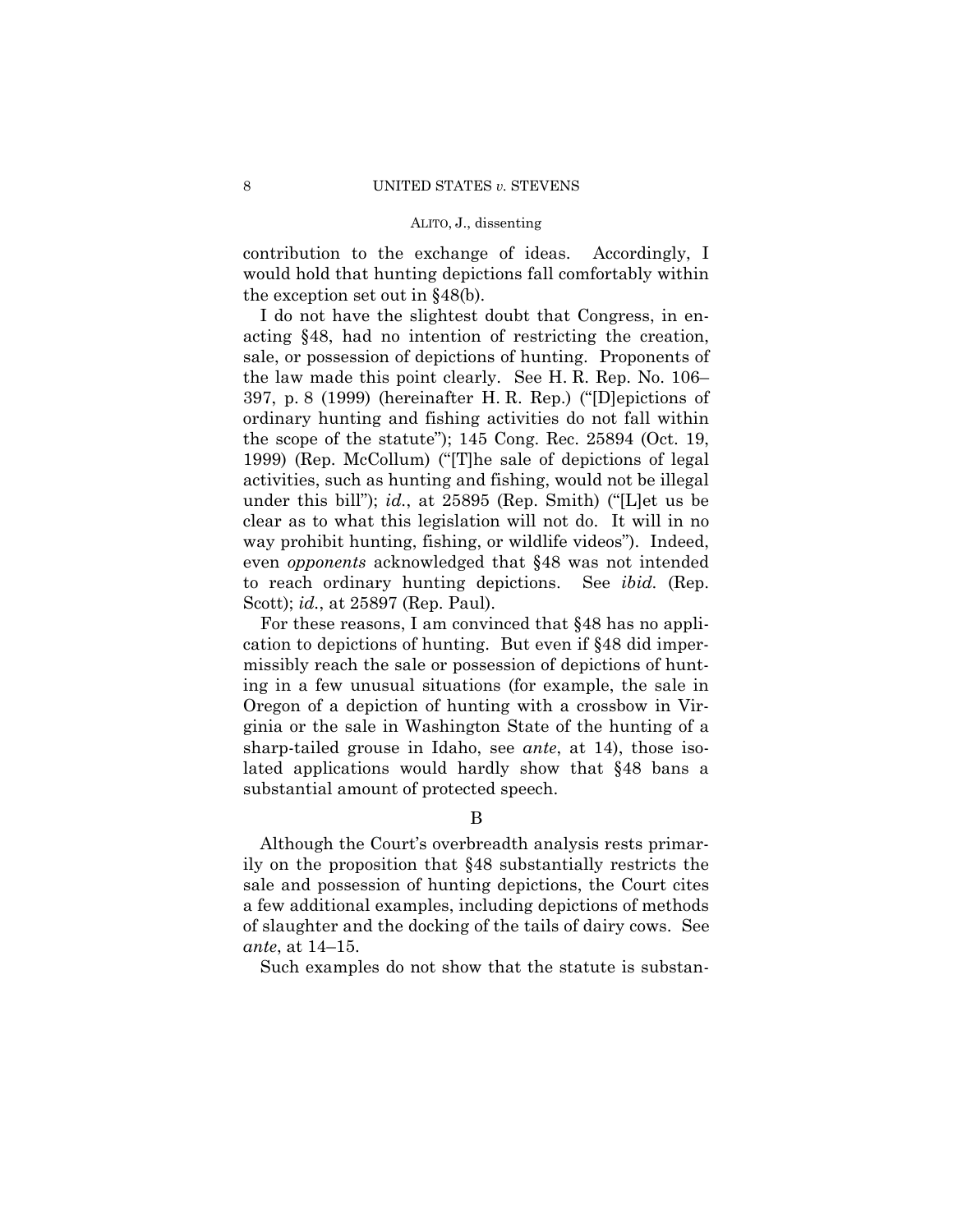tially overbroad, for two reasons. First, as explained above, §48 can reasonably be construed to apply only to depictions involving acts of animal cruelty as defined by applicable state or federal law, and anti-cruelty laws do not ban the sorts of acts depicted in the Court's hypotheticals. See, *e.g.*, Idaho Code §25–3514 (Lexis 2000) ("No part of this chapter [prohibiting cruelty to animals] shall be construed as interfering with or allowing interference with ... [t]he humane slaughter of any animal normally and commonly raised as food or for production of fiber . . . [or] [n]ormal or accepted practices of . . . animal husbandry"); Kan. Stat. Ann. § 21–4310(b) (2007) ("The provisions of this section shall not apply to . . . with respect to farm animals, normal or accepted practices of animal husbandry, including the normal and accepted practices for the slaughter of such animals"); Md. Crim. Law Code Ann. §10–603 (Lexis 2002) (sections prohibiting animal cruelty "do not apply to . . . customary and normal veterinary and agricultural husbandry practices, including dehorning, castration, tail docking, and limit feeding").

Second, nothing in the record suggests that any one has ever created, sold, or possessed for sale a depiction of the slaughter of food animals or of the docking of the tails of dairy cows that would not easily qualify under the exception set out in §48(b). Depictions created to show proper methods of slaughter or tail-docking would presumably have serious "educational" value, and depictions created to focus attention on methods thought to be inhumane or otherwise objectionable would presumably have either serious "educational" or "journalistic" value or both. In short, the Court's examples of depictions involving the docking of tails and humane slaughter do not show that §48 suffers from any overbreadth, much less substantial overbreadth.

The Court notes, finally, that cockfighting, which is illegal in all States, is still legal in Puerto Rico, *ante*, at 15,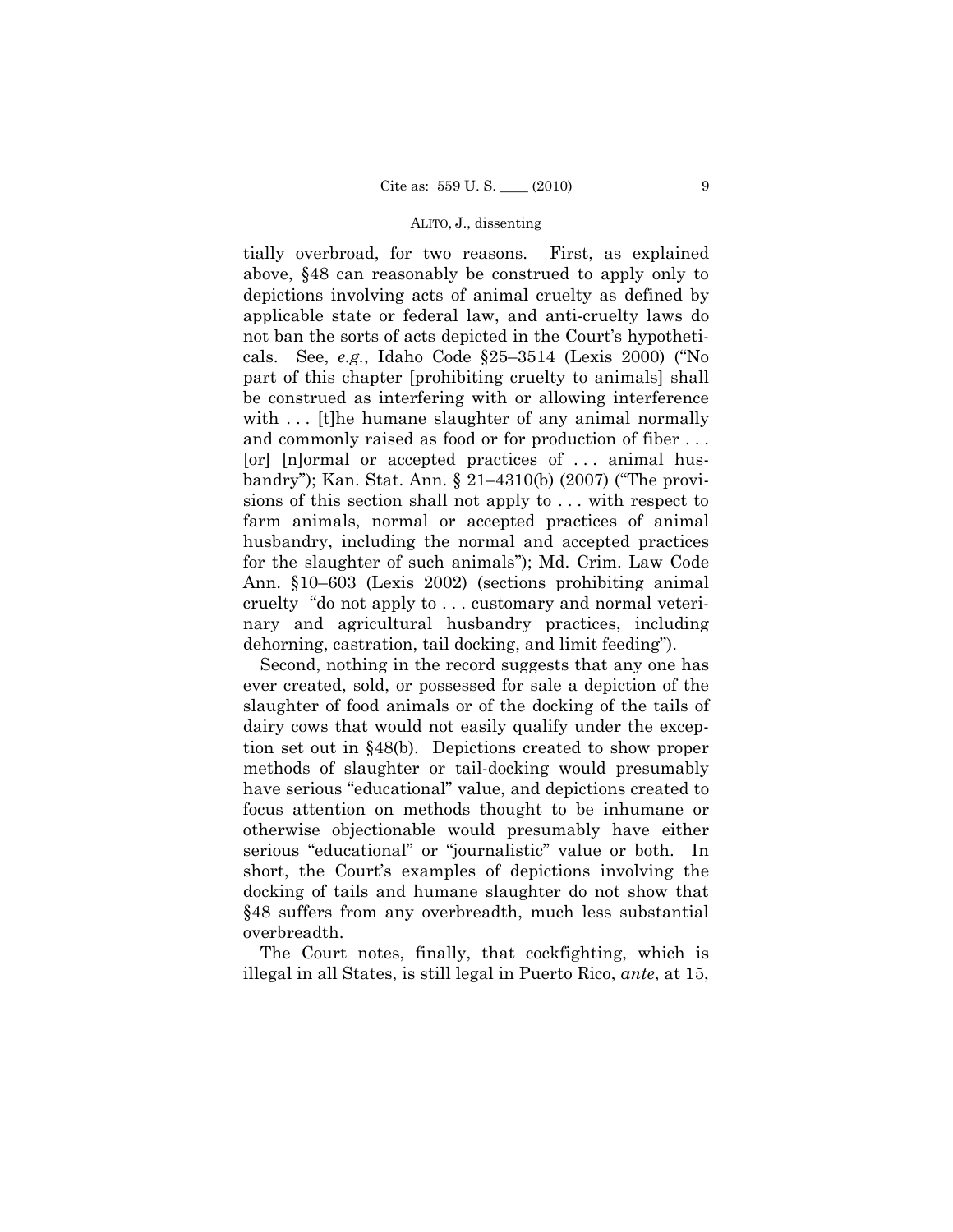and I take the Court's point to be that it would be impermissible to ban the creation, sale, or possession in Puerto Rico of a depiction of a cockfight that was legally staged in Puerto Rico.<sup>5</sup> But assuming for the sake of argument that this is correct, this veritable sliver of unconstitutionality would not be enough to justify striking down §48 *in toto.* 

In sum, we have a duty to interpret §48 so as to avoid serious constitutional concerns, and §48 may reasonably be construed not to reach almost all, if not all, of the depictions that the Court finds constitutionally protected. Thus, §48 does not appear to have a large number of unconstitutional applications. Invalidation for overbreadth is appropriate only if the challenged statute suffers from *substantial* overbreadth—judged not just in absolute terms, but in relation to the statute's "plainly legitimate sweep." *Williams*, 553 U. S., at 292. As I explain in the following Part, §48 has a substantial core of constitutionally permissible applications.

As the Court of Appeals recognized, "the primary conduct that Congress sought to address through its passage [of §48] was the creation, sale, or possession of 'crush videos.'" 533 F. 3d 218, 222 (CA3 2008) (en banc). A sample crush video, which has been lodged with the Clerk, records the following event:

IV A

<sup>1</sup> 

<sup>5</sup>Since the Court has taken pains not to decide whether §48 would be unconstitutional as applied to graphic dogfight videos, including those depicting fights occurring in countries where dogfighting is legal, I take it that the Court does not intend for its passing reference to cockfights to mean either that all depictions of cockfights, whether legal or illegal under local law, are protected by the First Amendment or that it is impermissible to ban the sale or possession in the States of a depiction of a legal cockfight in Puerto Rico.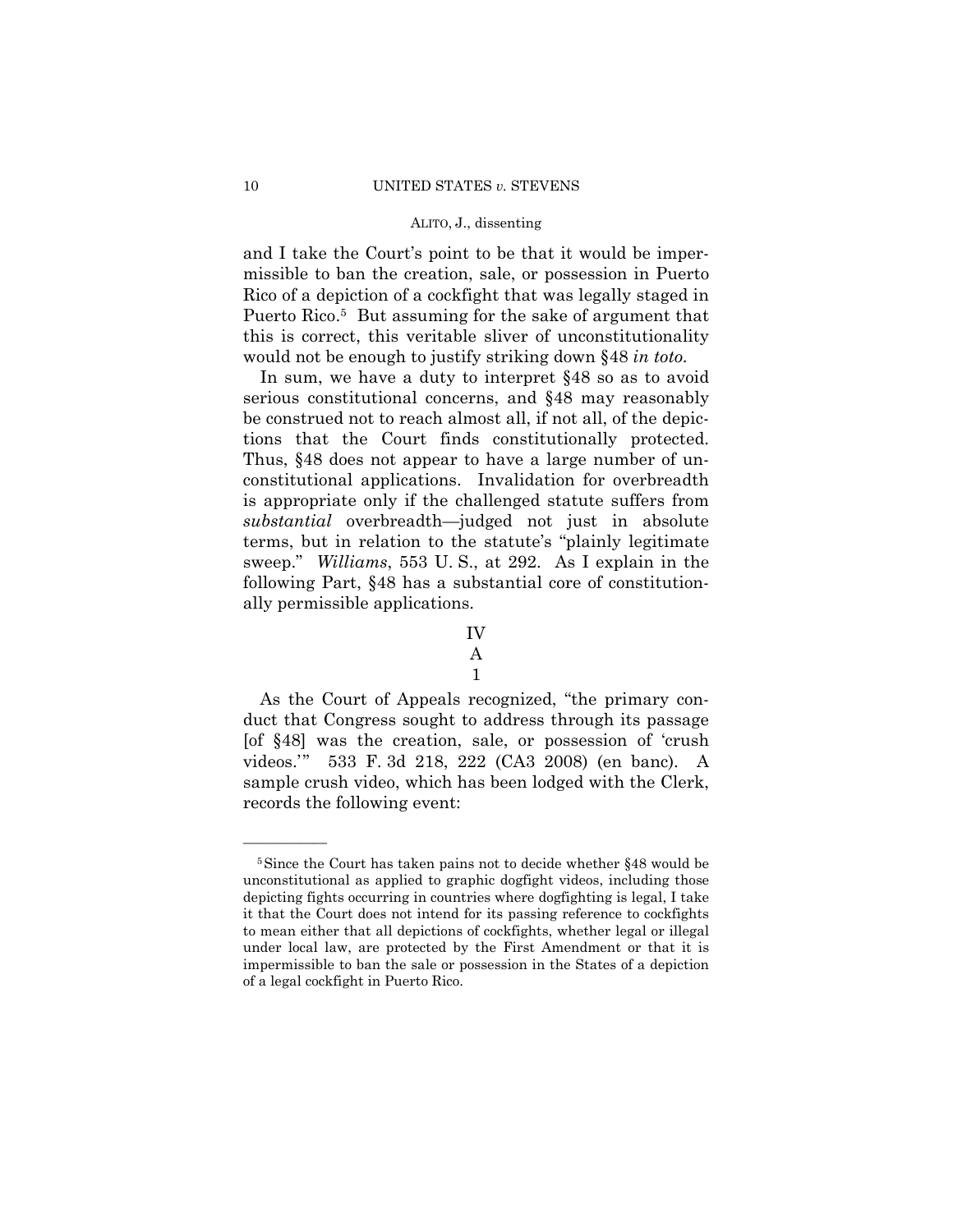"[A] kitten, secured to the ground, watches and shrieks in pain as a woman thrusts her high-heeled shoe into its body, slams her heel into the kitten's eye socket and mouth loudly fracturing its skull, and stomps repeatedly on the animal's head. The kitten hemorrhages blood, screams blindly in pain, and is ultimately left dead in a moist pile of blood-soaked hair and bone." Brief for Humane Society of United States as *Amicus Curiae* 2 (hereinafter Humane Society Brief).

It is undisputed that the *conduct* depicted in crush videos may constitutionally be prohibited. All 50 States and the District of Columbia have enacted statutes prohibiting animal cruelty. See 533 F. 3d*,* at 223, and n. 4 (citing statutes); H. R. Rep., at 3. But before the enactment of §48, the underlying conduct depicted in crush videos was nearly impossible to prosecute. These videos, which "often appeal to persons with a very specific sexual fetish," *id.*, at 2, were made in secret, generally without a live audience, and "the faces of the women inflicting the torture in the material often were not shown, nor could the location of the place where the cruelty was being inflicted or the date of the activity be ascertained from the depiction." *Id.*, at 3. Thus, law enforcement authorities often were not able to identify the parties responsible for the torture. See Punishing Depictions of Animal Cruelty and the Federal Prisoner Health Care Co-Payment Act of 1999: Hearing before the Subcommittee on Crime of the House Committee on the Judiciary, 106th Cong., 1st Sess., p. 1 (1999) (hereinafter Hearing on Depictions of Animal Cruelty). In the rare instances in which it was possible to identify and find the perpetrators, they "often were able to successfully assert as a defense that the State could not prove its jurisdiction over the place where the act occurred or that the actions depicted took place within the time specified in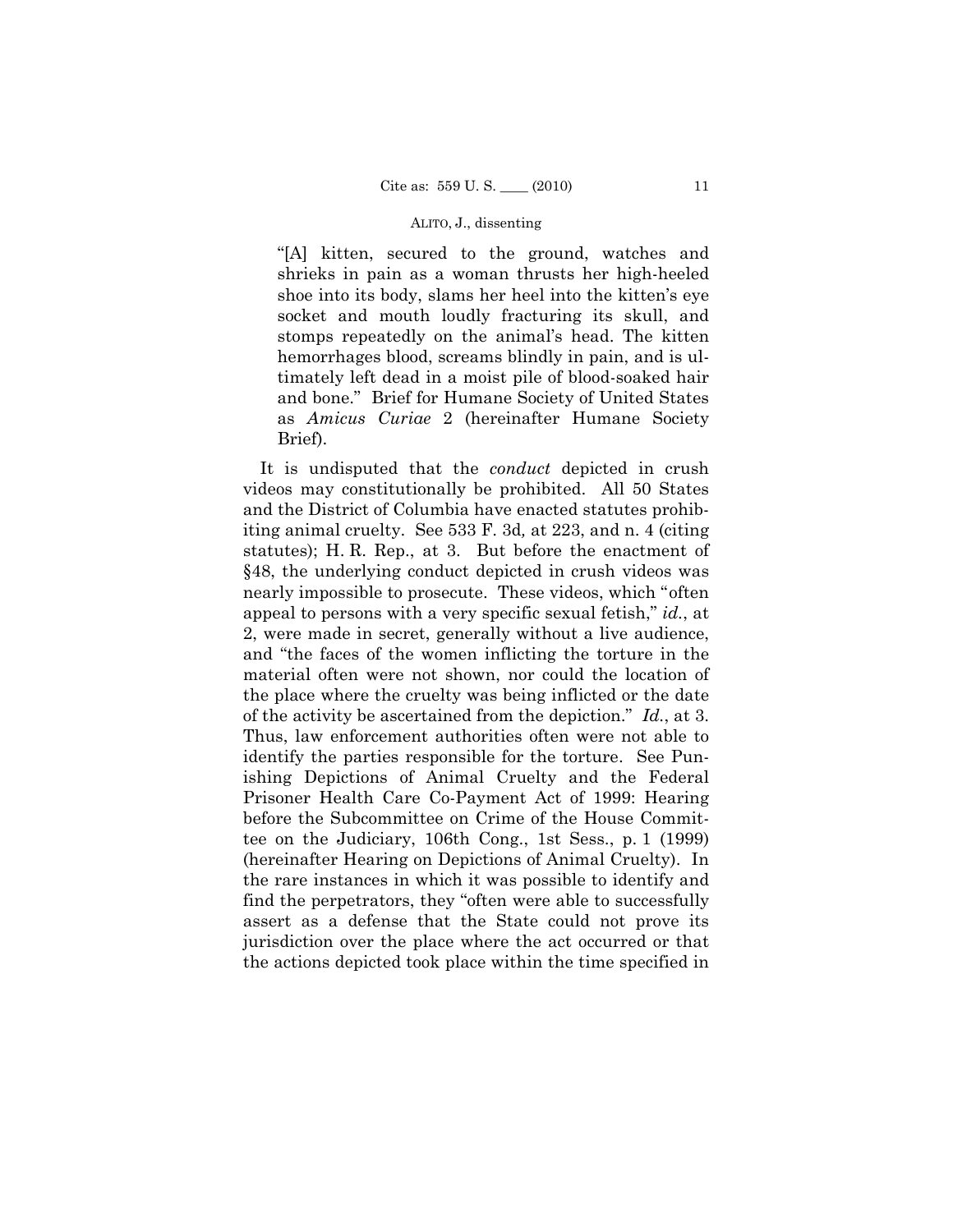the State statute of limitations." H. R. Rep., at 3*;* see also 145 Cong. Rec. 25896 (Rep. Gallegly) ("[I]t is the prosecutors from around this country, Federal prosecutors as well as State prosecutors, that have made an appeal to us for this"); Hearing on Depictions of Animal Cruelty 21 ("If the production of the video is not discovered during the actual filming, then prosecution for the offense is virtually impossible without a cooperative eyewitness to the filming or an undercover police operation"); *id.*, at 34–35 (discussing example of case in which state prosecutor "had the defendant telling us he produced these videos," but where prosecution was not possible because the State could not prove where or when the tape was made).

In light of the practical problems thwarting the prosecution of the creators of crush videos under state animal cruelty laws, Congress concluded that the only effective way of stopping the underlying criminal conduct was to prohibit the commercial exploitation of the videos of that conduct. And Congress' strategy appears to have been vindicated. We are told that "[b]y 2007, sponsors of §48 declared the crush video industry dead. Even overseas Websites shut down in the wake of §48. Now, after the Third Circuit's decision [facially invalidating the statute], crush videos are already back online." Humane Society Brief 5 (citations omitted).

 $\mathcal{D}_{2}$ 

The First Amendment protects freedom of speech, but it most certainly does not protect violent criminal conduct, even if engaged in for expressive purposes. Crush videos present a highly unusual free speech issue because they are so closely linked with violent criminal conduct. The videos record the commission of violent criminal acts, and it appears that these crimes are committed for the sole purpose of creating the videos. In addition, as noted above, Congress was presented with compelling evidence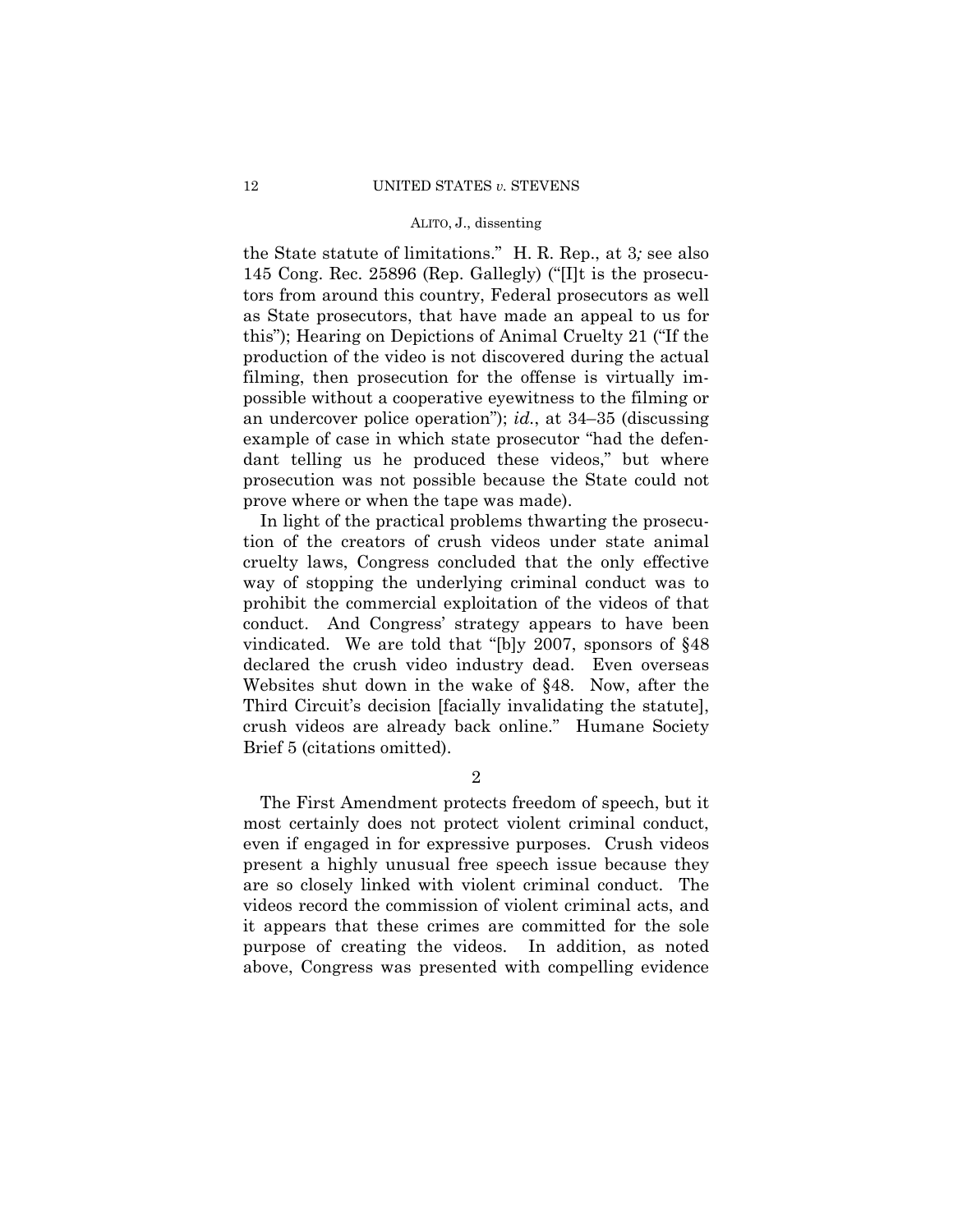that the only way of preventing these crimes was to target the sale of the videos. Under these circumstances, I cannot believe that the First Amendment commands Congress to step aside and allow the underlying crimes to continue.

The most relevant of our prior decisions is *Ferber*, 458 U. S. 747, which concerned child pornography. The Court there held that child pornography is not protected speech, and I believe that *Ferber*'s reasoning dictates a similar conclusion here.

In *Ferber,* an important factor—I would say the most important factor—was that child pornography involves the commission of a crime that inflicts severe personal injury to the "children who are made to engage in sexual conduct for commercial purposes.'" *Id.,* at 753 (internal quotation marks omitted). The *Ferber* Court repeatedly described the production of child pornography as child "abuse," "molestation," or "exploitation." See, *e.g.*, *id.*, at 749 ("In recent years, the exploitive use of children in the production of pornography has become a serious national problem"); *id.*, at 758, n. 9 ("Sexual molestation by adults is often involved in the production of child sexual performances"). As later noted in *Ashcroft* v. *Free Speech Coalition*, 535 U. S. 234, 249 (2002), in *Ferber* "[t]he production of the work, not its content, was the target of the statute." See also 535 U.S., at 250 (*Ferber* involved "speech that itself is the record of sexual abuse").

Second, *Ferber* emphasized the fact that these underlying crimes could not be effectively combated without targeting the distribution of child pornography. As the Court put it, "the distribution network for child pornography must be closed if the production of material which requires the sexual exploitation of children is to be effectively controlled." 458 U. S., at 759. The Court added:

"[T]here is no serious contention that the legislature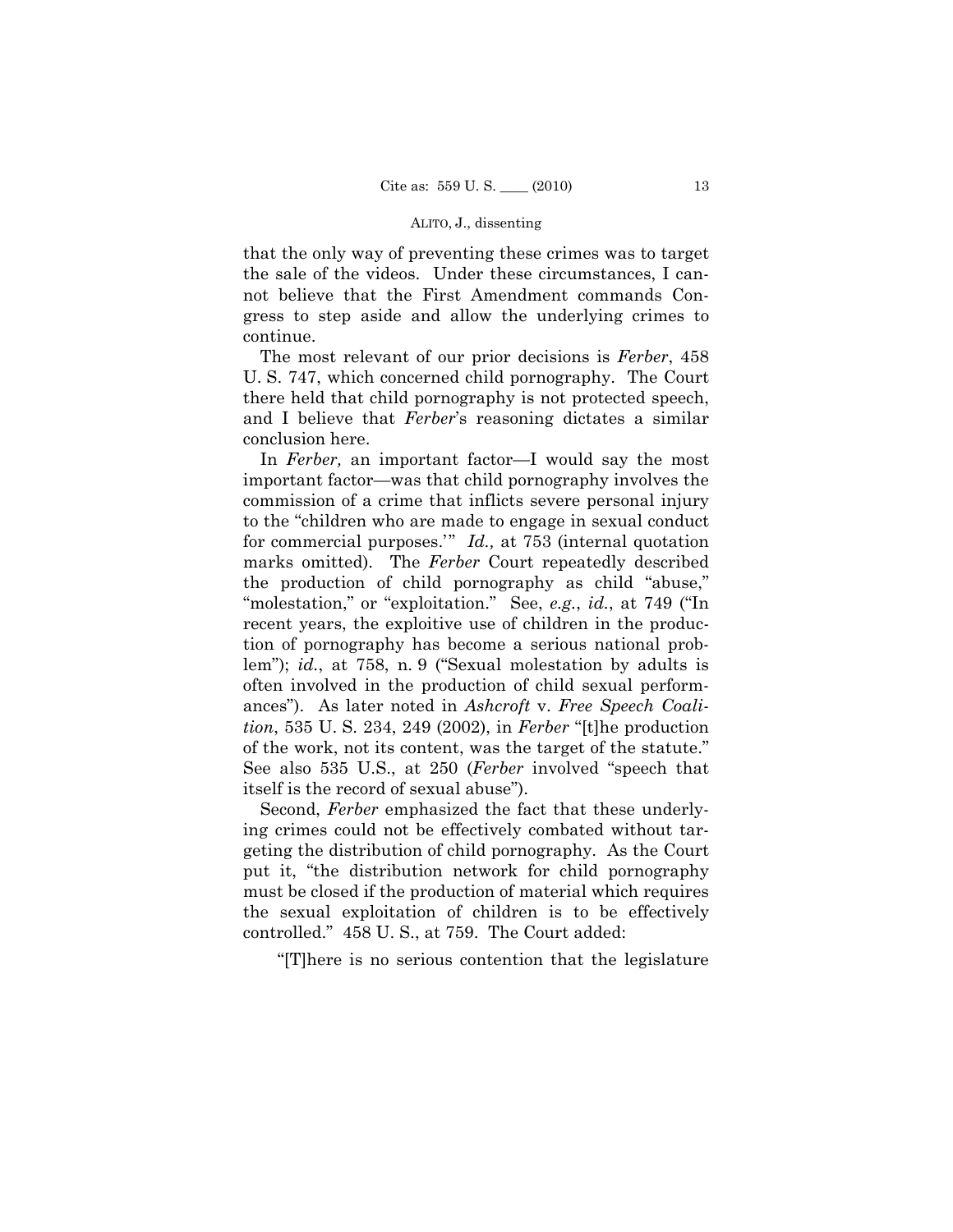was unjustified in believing that it is difficult, if not impossible, to halt the exploitation of children by pursuing only those who produce the photographs and movies. . . . The most expeditious if not the only practical method of law enforcement may be to dry up the market for this material by imposing severe criminal penalties on persons selling, advertising, or otherwise promoting the product." *Id.*, at 759–760.

See also *id*., at 761 ("The advertising and selling of child pornography provide an economic motive for and are thus an integral part of the production of such materials").

 Third, the *Ferber* Court noted that the value of child pornography "is exceedingly modest, if not *de minimis,"*  and that any such value was "overwhelmingly outweigh[ed]" by "the evil to be restricted." *Id.*, at 762–763.

All three of these characteristics are shared by §48, as applied to crush videos. First, the conduct depicted in crush videos is criminal in every State and the District of Columbia. Thus, any crush video made in this country records the actual commission of a criminal act that inflicts severe physical injury and excruciating pain and ultimately results in death. Those who record the underlying criminal acts are likely to be criminally culpable, either as aiders and abettors or conspirators. And in the tight and secretive market for these videos, some who sell the videos or possess them with the intent to make a profit may be similarly culpable. (For example, in some cases, crush videos were commissioned by purchasers who specified the details of the acts that they wanted to see performed. See H. R. Rep., at 3; Hearing on Depictions of Animal Cruelty 27). To the extent that §48 reaches such persons, it surely does not violate the First Amendment.

Second, the criminal acts shown in crush videos cannot be prevented without targeting the conduct prohibited by §48—the creation, sale, and possession for sale of depic-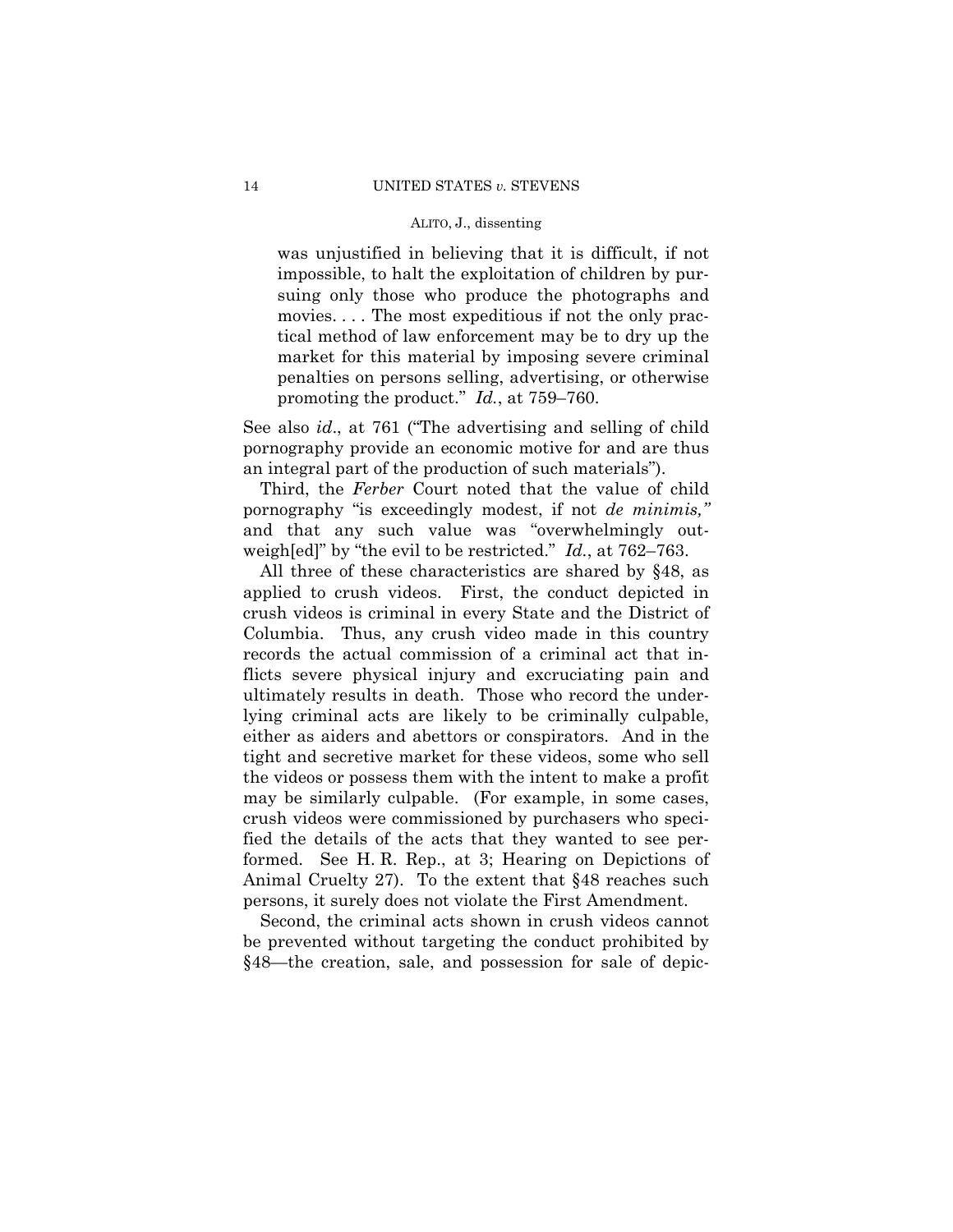tions of animal torture with the intention of realizing a commercial profit. The evidence presented to Congress posed a stark choice: Either ban the commercial exploitation of crush videos or tolerate a continuation of the criminal acts that they record. Faced with this evidence, Congress reasonably chose to target the lucrative crush video market.

Finally, the harm caused by the underlying crimes vastly outweighs any minimal value that the depictions might conceivably be thought to possess. Section 48 reaches only the actual recording of acts of animal torture; the statute does not apply to verbal descriptions or to simulations. And, unlike the child pornography statute in *Ferber* or its federal counterpart, 18 U. S. C. §2252, §48(b) provides an exception for depictions having any "serious religious, political, scientific, educational, journalistic, historical, or artistic value."

It must be acknowledged that §48 differs from a child pornography law in an important respect: preventing the abuse of children is certainly much more important than preventing the torture of the animals used in crush videos. It was largely for this reason that the Court of Appeals concluded that *Ferber* did not support the constitutionality of §48. 533 F. 3d, at 228 ("Preventing cruelty to animals, although an exceedingly worthy goal, simply does not implicate interests of the same magnitude as protecting children from physical and psychological harm"). But while protecting children is unquestionably *more* important than protecting animals, the Government also has a compelling interest in preventing the torture depicted in crush videos.

The animals used in crush videos are living creatures that experience excruciating pain. Our society has long banned such cruelty, which is illegal throughout the country. In *Ferber*, the Court noted that "virtually all of the States and the United States have passed legislation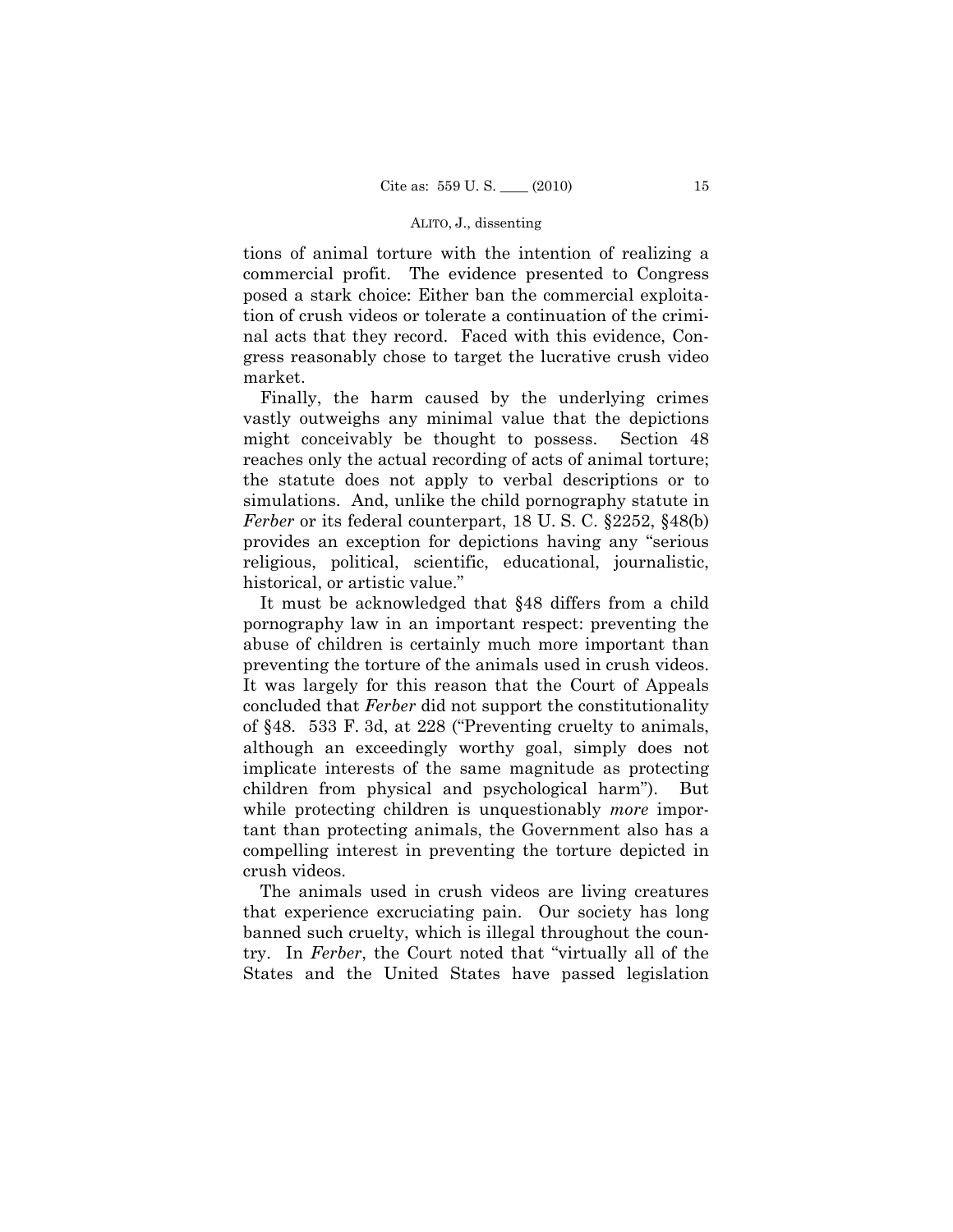proscribing the production of or otherwise combating 'child pornography,'" and the Court declined to "second-guess [that] legislative judgment."6 458 U. S., at 758. Here, likewise, the Court of Appeals erred in second-guessing the legislative judgment about the importance of preventing cruelty to animals.

Section 48's ban on trafficking in crush videos also helps to enforce the criminal laws and to ensure that criminals do not profit from their crimes. See 145 Cong. Rec. 25897 (Oct. 19, 1999) (Rep. Gallegly) ("The state has an interest in enforcing its existing laws. Right now, the laws are not only being violated, but people are making huge profits from promoting the violations"); *id.,* at 10685 (May 24, 1999) (Rep. Gallegly) (explaining that he introduced the House version of the bill because "criminals should not profit from [their] illegal acts"). We have already judged that taking the profit out of crime is a compelling interest. See *Simon & Schuster, Inc.* v. *Members of N. Y. State Crime Victims Bd.*, 502 U. S. 105, 119 (1991).

 In short, *Ferber* is the case that sheds the most light on the constitutionality of Congress' effort to halt the production of crush videos. Applying the principles set forth in *Ferber*, I would hold that crush videos are not protected by the First Amendment.

## B

Application of the *Ferber* framework also supports the

<sup>&</sup>lt;sup>6</sup>In other cases, we have regarded evidence of a national consensus as proof that a particular government interest is compelling. See *Simon & Schuster, Inc.* v. *Members of N. Y. State Crime Victims Bd.*, 502 U. S. 105, 118 (1991) (State's compelling interest "in ensuring that victims of crime are compensated by those who harm them" evidenced by fact that "[e]very State has a body of tort law serving exactly this interest"); *Roberts* v. *United States Jaycees*, 468 U. S. 609, 624–625 (1984) (citing state laws prohibiting discrimination in public accommodations as evidence of the compelling governmental interest in ensuring equal access).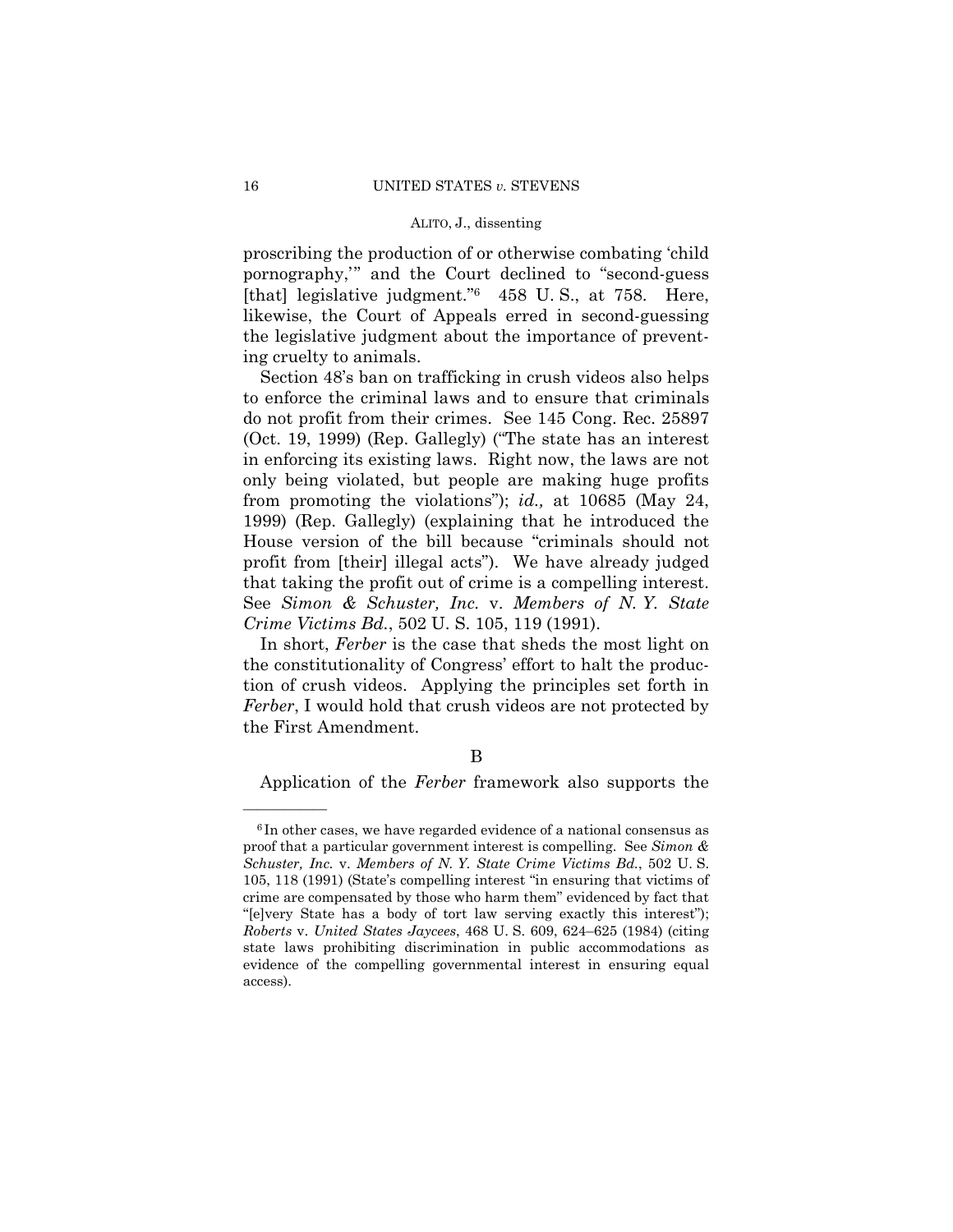constitutionality of §48 as applied to depictions of brutal animal fights. (For convenience, I will focus on videos of dogfights, which appear to be the most common type of animal fight videos.)

First, such depictions, like crush videos, record the actual commission of a crime involving deadly violence. Dogfights are illegal in every State and the District of Columbia, Brief for United States 26–27, and n. 8 (citing statutes), and under federal law constitute a felony punishable by imprisonment for up to five years, 7 U. S. C. §2156 *et seq.* (2006 ed. and Supp. II), 18 U. S. C. §49 (2006 ed., Supp. II).

Second, Congress had an ample basis for concluding that the crimes depicted in these videos cannot be effectively controlled without targeting the videos. Like crush videos and child pornography, dogfight videos are very often produced as part of a "low-profile, clandestine industry," and "the need to market the resulting products requires a visible apparatus of distribution." *Ferber,* 458 U. S., at 760. In such circumstances, Congress had reasonable grounds for concluding that it would be "difficult, if not impossible, to halt" the underlying exploitation of dogs by pursuing only those who stage the fights. *Id.*, at 759–760; see 533 F. 3d, at 246 (Cowen, J., dissenting) (citing evidence establishing "the existence of a lucrative market for depictions of animal cruelty," including videos of dogfights, "which in turn provides a powerful incentive to individuals to create [such] videos").

The commercial trade in videos of dogfights is "an integral part of the production of such materials," *Ferber, supra,* at 761. As the Humane Society explains, "[v]ideotapes memorializing dogfights are integral to the success of this criminal industry" for a variety of reasons. Humane Society Brief 5. For one thing, some dogfighting videos are made "solely for the purpose of selling the video (and not for a live audience)." *Id.*, at 9. In addition, those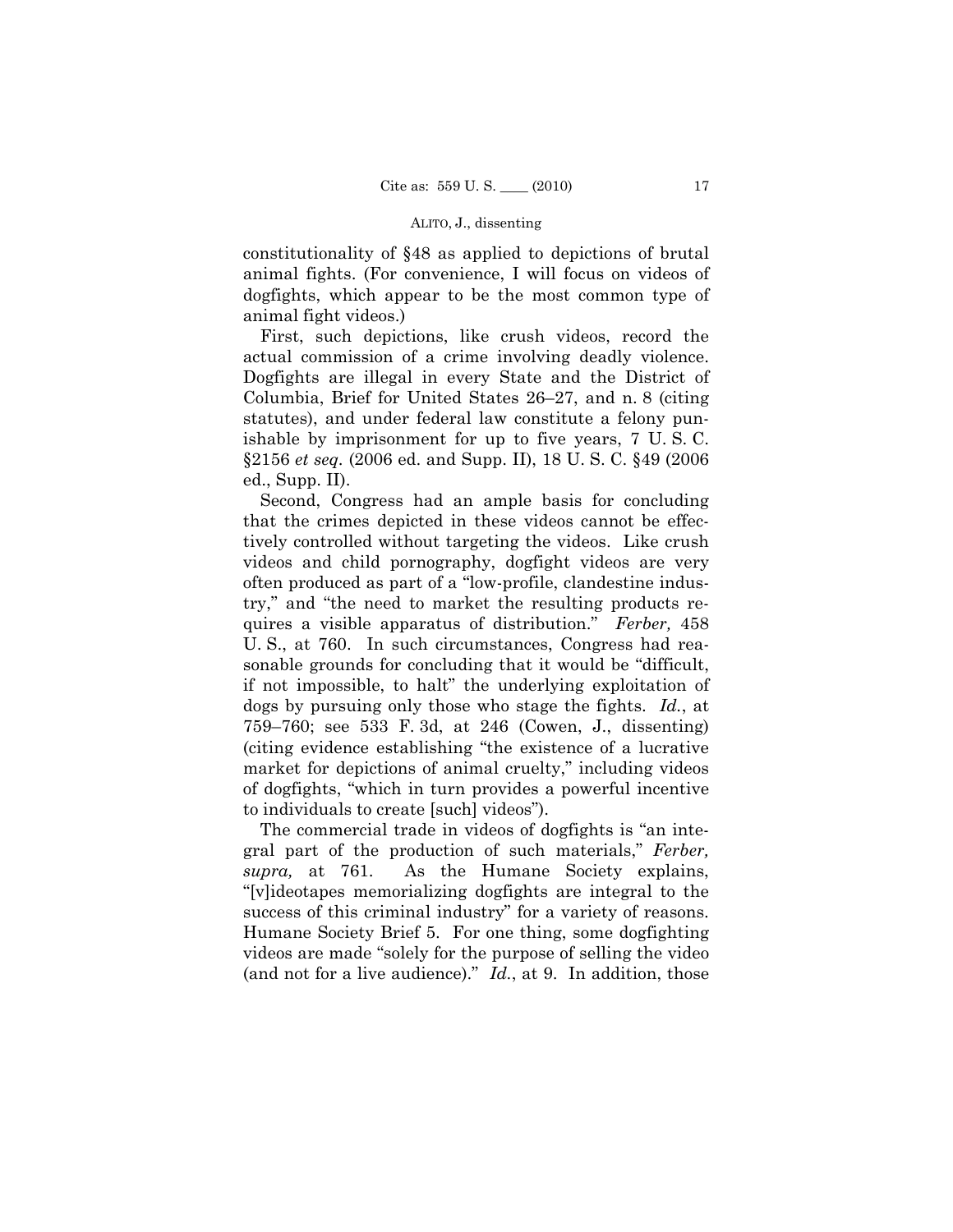who stage dogfights profit not just from the sale of the videos themselves, but from the gambling revenue they take in from the fights; the videos "encourage [such] gambling activity because they allow those reluctant to attend actual fights for fear of prosecution to still bet on the outcome." *Ibid.;* accord, Brief for Center on the Administration of Criminal Law as *Amicus Curiae* 12 ("Selling videos of dogfights effectively abets the underlying crimes by providing a market for dogfighting while allowing actual dogfights to remain underground"); *ibid.* ("These videos are part of a 'lucrative market' where videos are produced by a 'bare-boned, clandestine staff' in order to permit the actual location of dogfights and the perpetrators of these underlying criminal activities to go undetected" (citations omitted)). Moreover, "[v]ideo documentation is vital to the criminal enterprise because it provides *proof* of a dog's fighting prowess—proof demanded by potential buyers and critical to the underground market." Humane Society Brief 9. Such recordings may also serve as "'training' videos for other fight organizers." *Ibid.* In short, because videos depicting live dogfights are essential to the success of the criminal dogfighting subculture, the commercial sale of such videos helps to fuel the market for, and thus to perpetuate the perpetration of, the criminal conduct depicted in them.

Third, depictions of dogfights that fall within §48's reach have by definition no appreciable social value. As noted, §48(b) exempts depictions having any appreciable social value, and thus the mere inclusion of a depiction of a live fight in a larger work that aims at communicating an idea or a message with a modicum of social value would not run afoul of the statute.

Finally, the harm caused by the underlying criminal acts greatly outweighs any trifling value that the depictions might be thought to possess. As the Humane Society explains: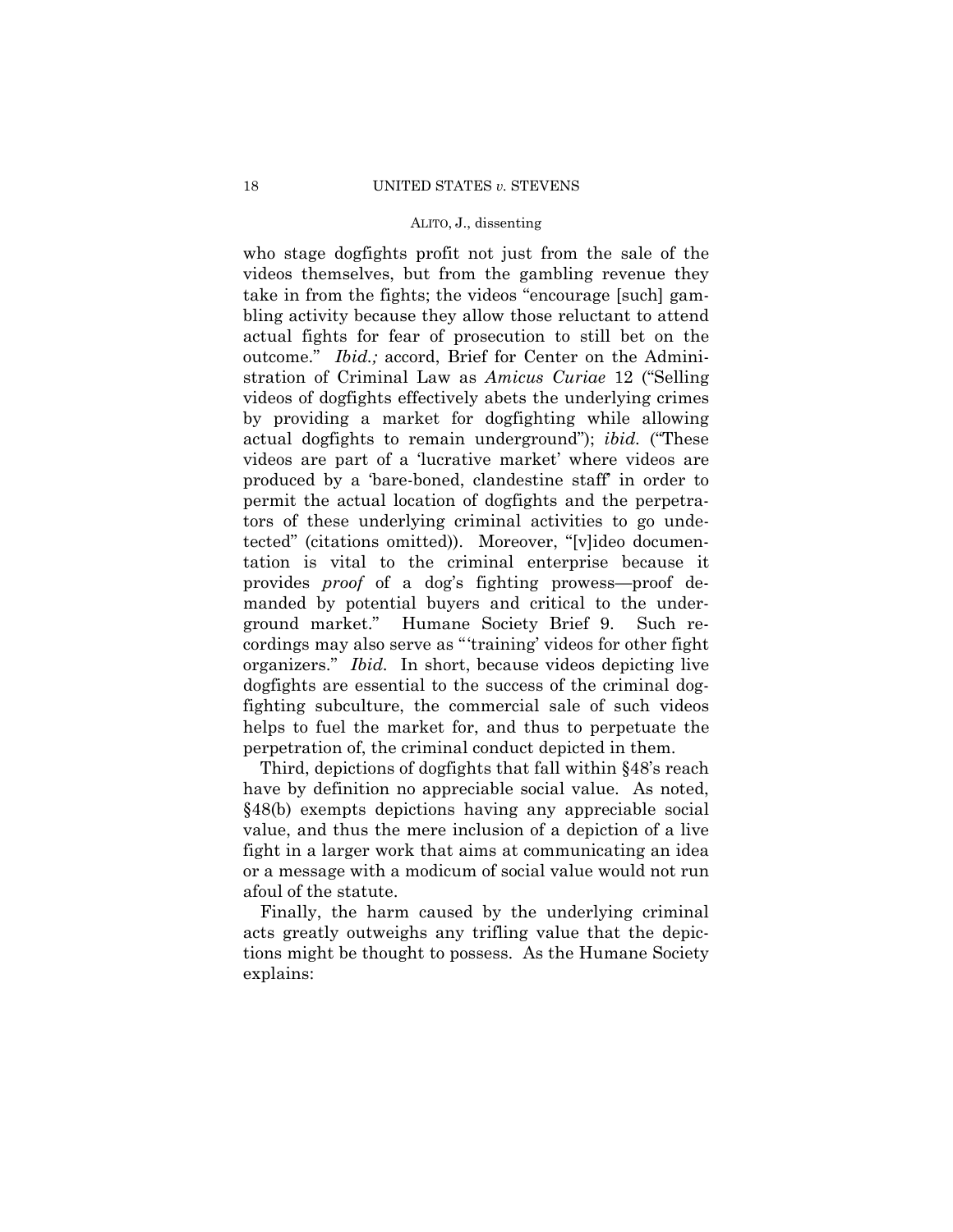"The abused dogs used in fights endure physical torture and emotional manipulation throughout their lives to predispose them to violence; common tactics include feeding the animals hot peppers and gunpowder, prodding them with sticks, and electrocution. Dogs are conditioned never to give up a fight, even if they will be gravely hurt or killed. As a result, dogfights inflict horrific injuries on the participating animals, including lacerations, ripped ears, puncture wounds and broken bones. Losing dogs are routinely refused treatment, beaten further as 'punishment' for the loss, and executed by drowning, hanging, or incineration." *Id.,* at 5–6 (footnotes omitted).

For these dogs, unlike the animals killed in crush videos, the suffering lasts for years rather than minutes. As with crush videos, moreover, the statutory ban on commerce in dogfighting videos is also supported by compelling governmental interests in effectively enforcing the Nation's criminal laws and preventing criminals from profiting from their illegal activities. See *Ferber*, *supra*, at 757–758; *Simon & Schuster*, 502 U. S., at 119.

In sum, §48 may validly be applied to at least two broad real-world categories of expression covered by the statute: crush videos and dogfighting videos. Thus, the statute has a substantial core of constitutionally permissible applications. Moreover, for the reasons set forth above, the record does not show that §48, properly interpreted, bans a substantial amount of protected speech in absolute terms. *A fortiori*, respondent has not met his burden of demonstrating that any impermissible applications of the statute are "substantial" in relation to its "plainly legitimate sweep." *Williams*, 553 U. S., at 292. Accordingly, I would reject respondent's claim that §48 is facially unconstitutional under the overbreadth doctrine.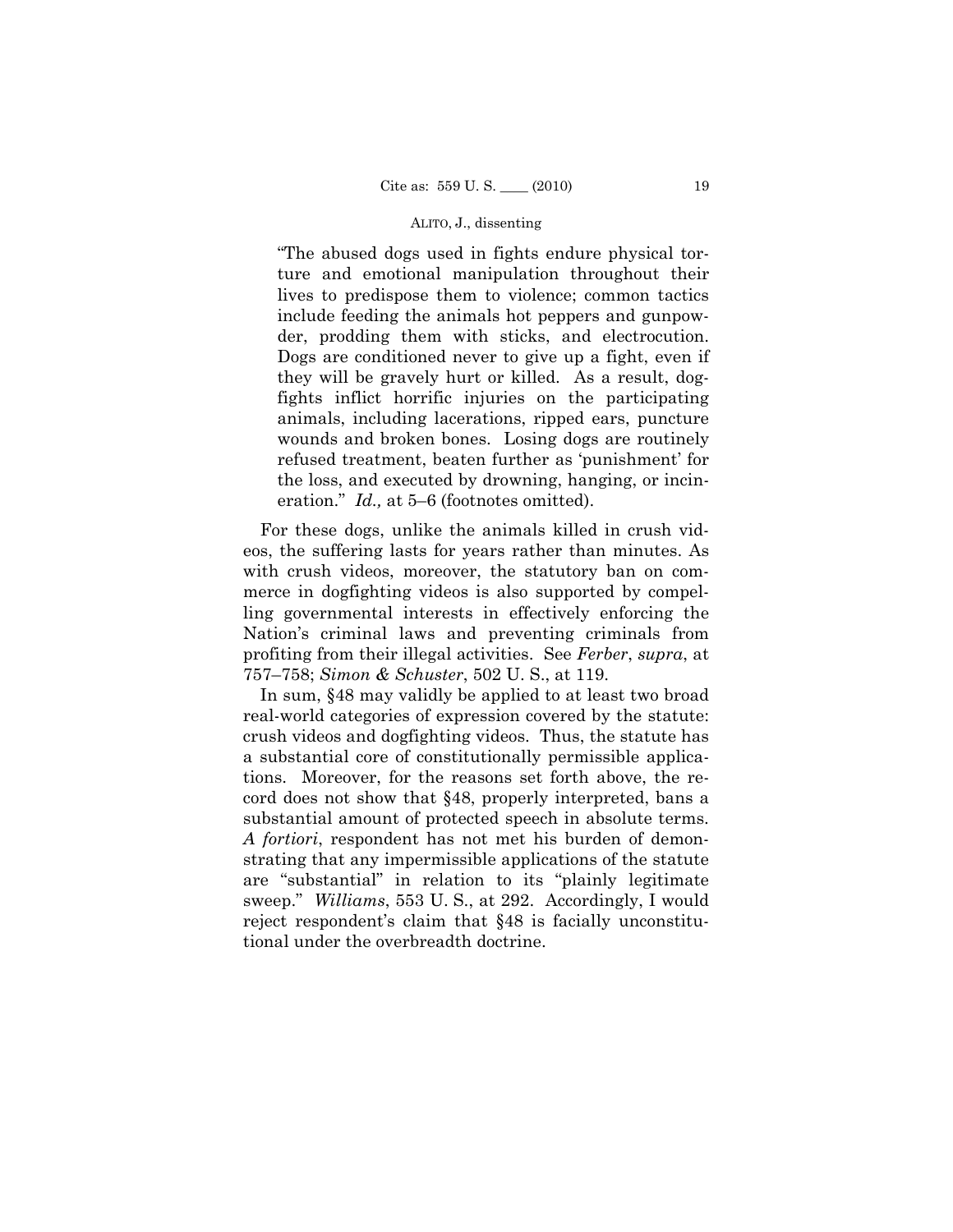\* \* \*

For these reasons, I respectfully dissent.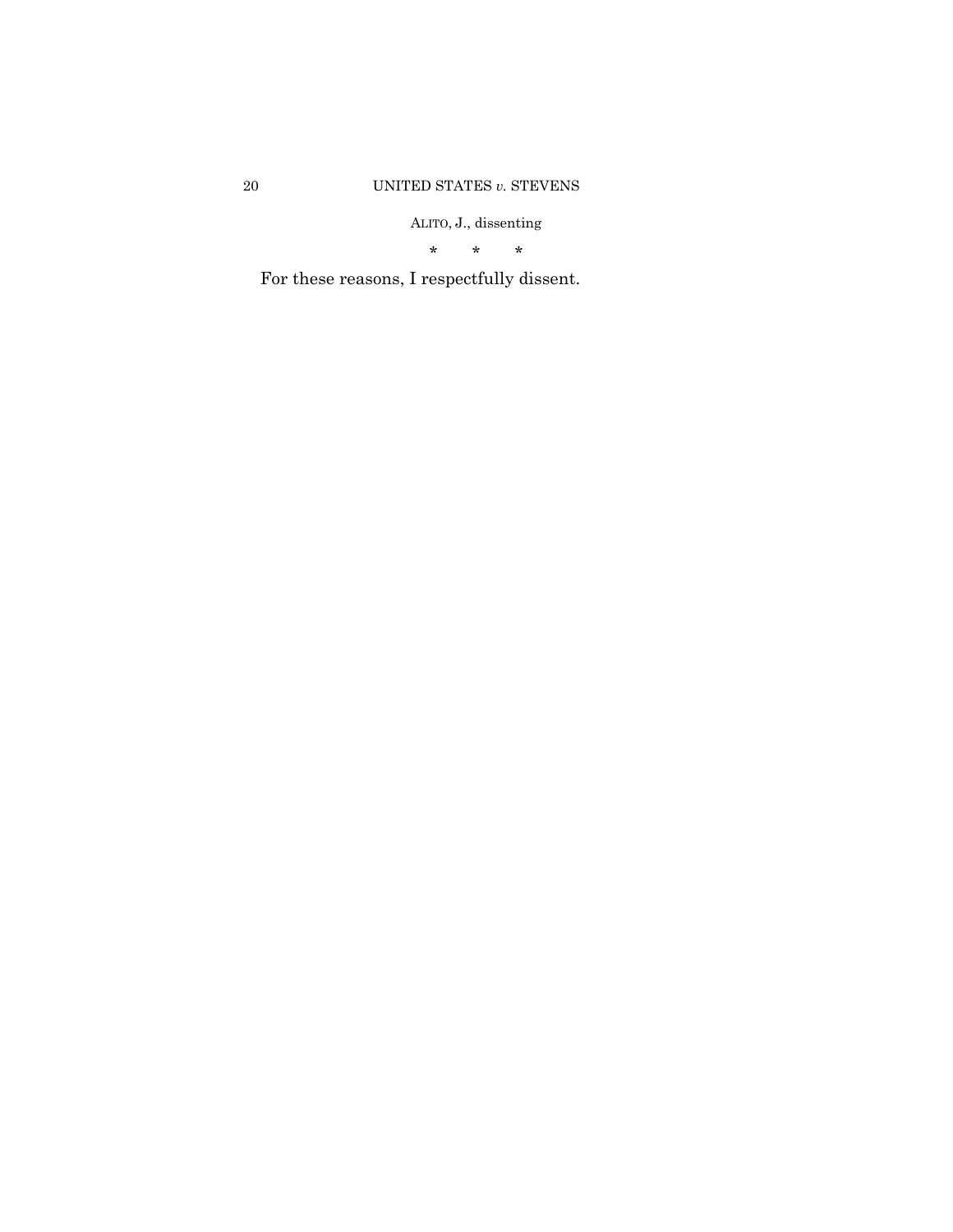## APPENDIX

As the following chart makes clear, virtually all state laws prohibiting animal cruelty either expressly define the term "animal" to exclude wildlife or else specifically exempt lawful hunting activities.

| Alaska     | Alaska Stat. §11.61.140(c)(4) (2008) ("It is a     |
|------------|----------------------------------------------------|
|            | defense to a prosecution under this section that   |
|            | the conduct of the defendant was necessarily       |
|            | incidental to lawful fishing, hunting or trapping  |
|            | activities")                                       |
| Arizona    | Ariz. Rev. Stat. Ann. §§13-2910(C)(1), (3) (West   |
|            | Supp. 2009) ("This section does not prohibit or    |
|            | restrict [t] he taking of wildlife or other        |
|            | activities permitted by or pursuant to title 17    |
|            | [or] [a]ctivities regulated by the Arizona         |
|            | game and fish department or the Arizona de-        |
|            | partment of agriculture")                          |
| Arkansas   | Ark. Code Ann. §5–62–105(a) (Supp. 2009)           |
|            | ("This subchapter does not prohibit any of the     |
|            | following activities: $\ldots$ (9) Engaging in the |
|            | taking of game or fish through hunting, trap-      |
|            | ping, or fishing, or engaging in any other activ-  |
|            | ity authorized by Arkansas Constitution,           |
|            | Amendment 35, by $$15-41-101$ et seq., or by       |
|            | any Arkansas State Game and Fish Commission        |
|            | regulation promulgated under either Arkansas       |
|            | Constitution, Amendment 35, or statute")           |
| California | Cal. Penal Code Ann. §599c (West 1999) ("No        |
|            | part of this title shall be construed as interfer- |
|            | ing with any of the laws of this state known as    |
|            | the 'game laws,' or to interfere with the right    |
|            | to kill all animals used for food")                |
| Colorado   | Colo. Rev. Stat. Ann. §18–9–201.5(2) (2009) ("In   |
|            | case of any conflict between this part 2 [prohib-  |
|            | iting cruelty to animals] or section 35-43-126,    |
|            | [Colo. Rev. Stat.], and the wildlife statutes of   |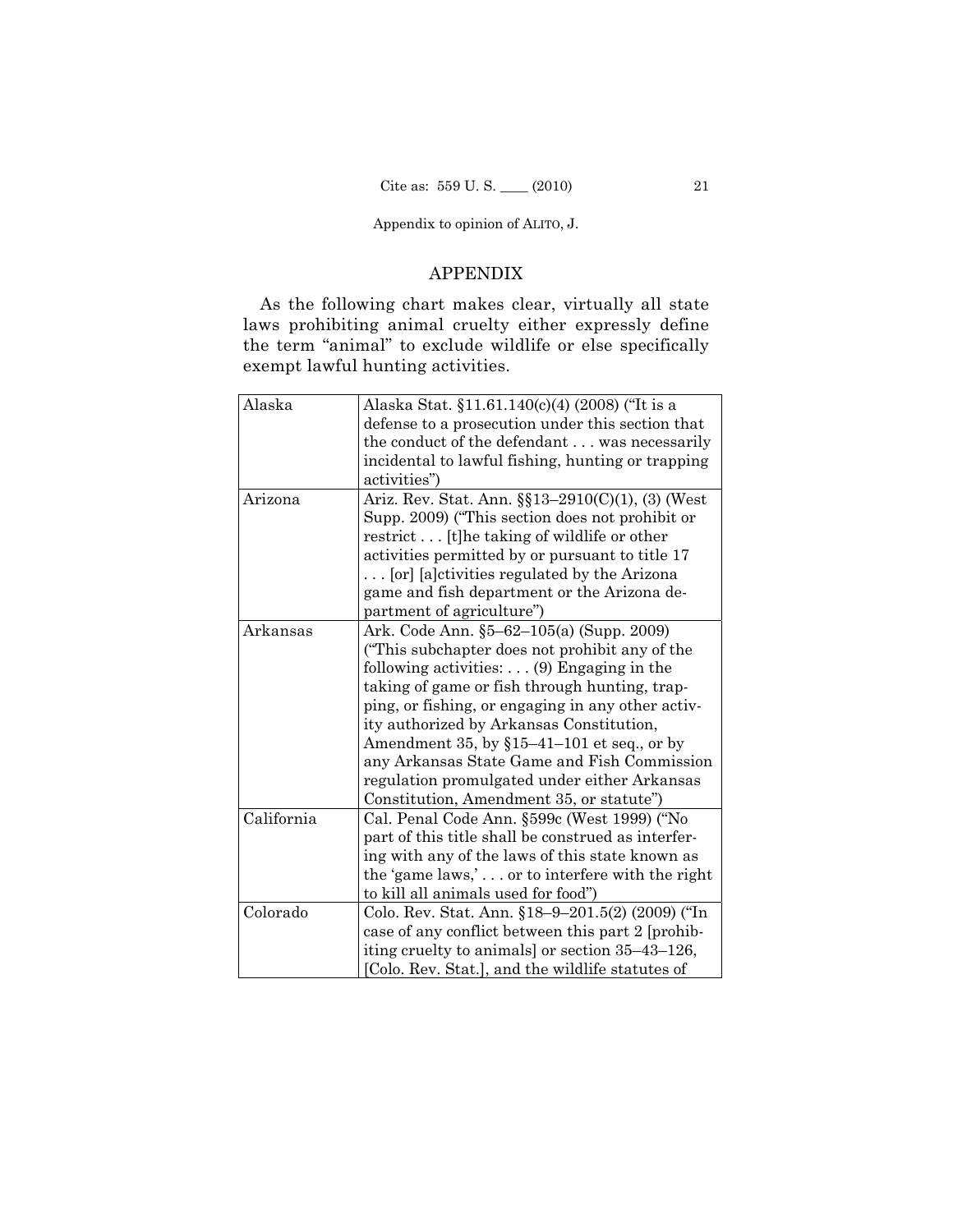|             | the state, said wildlife statutes shall control"),  |
|-------------|-----------------------------------------------------|
|             | $$18-9-202(3)$ ("Nothing in this part 2 shall be    |
|             | construed to amend or in any manner change          |
|             | the authority of the wildlife commission, as        |
|             | established in title 33, [Colo. Rev. Stat.], or to  |
|             | prohibit any conduct therein authorized or          |
|             | permitted")                                         |
| Connecticut | Conn. Gen. Stat. §53-247(b) (2009) ("Any person     |
|             | who maliciously and intentionally maims,            |
|             | mutilates, tortures, wounds or kills an animal      |
|             | shall be fined not more than five thousand          |
|             | dollars or imprisoned not more than five years      |
|             | or both. The provisions of this subsection shall    |
|             | not apply to any person while lawfully              |
|             | engaged in the taking of wildlife")                 |
| Delaware    | Del. Code Ann., Tit. 11, §1325(f) (2007) ("This     |
|             | section shall not apply to the lawful hunting or    |
|             | trapping of animals as provided by law")            |
| Florida     | Fla. Stat. §828.122(9)(b) (2007) ("This section     |
|             | shall not apply to [a]ny person using animals       |
|             | to pursue or take wildlife or to participate in any |
|             | hunting regulated or subject to being regulated     |
|             | by the rules and regulations of the Fish and        |
|             | Wildlife Conservation Commission")                  |
| Georgia     | Ga. Code Ann. §16-12-4(e) (2007) ("The provi-       |
|             | sions of this Code section shall not be construed   |
|             | as prohibiting conduct which is otherwise per-      |
|             | mitted under the laws of this state or of the       |
|             | United States, including, but not limited to        |
|             | hunting, trapping, fishing, [or] wildlife man-      |
|             | agement")                                           |
| Hawaii      | Haw. Rev. Stat. §711-1108.5(1) (2008 Cum.           |
|             | Supp.) ("A person commits the offense of cruelty    |
|             | to animals in the first degree if the person        |
|             | intentionally or knowingly tortures, mutilates,     |
|             | or poisons or causes the torture, mutilation, or    |
|             | poisoning of any pet animal or equine animal        |
|             | resulting in serious bodily injury or death of the  |
|             | pet animal or equine animal")                       |
|             |                                                     |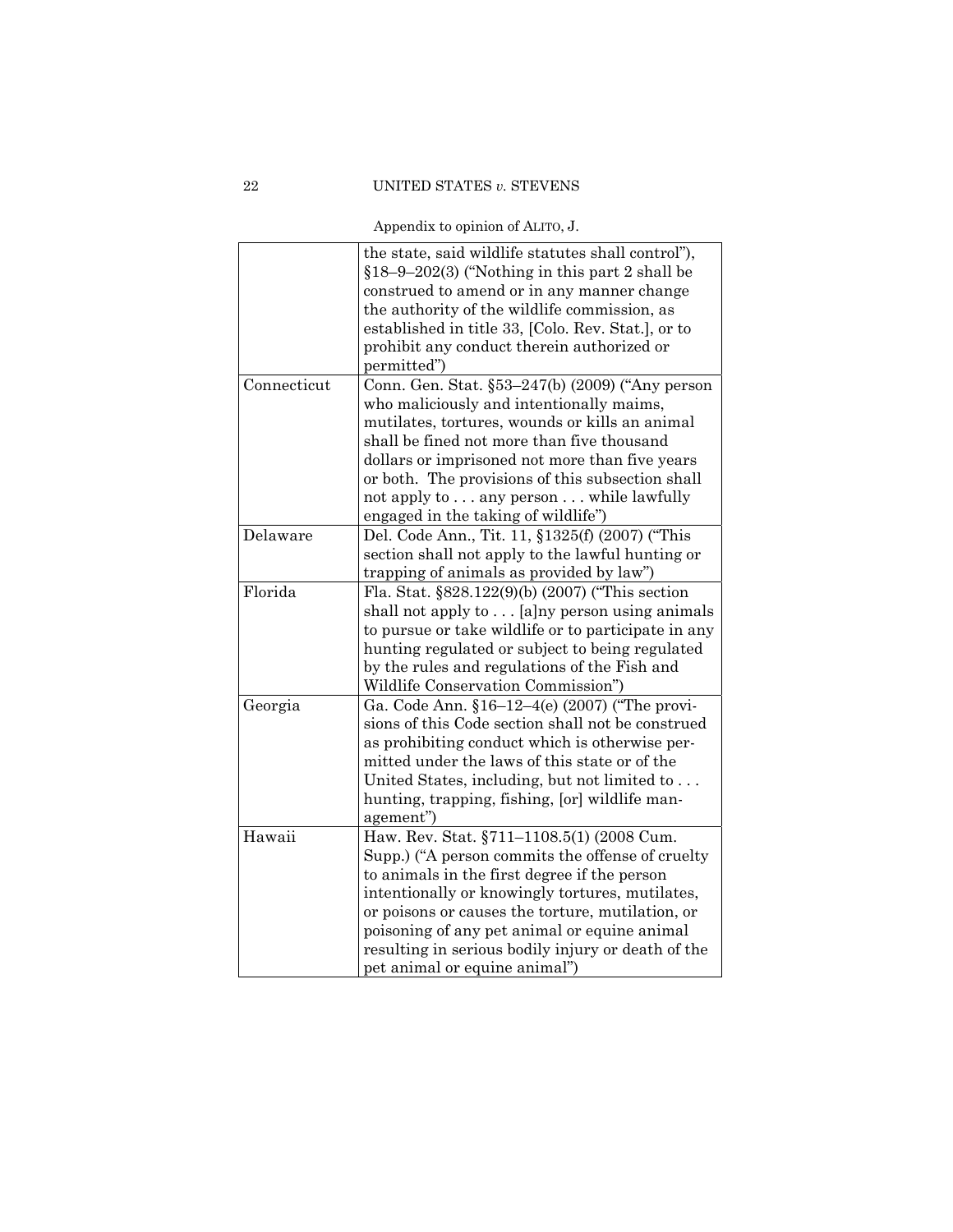| Idaho    | Idaho Code §25-3515 (Lexis 2000) ("No part of            |
|----------|----------------------------------------------------------|
|          | this chapter shall be construed as interfering           |
|          | with, negating or preempting any of the laws or          |
|          | rules of the department of fish and game of this         |
|          | state or to interfere with the right to kill,            |
|          | slaughter, bag or take all animals used for food")       |
| Illinois | Ill. Comp. Stat., ch. 510, §70/13 (West 2006) ("In       |
|          | case of any alleged conflict between this Act            |
|          | and the 'Wildlife Code of Illinois' or 'An Act to        |
|          | define and require the use of humane methods             |
|          | in the handling, preparation for slaughter, and          |
|          | slaughter of livestock for meat or meat products         |
|          | to be offered for sale', $\dots$ the provisions of those |
|          | Acts shall prevail"), $\S70/3.03(b)(1)$ ("For the        |
|          | purposes of this Section, 'animal torture' does          |
|          | not include any death, harm, or injury caused to         |
|          | any animal by $\ldots$ any hunting, fishing, trap-       |
|          | ping, or other activity allowed under the Wild-          |
|          | life Code, the Wildlife Habitat Management               |
|          | Areas Act, or the Fish and Aquatic Life Code"            |
|          | (footnotes omitted))                                     |
| Indiana  | Ind. Code $$35-46-3-5(a)$ (West 2004) (subject to        |
|          | certain exceptions not relevant here, "this              |
|          | chapter [prohibiting "Offenses Relating to               |
|          | Animals" does not apply to  [f]ishing, hunt-             |
|          | ing, trapping, or other conduct authorized under         |
|          | [Ind. Code $\S$ ]14-22")                                 |
| Iowa     | Iowa Code $\S717B.2(5)$ (2009) ("This section            |
|          | [banning "animal abuse"] shall not apply to              |
|          | [a] person taking, hunting, trapping, or fishing         |
|          | for a wild animal as provided in chapter 481A"),         |
|          | §717B.3A(2)(e) ("This section [banning "animal           |
|          | torture" shall not apply to $\ldots$ [a] person taking,  |
|          | hunting, trapping, or fishing for a wild animal          |
|          | as provided in chapter 481A")                            |
| Kansas   | Kan. Stat. Ann. §21-4310(b)(3) (2007) ("The              |
|          | provisions of this section shall not apply to            |
|          | killing, attempting to kill, trapping, catching or       |
|          | taking of any animal in accordance with the              |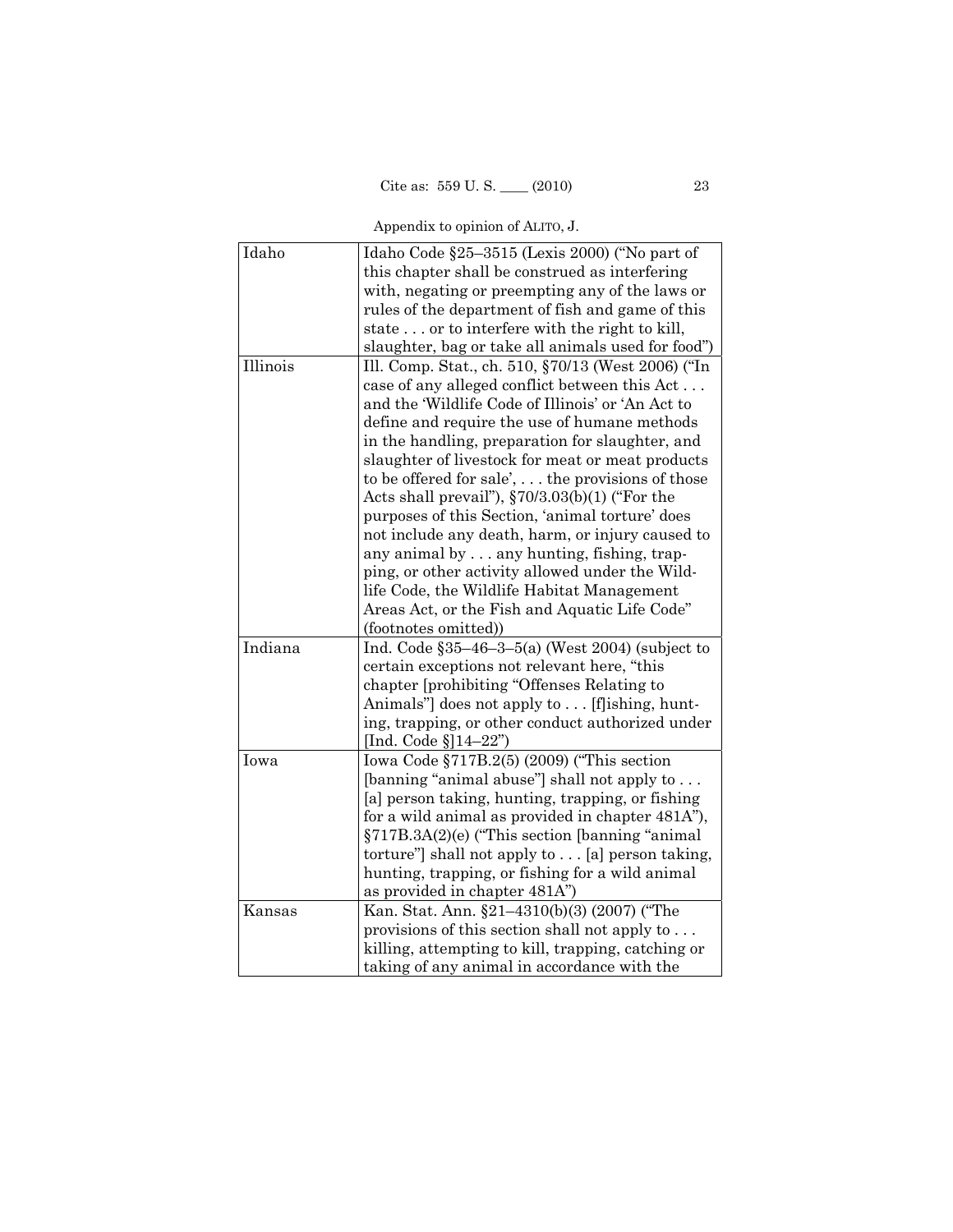| Appendix to opinion of ALITO, J. |  |  |
|----------------------------------|--|--|
|                                  |  |  |

|           | provisions of chapter 32 [Wildlife, Parks and              |
|-----------|------------------------------------------------------------|
|           | Recreation] or chapter 47 [Livestock and Do-               |
|           | mestic Animals] of the Kansas Statutes Anno-               |
|           | tated")                                                    |
| Kentucky  | Ky. Rev. Stat. Ann. §§525.130(2)(a), (e) (Lexis            |
|           | 2008) ("Nothing in this section shall apply to the         |
|           | killing of animals [p]ursuant to a license to              |
|           | hunt, fish, or trap [or] [f]or purposes relating           |
|           | to sporting activities"), $\S525.130(3)$ ("Activities")    |
|           | of animals engaged in hunting, field trials, dog           |
|           |                                                            |
|           | training other than training a dog to fight for            |
|           | pleasure or profit, and other activities author-           |
|           | ized either by a hunting license or by the De-             |
|           | partment of Fish and Wildlife shall not consti-            |
|           | tute a violation of this section")                         |
| Louisiana | La. Rev. Stat. Ann. §14:102.1(C)(1) (West Supp.            |
|           | 2010) ("This Section shall not apply to [t] he             |
|           | lawful hunting or trapping of wildlife as pro-             |
|           | vided by law")                                             |
| Maine     | Me. Rev. Stat. Ann., Tit. 17, §1031(1)(G) (West            |
|           | Supp. 2009) (providing that hunting and trap-              |
|           | ping an animal is not a form of prohibited                 |
|           | animal cruelty if "permitted pursuant to" parts            |
|           | of state code regulating the shooting of large             |
|           | game, inland fisheries, and wildlife)                      |
| Maryland  | Md. Crim. Law Code Ann. §10-603(3) (Lexis                  |
|           | 2002) ("Sections 10–601 through 10–608 of this             |
|           | subtitle do not apply to an activity that may              |
|           | cause unavoidable physical pain to an animal,              |
|           | including hunting, if the person performing                |
|           | the activity uses the most humane method                   |
|           | reasonably available")                                     |
| Michigan  | Mich. Comp. Laws Ann. §§750.50(11)(a), (b)                 |
|           | (West Supp. 2009) ("This section does not pro-             |
|           | hibit the lawful killing or other use of an ani-           |
|           | mal, including $\dots$ [f] ishing $\dots$ [h] unting, [or] |
|           | trapping [as regulated by state law]"),                    |
|           | $\S 750.50b(9)(a)$ , (b) ("This section does not pro-      |
|           |                                                            |
|           | hibit the lawful killing or other use of an ani-           |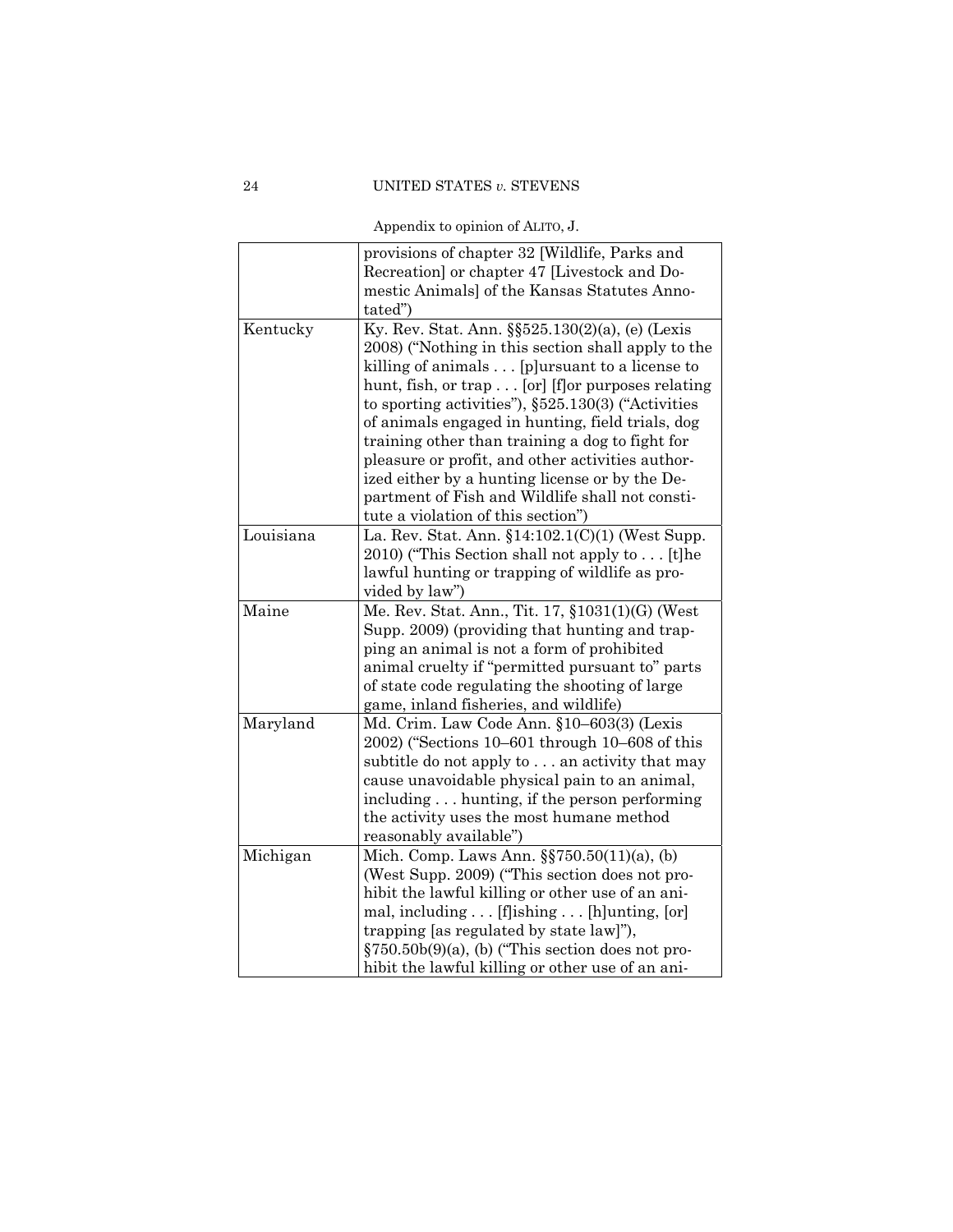| Appendix to opinion of ALITO, J. |  |  |  |
|----------------------------------|--|--|--|
|                                  |  |  |  |

|                   | mal, including [f]ishing [h]unting, [or]            |
|-------------------|-----------------------------------------------------|
|                   | trapping [as regulated by state law]")              |
| Missouri          | Mo. Rev. Stat. §578.007(3) (2000) ("The provi-      |
|                   | sions of sections 578.005 to 578.023 shall not      |
|                   | apply to [h]unting, fishing, or trapping as         |
|                   | allowed by" state law)                              |
| Montana           | Mont. Code Ann. §45-8-211(4)(d) (2009) ("This       |
|                   | section does not prohibit lawful fishing,           |
|                   | hunting, and trapping activities")                  |
| Nebraska          | Neb. Rev. Stat. §28-1013(4) (2008) (exempting       |
|                   | "[c]ommonly accepted practices of hunting,          |
|                   | fishing, or trapping")                              |
| Nevada            | Nev. Rev. Stat. §§574.200(1), (3) (2007) (provi-    |
|                   | sions of Nevada law banning animal cruelty "do      |
|                   | not [i] nterfere with any of the fish and game      |
|                   | laws [or] the right to kill all animals and         |
|                   | fowl used for food")                                |
| New               | N. H. Rev. Stat. Ann. §644:8(II) (West Supp.        |
| Hampshire         | 2009) ("In this section, 'animal' means a domes-    |
|                   | tic animal, a household pet or a wild animal in     |
|                   | captivity")                                         |
| New Jersey        | N. J. Stat. Ann. §4:22-16(c) (West 1998) ("Noth-    |
|                   | ing contained in this article shall be construed    |
|                   | to prohibit or interfere with [t]he shooting or     |
|                   | taking of game or game fish in such manner and      |
|                   | at such times as is allowed or provided by the      |
|                   | laws of this State")                                |
| <b>New Mexico</b> | N. M. Stat. Ann. §30–18–1(I)(1) (Supp. 2009)        |
|                   | ("The provisions of this section do not apply to    |
|                   | fishing, hunting, falconry, taking and trap-        |
|                   | $\pi$                                               |
| New York          | N.Y. Agric. & Mkts. Law Ann. §353-a(2) (West        |
|                   | 2004) ("Nothing contained in this section shall     |
|                   | be construed to prohibit or interfere in any way    |
|                   | with anyone lawfully engaged in hunting, trap-      |
|                   | ping, or fishing")                                  |
| North             | N. C. Gen. Stat. Ann. §14-360(c)(1) (Lexis 2009)    |
| Carolina          | ("[T] his section shall not apply to $\dots$ [t] he |
|                   | lawful taking of animals under the jurisdiction     |
|                   |                                                     |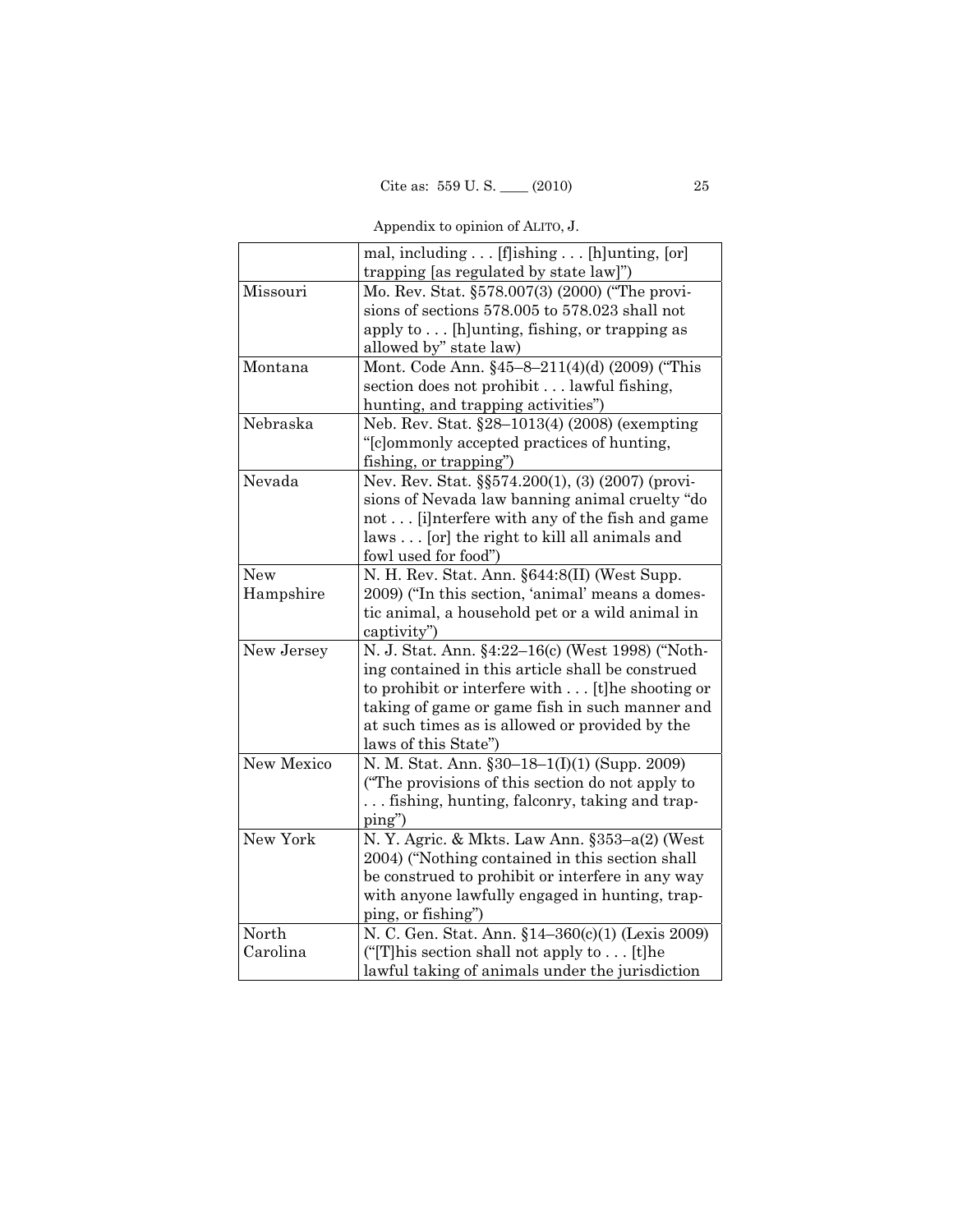|              | and regulation of the Wildlife Resources Com-           |
|--------------|---------------------------------------------------------|
|              | $\frac{\text{mission}}{\text{mission}}$ "               |
| North Dakota | N. D. Cent. Code Ann. §36-21.1-01(5)(a) (Lexis          |
|              | Supp. 2009) ("'Cruelty' or 'torture'does not            |
|              | include [a] ny activity that requires a license         |
|              | or permit under chapter 20.1–03 [which governs          |
|              | gaming and other licenses]")                            |
| Oregon       | Ore. Rev. Stat. §167.335 (2007) ("Unless gross          |
|              | negligence can be shown, the provisions of              |
|              | [certain statutes prohibiting animal cruelty] do        |
|              | not apply to $\dots$ (7) [l] awful fishing, hunting and |
|              | trapping activities")                                   |
| Pennsylvania | 18 Pa. Cons. Stat. §5511(a)(3)(ii) (2008) ("This        |
|              | subsection [banning killing, maiming, or poison-        |
|              | ing of domestic animals or zoo animals] shall not       |
|              | apply to the killing of any animal or fowl              |
|              | pursuant to $\dots$ The Game Law"), $\S5511(c)(1)$ ("A  |
|              | person commits an offense if he wantonly or             |
|              | cruelly illtreats, overloads, beats, otherwise          |
|              | abuses any animal, or neglects any animal as to         |
|              | which he has a duty of care")                           |
| Rhode Island | R. I. Gen. Laws $\S4-1-3(a)$ (Lexis 1998) (prohibit-    |
|              | ing "[e]very owner, possessor, or person having         |
|              | the charge or custody of any animal" from               |
|              | engaging in certain acts of unnecessary cruelty),       |
|              | $\S$ §4-1-5(a), (b) (prohibiting only "[m]alicious"     |
|              | injury to or killing of animals and further pro-        |
|              | viding that "[t]his section shall not apply to          |
|              | licensed hunters during hunting season or a             |
|              | licensed business killing animals for human             |
|              | consumption")                                           |
| South        | S. C. Code Ann. §47-1-40(C) (Supp. 2009) ("This         |
| Carolina     | section does not apply to  activity authorized          |
|              | by Title 50 [consisting of laws on Fish, Game,          |
|              | and Watercraft]")                                       |
| South Dakota | S. D. Codified Laws $\S 40-1-17$ (2004) ("The acts      |
|              | and conduct of persons who are lawfully en-             |
|              | gaged in any of the activities authorized by Title      |
|              | 41 [Game, Fish, Parks and Forestry]and                  |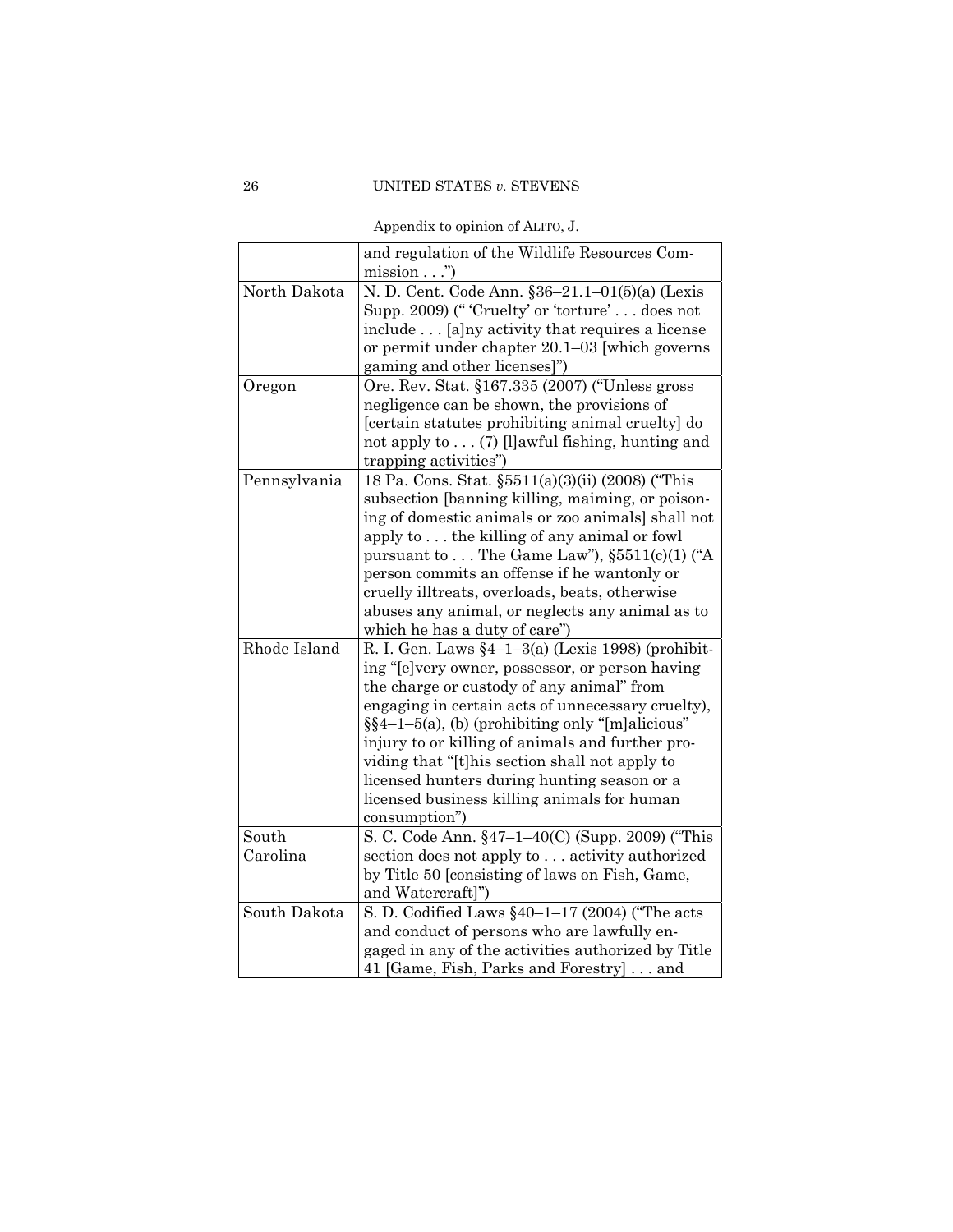|           | persons who properly kill any animal used for<br>food and sport hunting, trapping, and fishing as<br>authorized by the South Dakota Department of<br>Game, Fish and Parks, are exempt from the<br>provisions of this chapter") |
|-----------|--------------------------------------------------------------------------------------------------------------------------------------------------------------------------------------------------------------------------------|
|           |                                                                                                                                                                                                                                |
| Tennessee | Tenn. Code Ann. §39-14-201(1) (2010 Supp.)                                                                                                                                                                                     |
|           | ("'Animal' means a domesticated living creature                                                                                                                                                                                |
|           | or a wild creature previously captured"), §39–                                                                                                                                                                                 |
|           | 14-201(4) ("[N]othing in this part shall be                                                                                                                                                                                    |
|           | construed as prohibiting the shooting of birds or                                                                                                                                                                              |
|           | game for the purpose of human food or the use                                                                                                                                                                                  |
|           | of animate targets by incorporated gun clubs")                                                                                                                                                                                 |
| Texas     | Tex. Penal Code Ann. §42.092(a)(2) (West Supp.                                                                                                                                                                                 |
|           | 2009) ("'Animal' means a domesticated living                                                                                                                                                                                   |
|           | creature, including any stray or feral cat or dog,                                                                                                                                                                             |
|           | and a wild living creature previously captured.                                                                                                                                                                                |
|           | The term does not include an uncaptured wild                                                                                                                                                                                   |
|           | living creature or a livestock animal"),                                                                                                                                                                                       |
|           | $§42.092(f)(1)(A)$ ("It is an exception to the appli-                                                                                                                                                                          |
|           | cation of this section that the conduct engaged                                                                                                                                                                                |
|           | in by the actor is a generally accepted and                                                                                                                                                                                    |
|           | otherwise lawful form of conduct occurring                                                                                                                                                                                     |
|           | solely for the purpose of or in support of                                                                                                                                                                                     |
|           | fishing, hunting, or trapping")                                                                                                                                                                                                |
| Utah      | Utah Code Ann. $$76-9-301(1)(b)(ii)(D)$ (Lexis                                                                                                                                                                                 |
|           | 2008) ("'Animal' does not include  wildlife, as                                                                                                                                                                                |
|           | defined in Section 23–13–2, including protected                                                                                                                                                                                |
|           | and unprotected wildlife, if the conduct toward                                                                                                                                                                                |
|           | the wildlife is in accordance with lawful hunt-                                                                                                                                                                                |
|           | ing, fishing, or trapping practices or other lawful                                                                                                                                                                            |
|           | practices"), $$76-9-301(9)(C)$ ("This section does                                                                                                                                                                             |
|           | not affect or prohibit the lawful hunting of,                                                                                                                                                                                  |
|           | fishing for, or trapping of, wildlife")                                                                                                                                                                                        |
| Vermont   | Vt. Stat. Ann., Tit. 13, §351b(1) (2009) ("This                                                                                                                                                                                |
|           | subchapter shall not apply to activities                                                                                                                                                                                       |
|           |                                                                                                                                                                                                                                |
|           | regulated by the department of fish and wildlife                                                                                                                                                                               |
|           | pursuant to Part 4 of Title 10")                                                                                                                                                                                               |
| Virginia  | Va. Code Ann. §3.2-6570D (Lexis 2008) ("This                                                                                                                                                                                   |
|           | section shall not prohibit authorized wildlife                                                                                                                                                                                 |